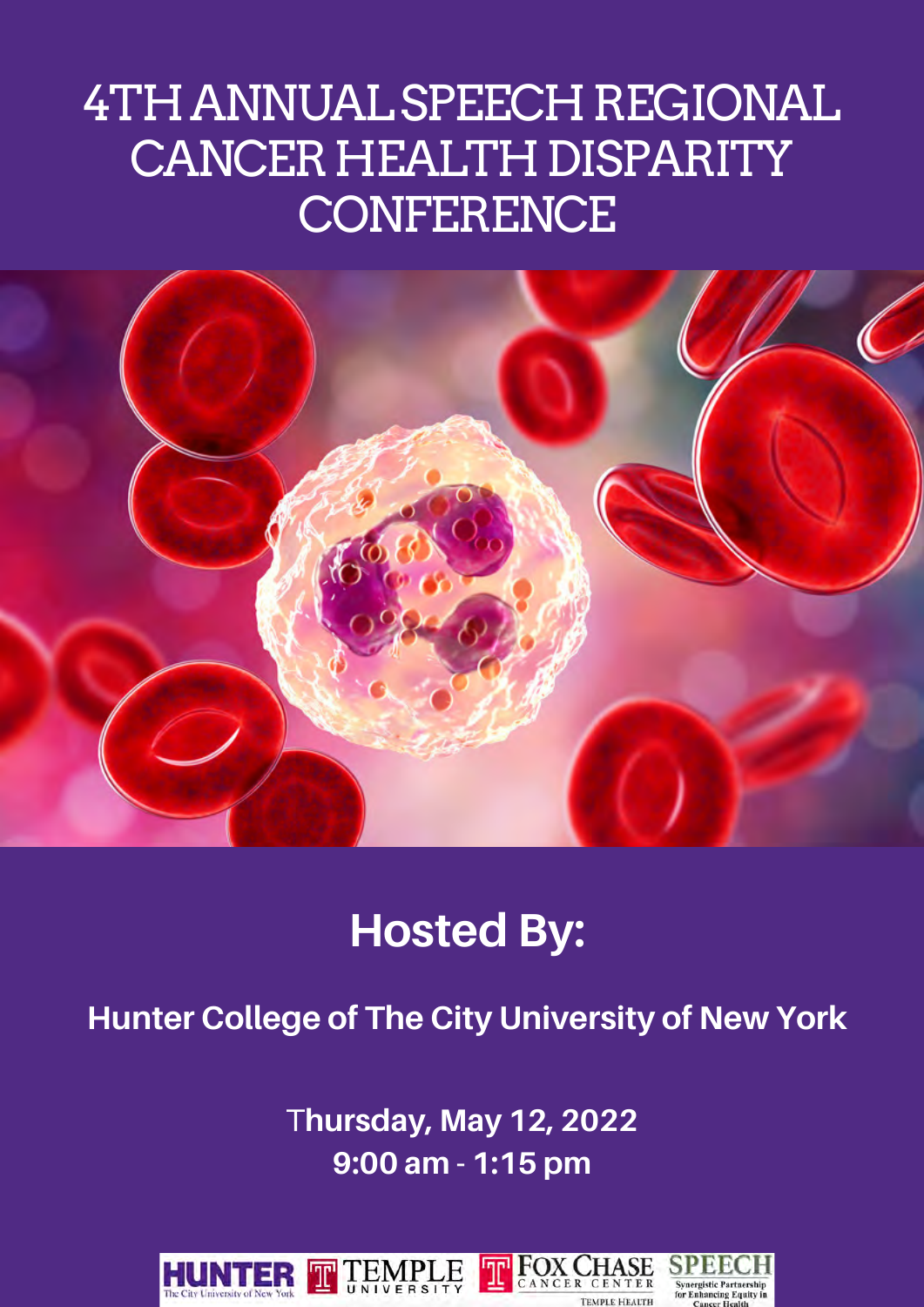# **Table of Contents**

|                                      | Page:     |
|--------------------------------------|-----------|
| <b>Conference Agenda</b>             | $3 - 4$   |
| <b>Conference Welcome Message</b>    | 5         |
| <b>About SPEECH</b>                  | 6         |
| <b>General Session Speaker Bios</b>  | $7 - 13$  |
| <b>Mentor Training Workshop Bio</b>  | 14        |
| <b>Oral Presentation Bios</b>        | $15 - 18$ |
| <b>Poster Presentation Abstracts</b> | 19-68     |
| <b>Acknowledgements</b>              | 69        |
|                                      |           |



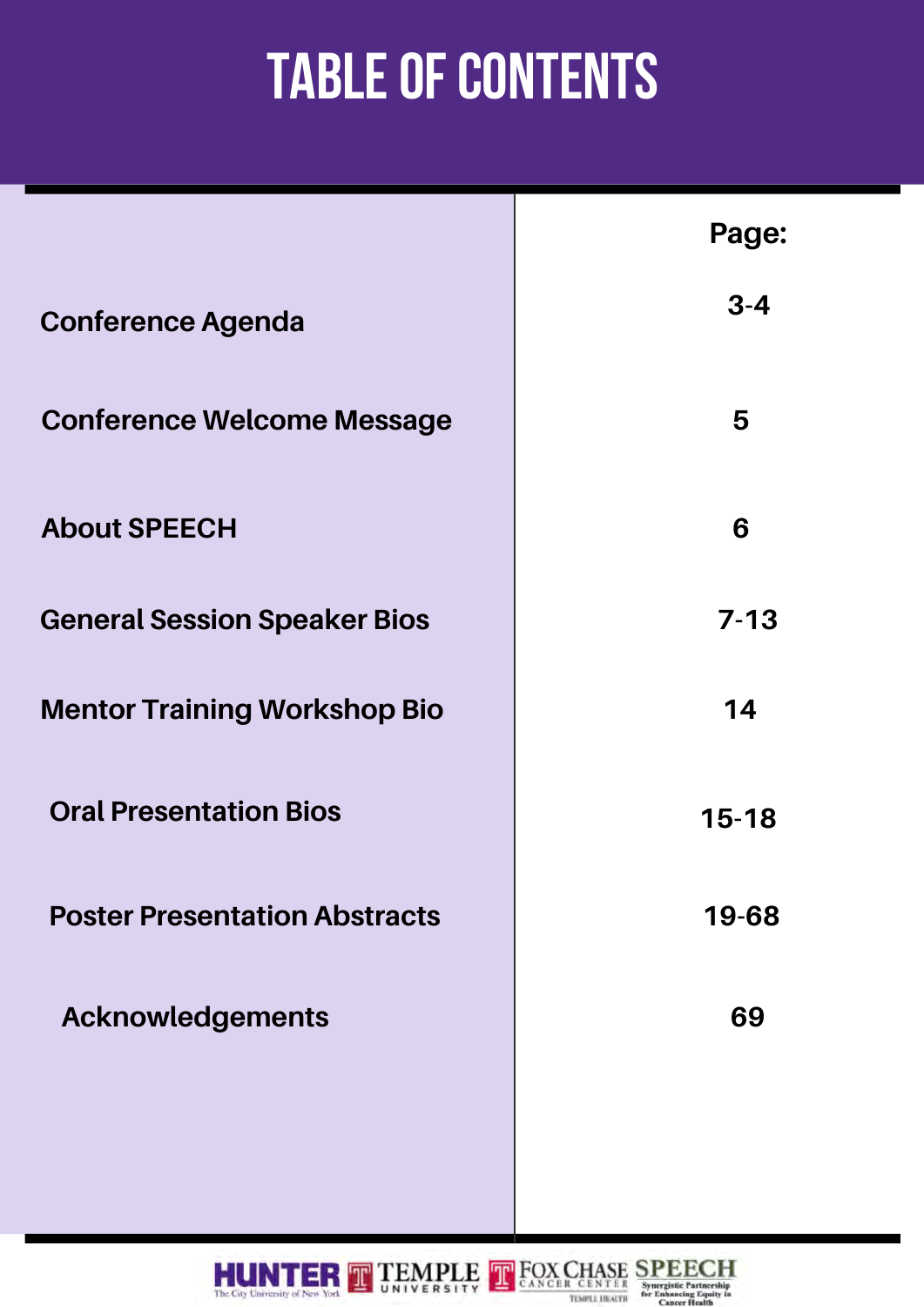# **AGENDA**

 $\overline{\phantom{0}}$ 

| 9:00 am - 10:00 am  | <b>General Session</b>                                                                                                                                                                                                                                                                                                |
|---------------------|-----------------------------------------------------------------------------------------------------------------------------------------------------------------------------------------------------------------------------------------------------------------------------------------------------------------------|
|                     | <b>Welcome Remarks:</b><br>Jennifer Raab, JD<br>Jason Wingard, PhD<br><b>Overview of TUFCCC/HC Partnership:</b><br>Olorunseun O. Ogunwobi, MD, PhD<br>Grace X. Ma, PhD<br><b>NCI Welcome:</b><br>Sandra L. San Miguel, MS<br><b>Keynote Speaker:</b><br>Joseph R. Osborne, MD, PhD                                    |
| 10:00 am - 11:30 am | <b>Poster Presentations</b><br>Session 1: 10:00 am - 10:15 am - Basic Science<br>Session 2: 10:20 am - 10:35 am - Population Science<br>Session 3: 10:40 am - 10:55 am - Basic & Clinical Science<br>Session 4: 11:00 am - 11:15 am - Population & Clinical Science<br>Session 5: 11:15 am - 11:30 am - Basic Science |
|                     |                                                                                                                                                                                                                                                                                                                       |

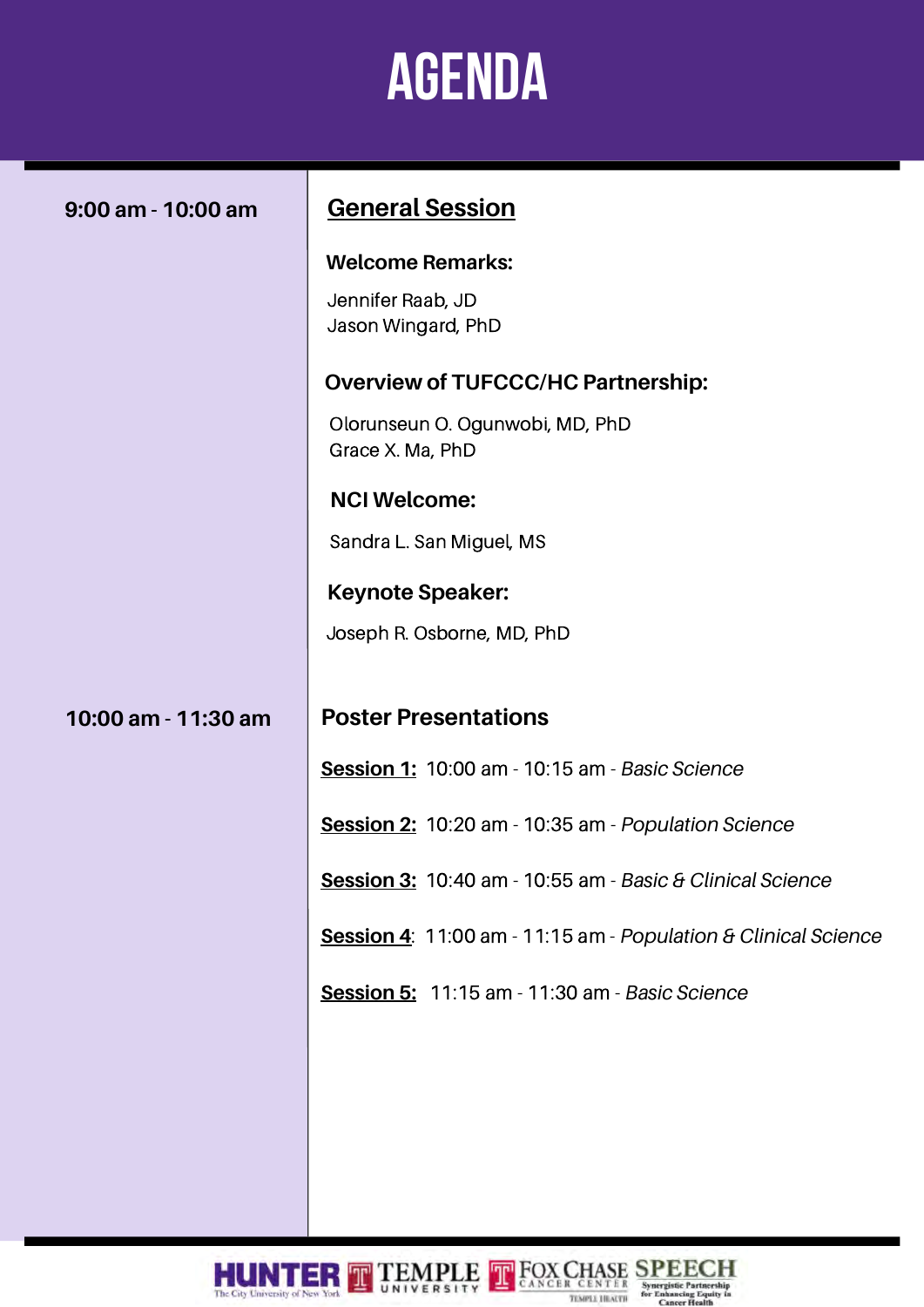### **Agenda**

| 11:30 am - 12:30 pm | <u> Oral Presentations:</u>                                                                                                                                                                                                                                                                                                                                                                                                                                                                                                                                                                                                                                                                                                                                                                                                                                                                                                                                                                                 |
|---------------------|-------------------------------------------------------------------------------------------------------------------------------------------------------------------------------------------------------------------------------------------------------------------------------------------------------------------------------------------------------------------------------------------------------------------------------------------------------------------------------------------------------------------------------------------------------------------------------------------------------------------------------------------------------------------------------------------------------------------------------------------------------------------------------------------------------------------------------------------------------------------------------------------------------------------------------------------------------------------------------------------------------------|
|                     | Mandë Holford, PhD<br>Hiroshi Matsui, PhD<br>Aisha Bhimla, PhD, MPH<br>Jayashri Ghosh, PhD                                                                                                                                                                                                                                                                                                                                                                                                                                                                                                                                                                                                                                                                                                                                                                                                                                                                                                                  |
| 12:30 pm - 1:00 pm  | Lunch                                                                                                                                                                                                                                                                                                                                                                                                                                                                                                                                                                                                                                                                                                                                                                                                                                                                                                                                                                                                       |
| 1:00 pm - 1:15 pm   | <b>Presentation Awards Ceremony and Conference</b><br><b>Adjourns</b>                                                                                                                                                                                                                                                                                                                                                                                                                                                                                                                                                                                                                                                                                                                                                                                                                                                                                                                                       |
| 1:15 pm - 3:15 pm   | <b>Mentor Training Workshop</b><br>Virginia Valian, PhD<br>Distinguished Professor of Psychology,<br>Department of Psychology,<br>Hunter College of The City University of New York<br>This workshop includes a discussion of:<br>a) what we know about the value of mentoring (surprisingly little, in<br>part because of a lack of consistent definitions of mentoring and a<br>lack of rigorous experimentation); b) the value of multiple mentors,<br>including peers (sometimes called a composite mentor, or mentor<br>network, or circle of advisors); c) the role of workshops; d)<br>mentoring across differences; and e) creating<br>inclusive<br>environments. Components of mentoring include providing<br>psychosocial support, career and goal advice, sponsorship or<br>advocacy, and necessary skills and knowledge. No single person<br>can fulfill all of those functions. Thus, our job as "mentors" is to help<br>people find the support, information, and skills they need to fulfill |
|                     | their aspirations.                                                                                                                                                                                                                                                                                                                                                                                                                                                                                                                                                                                                                                                                                                                                                                                                                                                                                                                                                                                          |

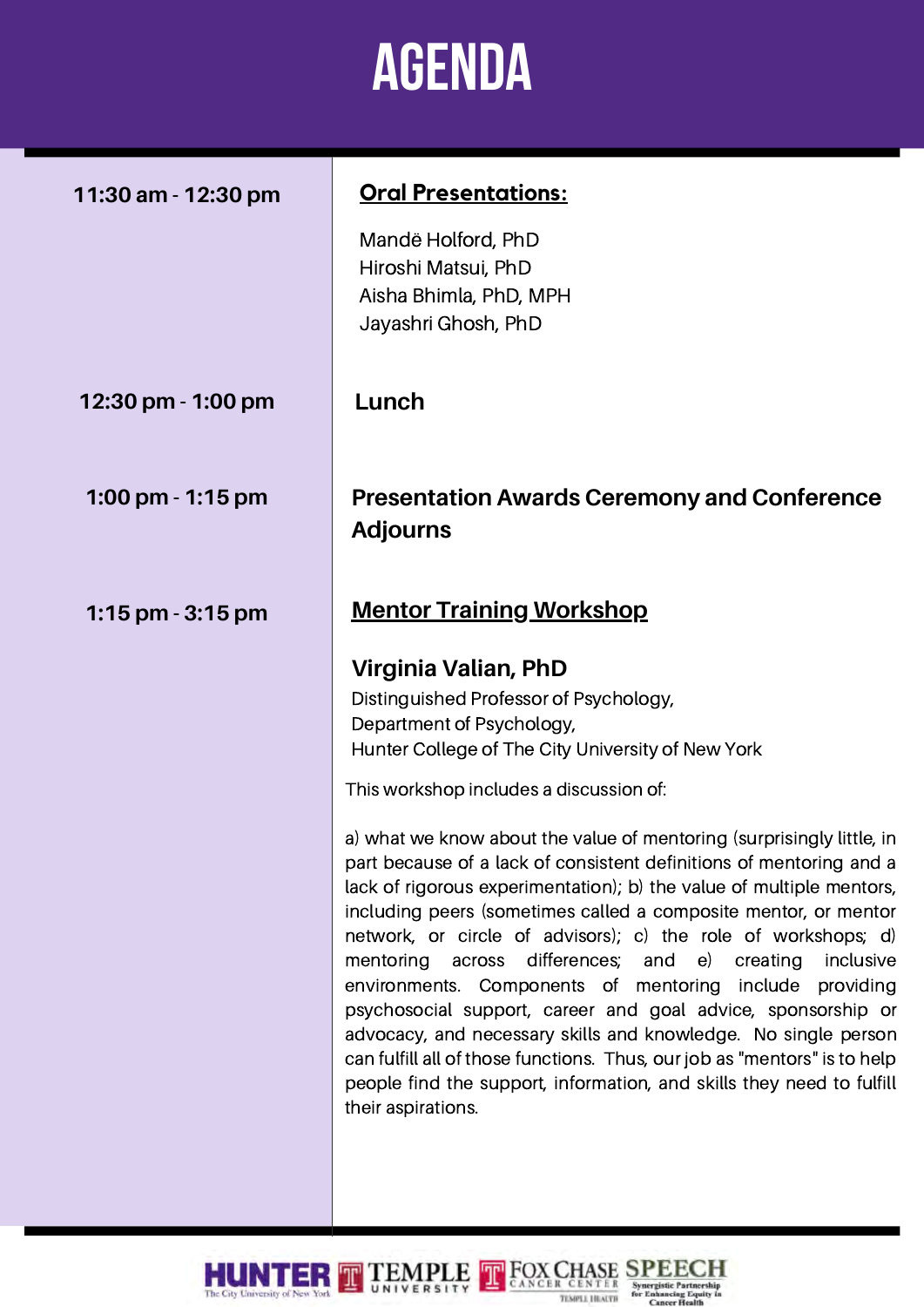# **Conference welcome message**

Dear Students, Colleagues, and Associates,

On behalf of the Synergistic Partnership for Enhancing Equity in Cancer Health (SPEECH), we welcome you to the 4th Annual SPEECH Regional Cancer Health Disparity Conference.

The U54-funded partnership between Temple University/Fox Chase Cancer Center and Hunter College (TUFCCC/HC) was established with the purpose of reducing cancer health disparities among minority populations in the Pennsylvania, New Jersey, and New York City region, while encouraging diversity in the field of cancer research by training and mentoring students from underrepresented backgrounds.

Hunter College is delighted to host the conference virtually once again, despite the current COVID-19 pandemic. Our hearts go out to everyone who has been directly or indirectly affected by the crisis.

Our goal is to offer a professional space for students, investigators, and researchers to learn about ongoing work and opportunities in cancer research. The conference includes a general opening session with keynote speaker, poster presentations, oral presentations and a mentor training workshop featuring Hunter College Distinguished Professor of Psychology Virginia Valian, PhD.

We hope this event provides valuable opportunities in academic and career development for all conference attendees.

Thank you for your participation.

Sincerely,



**Olorunseun O. Ogunwobi, MD, PhD** Associate Professor, Department of Biological Sciences Director, Hunter College Center for Cancer Health Disparities Research (CCHDR) Hunter College of The City University of New York SPEECH Contact Principal Investigator



**Grace X. Ma, PhD** Director of the Center for Asian Health Laura H. Carnell Professor and Professor of Clinical Sciences Lewis Katz School of Medicine, Temple University SPEECH Contact Principal Investigator

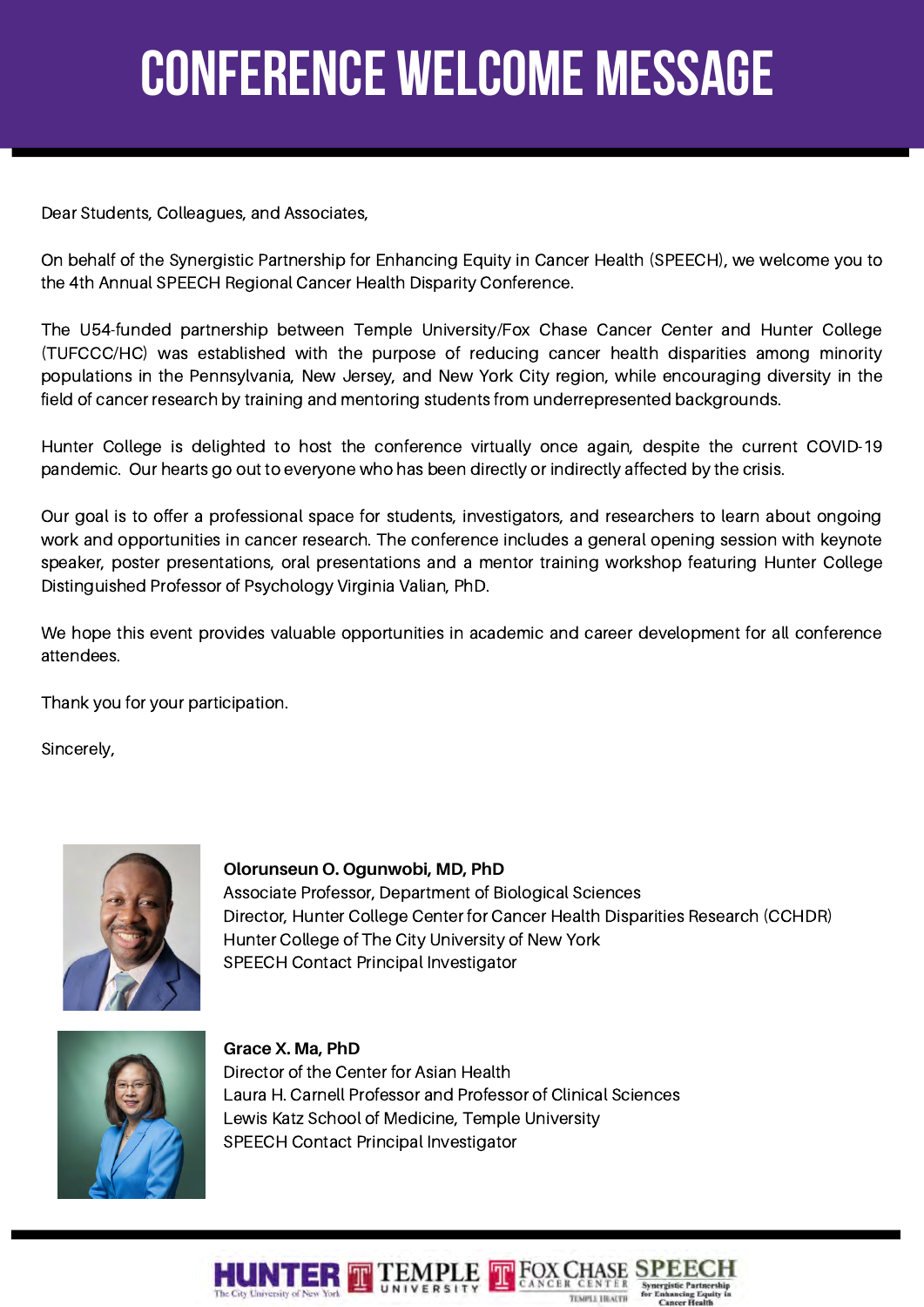# **about speech**

**The Synergistic Partnership for Enhancing Equity in Cancer Health (SPEECH**) is a comprehensive regional cancer health disparity partnership between Temple University/Fox Chase Cancer Center and Hunter College (TUFCCC/HC), the U54 grant funded by the National Cancer Institute. TUFCCC/HC Cancer Health Disparity Partnership was formed as a collaborative effort to develop a regional comprehensive cancer health equity research infrastructure in the Pennsylvania, New Jersey, and New York City Regions. Our goal is to establish rigorous and sustainable research, education and outreach programs at all institutions in order to address cancer health disparities and train underrepresented minorities to become leaders in cancer research.

Despite advances in cancer treatment and research, there are significant cancer health disparities in underserved African, Asian-Pacific, and Hispanic American populations. The mission of the TUFCCC/HC Cancer Partnership is to reduce cancer health disparities among underserved health disparity populations and address critical national needs of career development in cancer research among underrepresented junior investigators and students.

#### **The TUFCCC/HC Cancer Health Disparity Partnership consists of five cores:**

1) Administrative Core, led by Grace X. Ma, PhD, Jean-Pierre Issa, MD, Olorunseun O. Ogunwobi, MD, PhD, and Joel Erblich, PhD, MPH

2) Research Education Core, led by Carolyn Y. Fang, PhD and Olorunseun O. Ogunwobi, MD,

3) Planning and Evaluation Core, led by Marsha Zibalese-Crawford, PhD, MSW and Sarah-Jane Dodd, PhD

4) Community Outreach Core, led by Yin Tan, MD, MPH, Ming-Chin Yeh, PhD, Marilyn A. Fraser, MD and Evelyn González, MA

5) Biostatistics and Bioinformatics Core, led by Eric Ross, PhD and Konstantinos Krampis, PhD

#### **The TUFCCC/HC Cancer Health Disparity Partnership had three research projects:**

1) Liver Cancer Long-Term Adherence to Monitoring/Treatment in Underserved Asian Americans with Chronic HBV, led by Grace X. Ma, PhD and Sarit A. Golub, PhD. ESIs: Chibuzo Enemchukwu,MD 2) Nicotine Dependence and Lung Cancer Genetics in African Americans, led by Camille Ragin,PhD, MPH and Joel Erblich, PhD

3) Epigenetic Factors and the Microbiome in Disparities in Colon Cancer Outcomes, led by Carmen Sapienza, PhD, Jean-Pierre Issa, MD, and Frida Kleiman, PhD

#### **The TUFCCC/HC Health Disparity Partnership added three new research projects for years 4 and 5:**

1) Attitudes Towards Somatic and Germline Genetic Testing Among Cancer Patients: Examining the Role of Medical Mistrust in Genetic Testing Disparities led by Michael J. Hall, MD, MS, Sarah Bauerle Bass, PhD, Tracey A. Revenson, PhD

2) Large-scale Generation of Immunotherapeutic Exosomes Stimulated by Self-assembling Peptides in Donor Dendritic Cells for Prostate Cancer Treatment led by Hiroshi Matsui, PhD, Olorunseun O. Ogunwobi, MD, PhD and Vincent Tan, MD

3)Characterizing the Activity and Function of Transient Receptor Potential Channels in Liver Tumor Cells Using New Terebrid Snail Venom Peptides led byMadee Holford, PhD, Joan Font-Burgada, PhD and Roland L. Dunbrack, Jr, PhD

#### **Visit Our Website At:**

**http://www.speechregionalpartnership.org/**

**HUNTER TEMPLE** 

T FOX CHASE SPE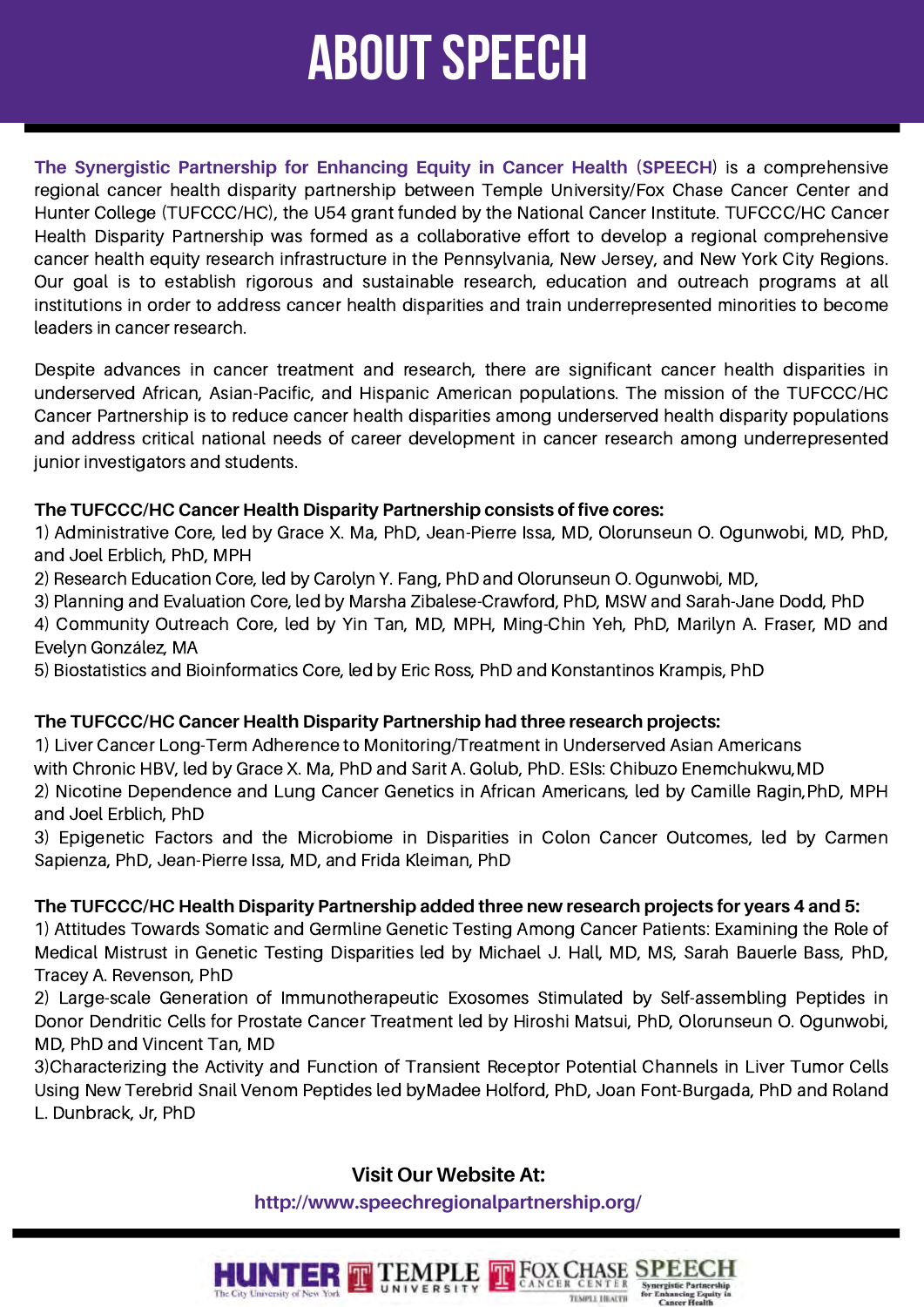### **general session moderator**

### **Joel Erblich, PhD, MPH (MPI, HC)**

**Professor, Department of Psychology**

Hunter College of The City University of New York



Joel Erblich, Ph.D., MPH (MPI, HC), Professor in the Department of Psychology. Dr. Erblich was a founding member of the Mount Sinai Tisch Cancer Institute and Institute for Translational Epidemiology at Mount Sinai, where he spent a decade focusing on cancer prevention and control related to genetic factors primarily impacting African American smokers. Using a multidisciplinary-translational approach, Dr. Erblich's research in behavioral medicine has examined the effects of genetic polymorphisms on smoking behaviors and behavioral interventions to manage nicotine dependence. He has a long track record of research, training/mentorship and administrative leadership. In 2012, Dr. Erblich was recruited to HC to spearhead a new doctoral program in Health Psychology in Clinical Science (HPCS), which has matriculated a number of outstanding URM students. This doctoral program built on his long-standing work in training post-doctoral students and his mentorship of students, trainees, and junior investigators in cancer prevention and control. He was a PI on numerous research grants and career development awards from diverse funding agencies, including the NCI, NIDA, American Cancer Society, Department of Defense Breast Cancer Research Program, PCORI, and others. Dr. Erblich also serves as the methodologist on several R01 grants in behavioral medicine. Dr. Erblich is currently the Hunter College MPI on the TUFCCC/HC U54 project, as well as the Project Co-Leader for the Lung Cancer project.

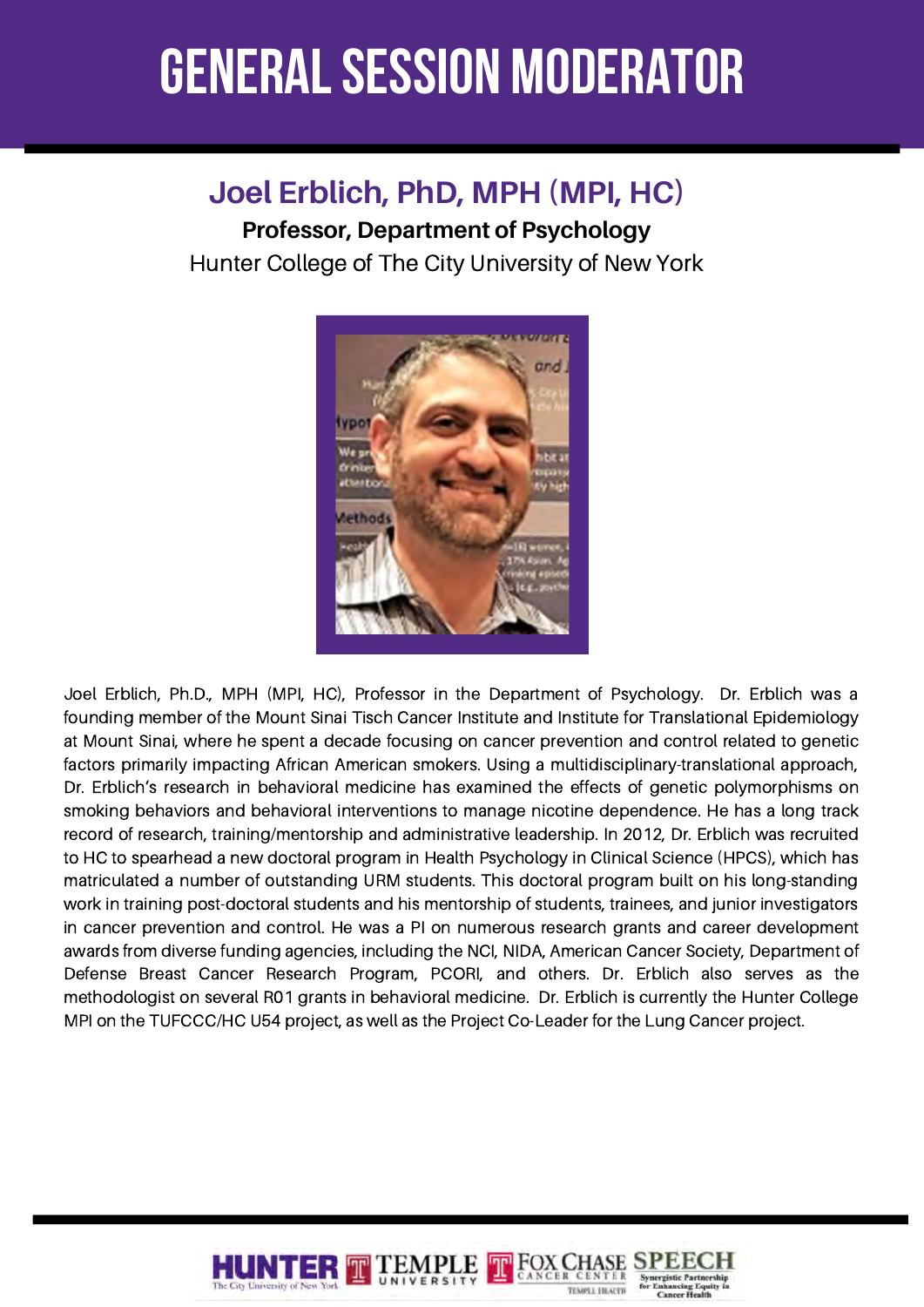### **Jennifer J. Raab**

President, Hunter College of The City University of New York



Jennifer J. Raab marked her 20th anniversary as President of Hunter College, the largest college in the City University of New York system, with more than 24,000 students, five schools, and an annual operating budget of more than \$250 million. President Raab has led the successful transformation of Hunter College from an open-admissions institution to a selective, highly ranked college; under her leadership both graduation and retention rates have increased markedly. Since she has assumed the presidency, Hunter has significantly increased its government grants and awards and strengthened its fiscal management.

President Raab has been responsible for securing \$400 million in private support for the college. She has launched a \$25 million library renovation; a science research and nursing/health professions facility in partnership with Memorial Sloan Kettering Cancer Center; a floor in the new Belfer Research Building at Weill Cornell Medical College; a \$131 million School of Social Work in East Harlem; a new facility in Tribeca for Hunter's renowned art graduate program and gallery; a townhouse on E 67th St to house Hunter's theater department and the \$25 million restoration of the historic 1908 Roosevelt House.

President Raab was earlier a litigator Cravath, Swaine & Moore and Paul, Weiss, after which she was appointed Chairman of the New York City Landmarks Preservation Commission, a post she held from 1994 to 2001.

President Raab sat on the Board of Directors of Compuware Corporation and is currently a member of the Council on Foreign Relations, serves on the Steering Committee of the Association for a Better New York, Advisory Committee for WOMEN.NYC and sits on the boards of directors of The After School Corporation, United Way New York, and the One To World Foundation, and was a member of the 2004-05 New York City Charter Revision Commission.

A graduate of Hunter College High School (whose campus she now oversees), President Raab received a BA with distinction in all subjects from Cornell University in 1977, an MPA from Princeton in 1979, and a JD cum laude from Harvard Law School in 1985. In 2016, President Raab's achievements were recognized by her election to the American Academy of Arts and Sciences.

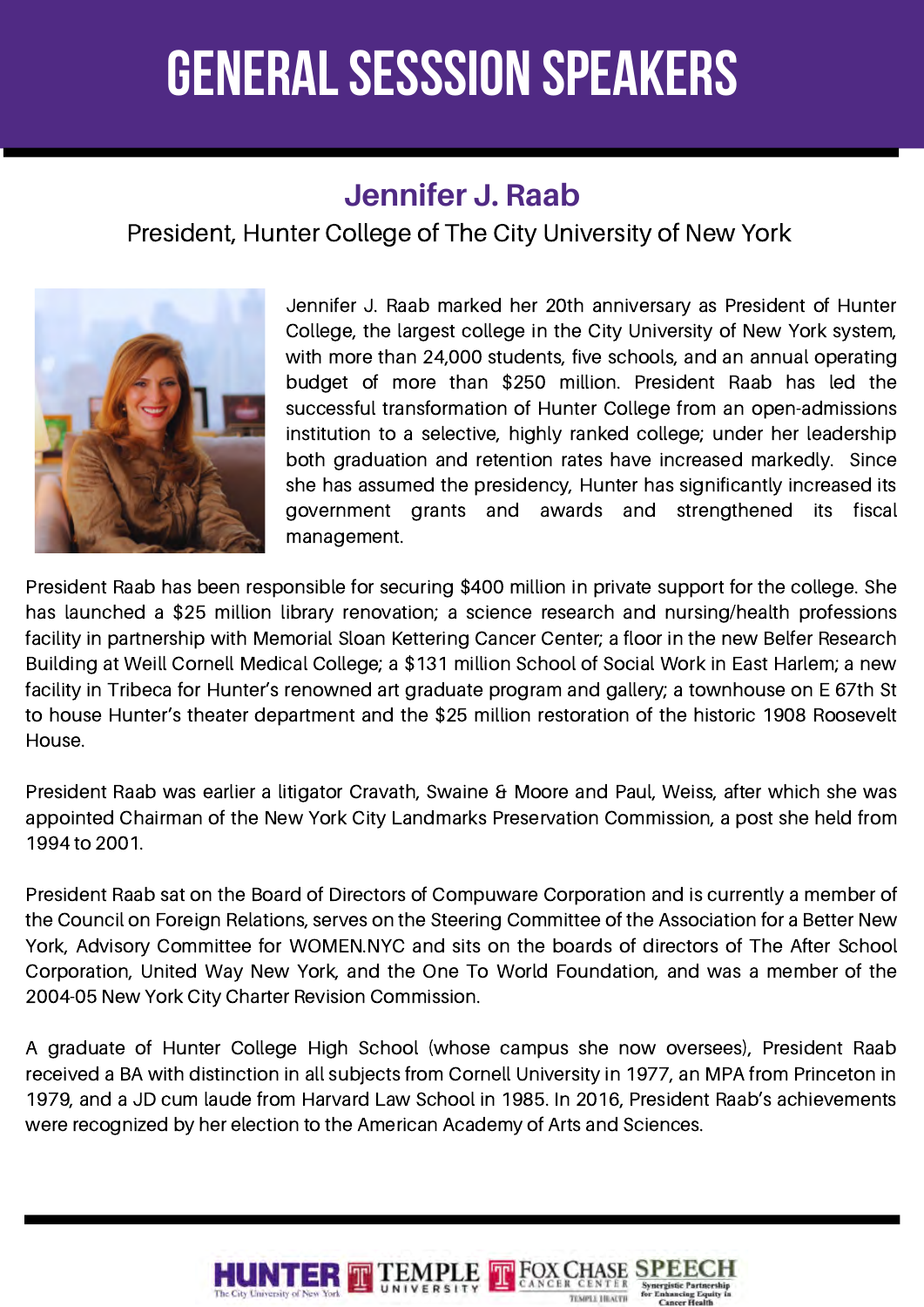### **Jason Wingard, PhD**

President, Temple University



Dr. Jason Wingard is a leading academic and executive specializing in the areas of organizational strategy, leadership development, and the future of work. He currently serves as President of Temple University and holds a dual appointment as Professor of Policy, Organization, and Leadership; and Professor of Human Resource Management. Temple is a public research university, consisting of 17 schools across eight campuses and a regional health system. The university enrolls approximately 37,000 undergraduate, graduate, and professional students and is among the nation's largest providers of professional education in the combined fields of dentistry, engineering, law, medicine, podiatry, and pharmacy. Temple University Health System is a \$2.2 billion health system consisting of more than 1,000 physicians supporting excellence in medical education, research, and patient care. Dr. Wingard is also currently Founding Partner and Chairman of The Education Board, Inc., a boutique management consulting firm specializing in executive coaching and corporate advisory services.

Prior to Temple, Dr. Wingard served as Dean and Professor of the School of Professional Studies (SPS) at Columbia University. The graduate school offers 16 interdisciplinary master's degrees covering domains including analytics, management, communication, and science. Before Columbia, he served as Managing Director and Chief Learning Officer at Goldman Sachs, a multinational investment bank. At Goldman Sachs, he oversaw the acclaimed Pine Street Leadership Development Group and Goldman Sachs University and was responsible for the strategy and implementation of leadership development solutions for the firm's partners, global workforce, and clients.

Previously, he served as Vice Dean of the Wharton School, University of Pennsylvania, where he was the head of Executive Education and oversaw one of the world's largest providers of leadership and management development. He also served as Senior Vice President of ePals, Inc. and President & CEO of the ePals Foundation. ePals, Inc. (now Cricket Media) is the world's leading provider of interactive/collaborative learning products. Prior to joining ePals, Dr. Wingard was Executive Director of the Stanford Educational Leadership Institute, at Stanford University, where he led the engagement of executive coaching and applied research practicums for school leaders across the United States. He has also served in a variety of cross-functional executive and consulting roles for organizations including the Aspen Institute, the Vanguard Group, and Silicon Graphics, Inc. (SGI).

Dr. Wingard is a frequent keynote speaker. Recent engagements include Google, National Football League (NFL), PwßC, Procter and Gamble (P&G), CNBC, National Public Radio (NPR), the Wall Street Journal, and the Atlantic. Dr. Wingard serves as a member of the Board of Directors of Kroll, the world's premier provider of services and digital products related to governance, risk and transparency.

As a public servant, he currently serves on the Boards of Directors of JUST Capital, Roundabout Theater Company, and the Education Board Foundation. He previously served on the Boards of Directors for Tides, Building 21, United Cerebral Palsy of Philadelphia, the National Center for Fathering, and Philadelphia Futures.

Dr. Wingard holds a BA in Sociology (Organizational Behavior & Social Psychology), with honors, from Stanford University where he was a member of the varsity football and track teams. He also holds a MA in Education (Professional Development) from Emory University, a EdM in Technology in Education from Harvard University, and a PhD in Education, Culture, and Society (Corporate Education) from the University of Pennsylvania.

He enjoys classic jazz, cycling, and spending time with his wife and their children.

**HUNTER TEMPLE**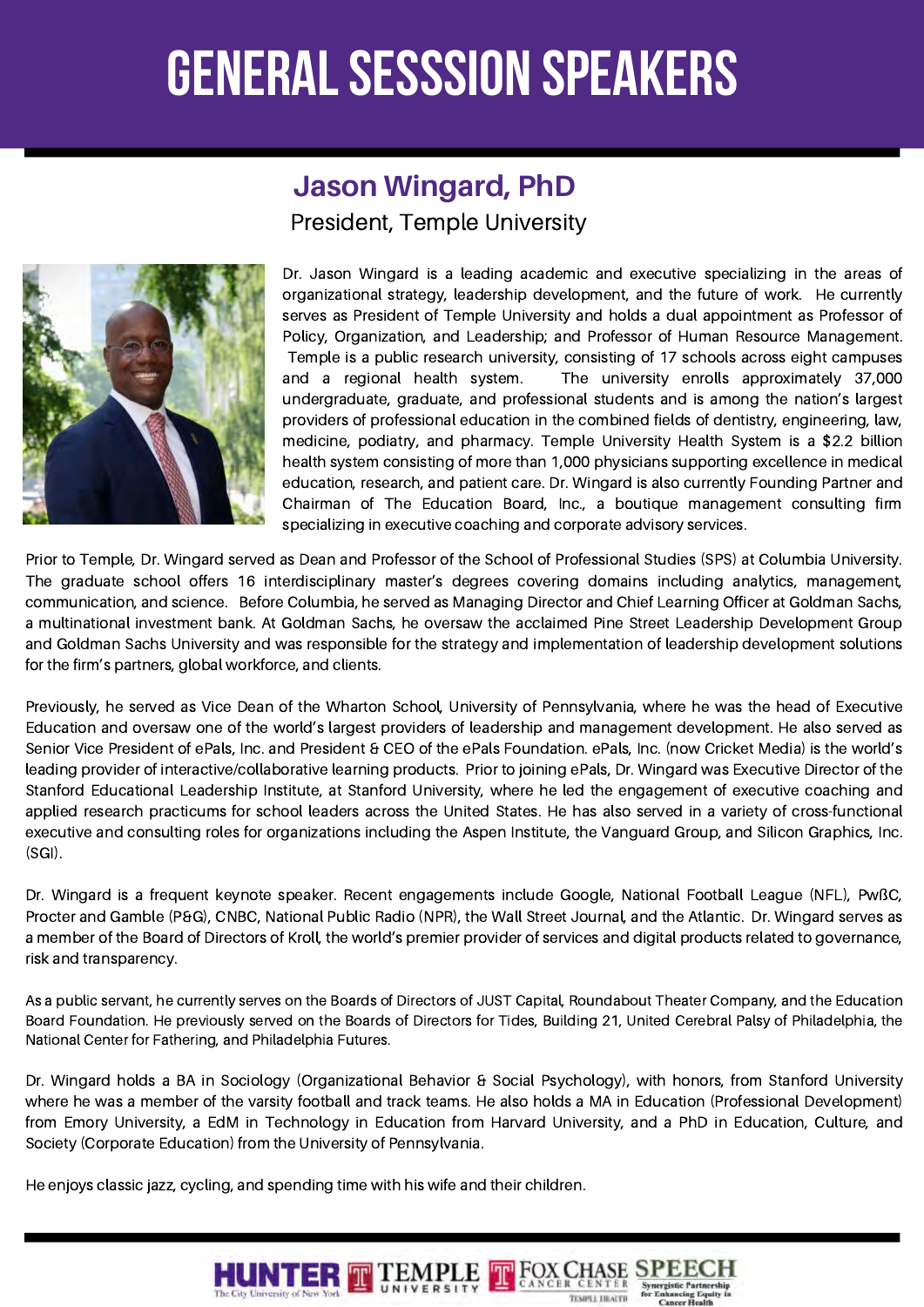### **Olorunseun O. Ogunwobi, MD, PhD**

Associate Professor, Biological Sciences, Hunter College of The City University of New York Director, Hunter College Center for Cancer Health Disparities Research (CCHDR)



Dr. Olorunseun Ogunwobi obtained a medical degree from the University of Ibadan, Nigeria, a master's degree in biomedicine from the University of Hull, United Kingdom, a master's degree in clinical and translational science from the University of Florida, Gainesville, USA, and a PhD in molecular medicine from the University of East Anglia, Norwich, United Kingdom. He is the founding Director of the Hunter College Center for Cancer Health Disparities Research, tenured Associate Professor of Biological Sciences at Hunter College of The City University of New York, and a member of faculty in the Biology and Biochemistry PhD programs at The Graduate Center of The City University of New York. Dr. Ogunwobi is a translational cancer biologist whose work focuses on molecular mechanisms of progression of solid organ cancers with established racial disparities.

His laboratory has established novel circulating tumor cell models that are being used progressively to elucidate molecular mechanisms underlying the role of circulating tumor cells in cancer metastasis. A major focus of Dr. Ogunwobi's laboratory are studies elucidating the role of non-coding RNAs derived from the PVT1 gene locus in the development and progression of solid organ cancers.

The Ogunwobi laboratory is also now working on epitranscriptomics, and utilization of genome engineering of the 3'untranslated region of the mRNA of known oncogenes as a novel therapeutic approach for lethal cancers. His work has been funded by the National Institutes of Health, New York State, Carnegie Corporation of New York, and the National Science Foundation, among others.

Dr. Ogunwobi is a Contact Principal Investigator of the Synergistic Partnership for Enhancing Equity in Cancer Health (SPEECH) funded by U54 grants (CA221704 and CA221705), Contact Principal Investigator of 3U54CA221704-03S1 and Co-Investigator on R01 grant CA239603 from the National Cancer Institute. An author of 68 peer-reviewed journal articles and 2 book chapters, Dr. Ogunwobi has been issued 5 United States patents for biotechnology inventions with potential clinical applications in cancer, and he is a Co-Founder of NucleoBio, Inc, a City University of New York start-up biotechnology company.

In 2022, Dr. Ogunwobi became a recipient of the Hunter College Presidential Award for Excellence in Scholarship or Creative Activity.

**TT** FOX CHASE

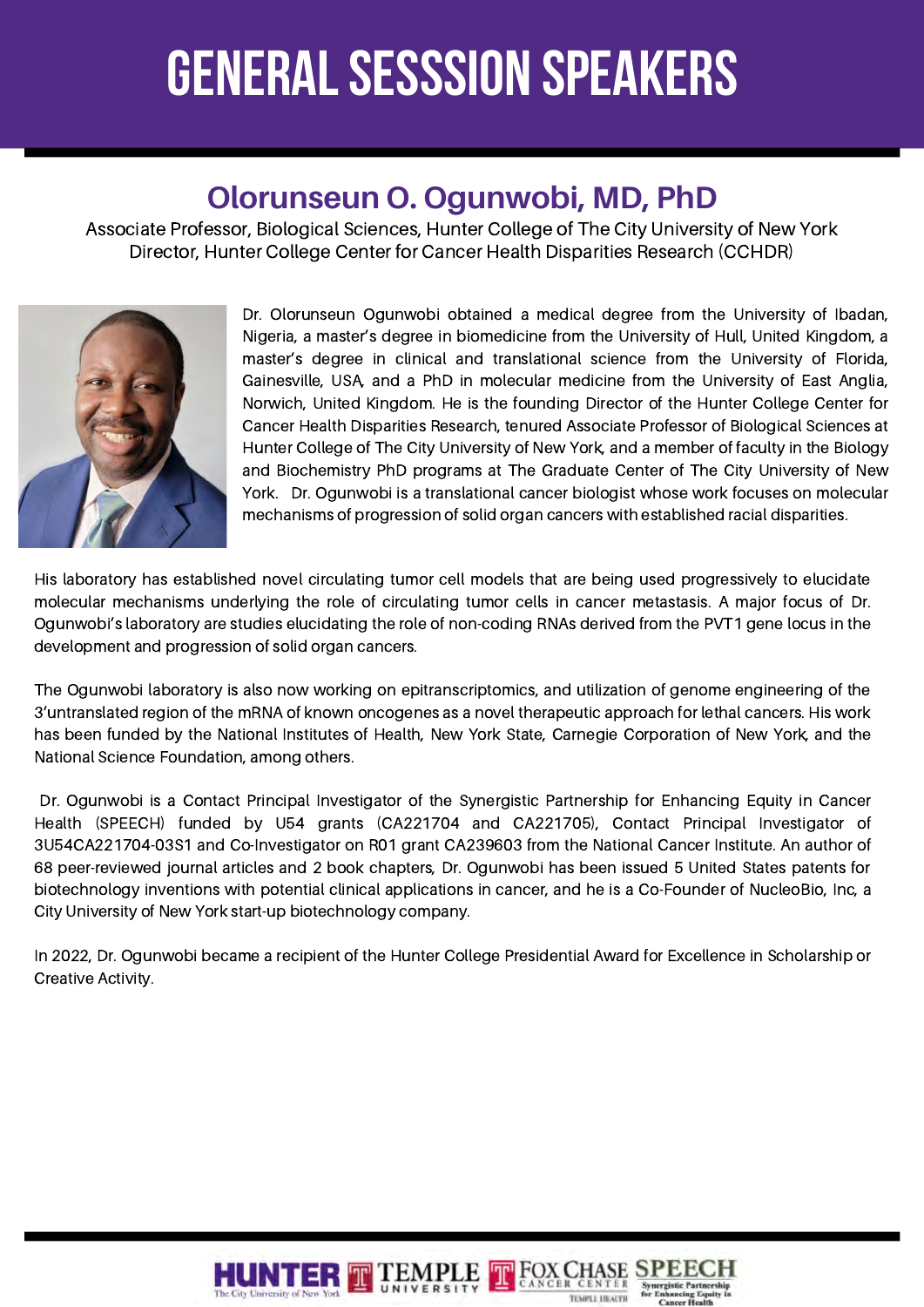### **Grace X. Ma, PhD**

Associate Dean for Health Disparities Director, Center for Asian Health

Laura H. Carnell Professor, Clinical Sciences, Lewis Katz School of Medicine, Temple University Primary Member at Fox Chase Cancer Center, Temple University Health System



Dr. Ma is a nationally recognized behavioral health scientist, leader and pioneer in cancer and health disparities research among underserved and vulnerable racial/ethnic minority populations. In her role as Associate Dean for Health Disparities, Dr. Ma has provided critical and effective leadership in building robust research infrastructure and leading multidisciplinary teams across Temple schools/colleges and multiple institutions in conducting independent and collaborative, highly competitive and innovative cancer health disparities research and education/training a pipeline of diverse investigators in population, translational and clinical sciences. Built on two decades of her leadership, Dr. Ma and her research team established successful partnerships with over 400 community organizations to engage Asian-Pacific American, Black/African American, Hispanic/Latino populations in health disparity research and interventions. During her career, Dr. Ma has received continuous awards in research grants from National Institutes of Health (NIH), federal agencies and other funders.

Built on two decades of her leadership, Dr. Ma and her research team established successful partnerships with over 400 community organizations to engage Asian-Pacific American, Black/African American, Hispanic/Latino populations in health disparity research and interventions. During her career, Dr. Ma has received continuous awards in research grants from National Institutes of Health (NIH), federal agencies and other funders. She has made seminal contributions in improving health equity and reducing health disparities. Over the past 22 years, Dr. Ma as Principal Investigator has directed 4 cycles of large-scale cancer health disparities research centers/networks funded by NCI/NIH including the recent U54 "TUFCCC/HC Regional Comprehensive Cancer Health Disparities Partnership." Dr. Ma's expertise spans a broad range of health disparities disciplines. Her community-based participatory research (CBPR) and patient-centered outcome research (PCOR) have focused on improving early detection, patient navigation, cancer prevention and control (Hepatitis-related liver cancer, cervical, breast, lung and colorectal cancers), smoking cessation, and access/quality of healthcare in underserved and racial/ethnic minorities. Dr. Ma has directed more than 100 intervention or observational longitudinal research studies, including large-scale cluster randomized intervention trials, implementation and dissemination studies at worksites, community health centers, primary care clinics, community-based organizations and churches (NIH funded R01s, U01s, R24s).

She also conducted a number of studies focusing on multilevel risk factors and viral related diseases (e.g. HBV, HCV, HPV and HIV), evidence-based interventions for improving screening, vaccination, disease management, medication adherence, quality of life and continuum of care in underserved Asian Pacific Americans and Black/African American populations. Dr. Ma mentored over 260 minority junior faculty, post-doctoral fellows, doctoral and master students that created a pipeline of diverse workforce of researchers in health disparities.

Dr. Ma authored 5 books, over 210 scientific journal articles, and delivered over 680 professional presentations. Dr. Ma has served on more than 40 scientific advisory boards in health disparities research, including NIH national Health Disparity Science Vision Advisory Panel and NIH study sections. Currently, Dr. Ma Co-Chairs Asian American, Native Hawaiian & Other Pacific Islander (AA NHOPI) Interest Group for NIH Community Engagement Alliance (CEAL) Against COVID-19 Disparities.

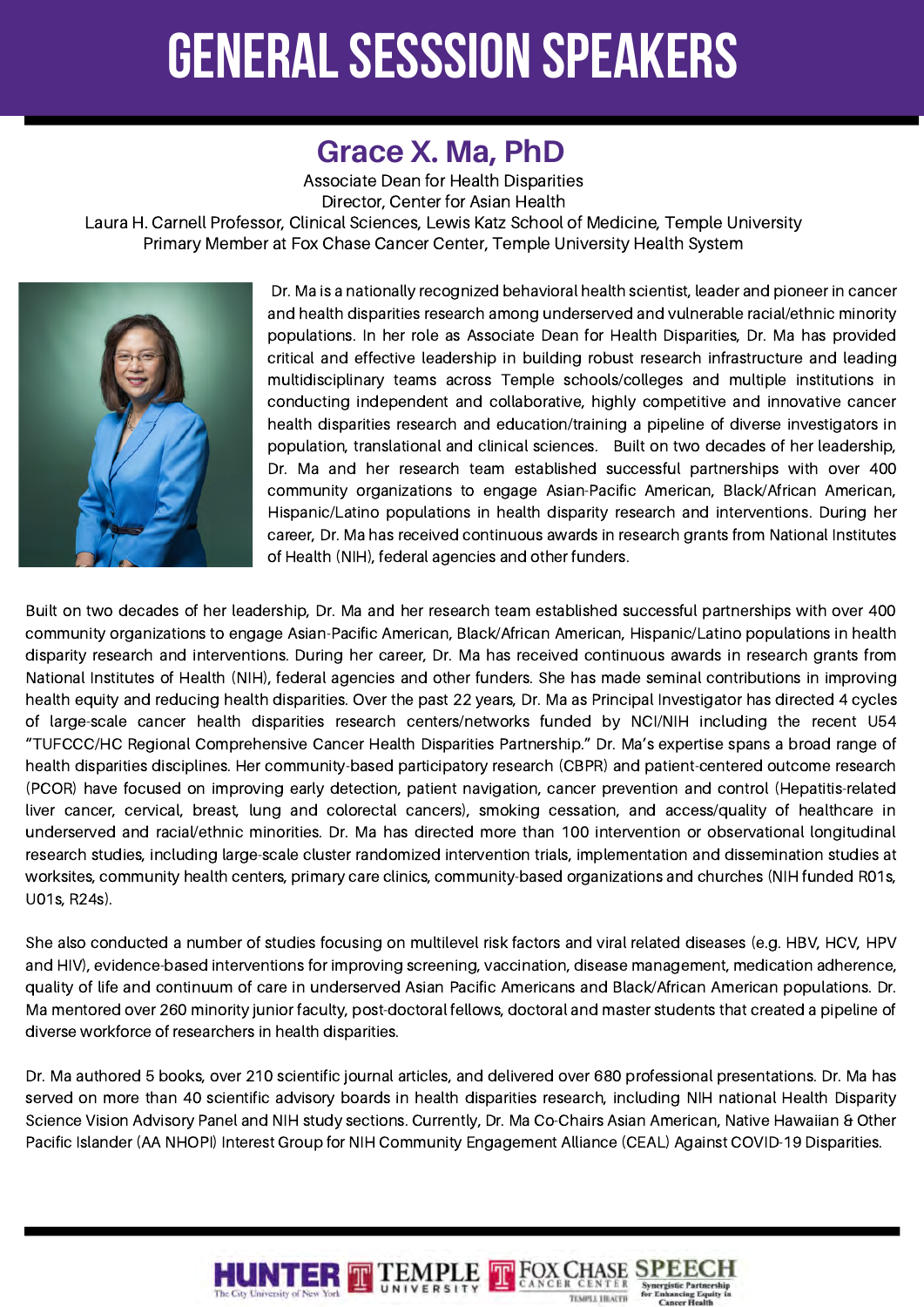### **Sandra L. San Miguel, MS**

Program Director, CRCHD, National Cancer Institute/National Institute of Health



Sandra L. San Miguel, MS, DrPH(c) is a Program Director in the Integrated Networks Branch of the National Cancer Institute's Center to Reduce Cancer Health Disparities (CRCHD). In this role, she provides technical and scientific expertise to the Comprehensive Partnerships to Advance Cancer Health Equity (CAPACHE-U54) by managing various partnerships across the nation. The CPACHE funds equal partnerships between institutions serving underserved health disparity populations and underrepresented students (ISUPS) with NCI-designated cancer centers across the nation.

San Miguel co-developed and is responsible for managing the Connecting the Underrepresented Populations to Clinical Trials (CUSP2CT), a U.S. White House Cancer Moonshot Initiative.

CUSP2CT is a UO1 national program that will implement and evaluate multilevel and culturally tailored outreach and education interventions with the primary goal of increasing referral and ultimately, accrual of underrepresented racial/ethnic minority populations, to NCI-supported clinical trials San Miguel is also responsible for managing a portfolio of Administrative Supplements (P30s) to the Cancer Center Support Grants at NCI-designated cancer centers. These administrative supplements constitute the National Outreach Network (NON) and play a critical role increasing accrual into cancer clinical trials, implementing the Screen to Save: NCI Colorectal Cancer Outreach and Screening initiative, and the HPV Health Education and Outreach initiative among racially/ethnically diverse, and rural, communities across the nation.

For the past five years, San Miguel has been leading global cancer control and prevention efforts working with the Pan American Health Organization/World Health Organization (PAHO/WHO) and various global NGOs. Through a groundbreaking collaboration among NCI, PAHO/WHO, and University of Texas MD Anderson Cancer Center, San Miguel is leading the development, implementation, and evaluation of Extension for Community Health Outcomes Latin America - ECHO ELA – collaborating with ministries of health, policy health makers, researchers, and key cancer stakeholders to promote WHO's cervical cancer elimination goals to prevent and treat cervical cancer.

Sandra San Miguel possesses over 25 years of experience in public health, is a published author of multiple peer-reviewed articles, manuals and booklets and has received numerous accolades and recognitions for her work. Her expertise lies in population health - developing/adapting, implementing, and evaluating evidence-based, culturally sensitive, multilingual behavioral cancer interventions to decrease health disparities among racially/ethnically diverse populations within the U.S. and among underserved populations globally. Prior to joining NCI, San Miguel served in academia, holding faculty positions at the Dept. of Medicine - Epidemiology & Biostatistics at UT Health San Antonio and at the Dept. of Biology and International Studies at Trinity University.

San Miguel is a doctoral candidate in Public Health at the University of Illinois at Chicago (UIC). She received her MS in Psychology from Our Lady of the Lake University in San Antonio, Texas, and BA in Psychology from the University of the Incarnate Word.

**HUNTER TEMPLE TROX CHASE SI**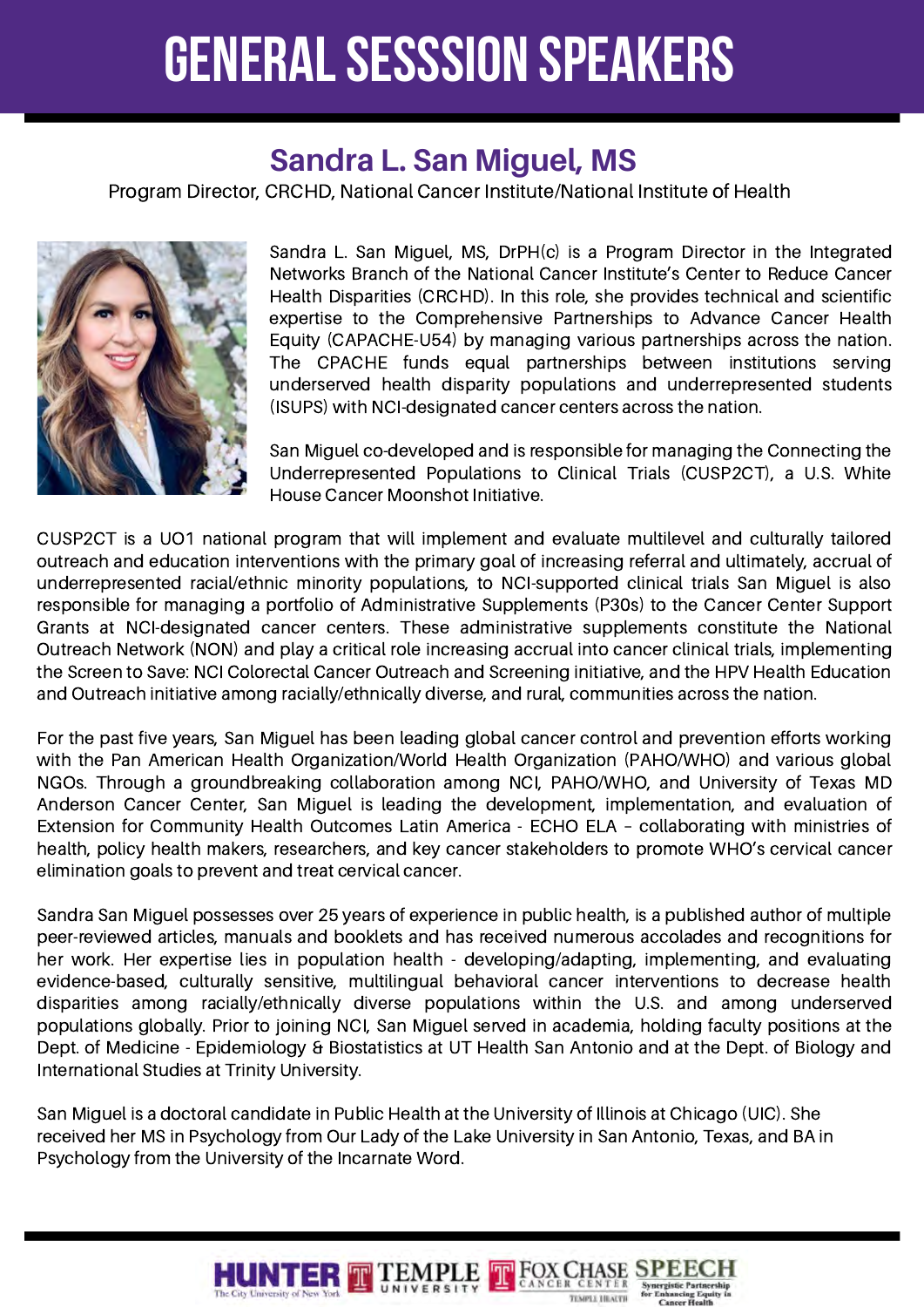### **Keynote speaker**

### **Joseph R. Osborne, MD, PhD**

Chief of Molecular Imaging and Therapeutics and Professor of Radiology at Weill Cornell Medicine Attending Radiologist at New York-Presbyterian/Weill Cornell Medicine



Dr. Joseph Osborne is the Chief of Molecular Imaging and Therapeutics, Professor of Radiology at Weill Cornell Medicine and Attending Radiologist at NewYork-Presbyterian/Weill Cornell Medicine. Dr. Osborne is the Head of the Rad Health Equity Laboratory. The lab endeavors to move past advocacy into the practical implementation of projects and partnerships to reduce radiologic health disparities. He was the also the principle investigator on an NIH Academic Industrial Partnership RO1 grant "A new technique to make 68Ga-labeled pharmaceuticals widely available for clinical use" and the Dean's Health Disparity Research Award "Prostate Cancer Health Impact Program (pCHIP)".

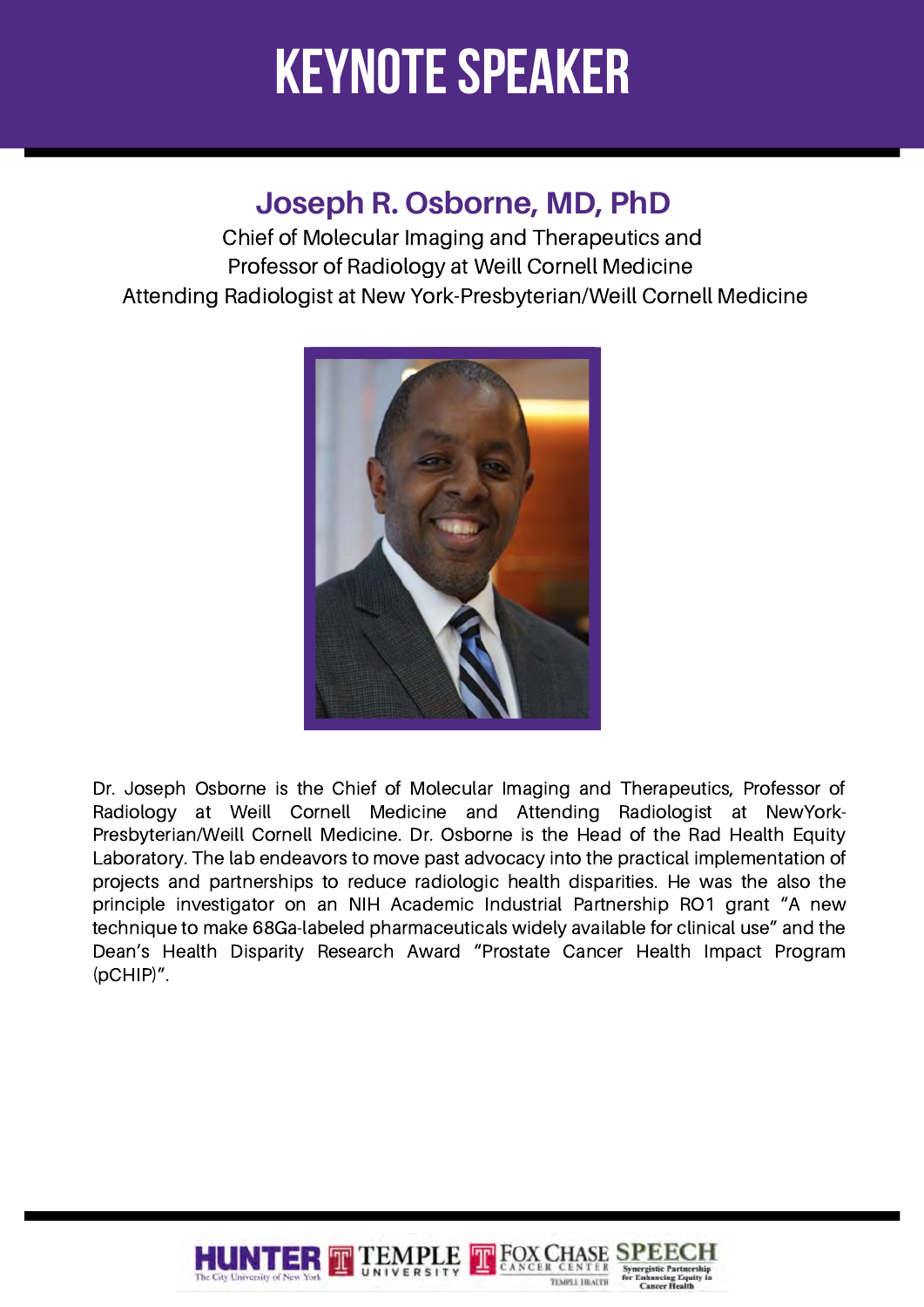### **mentor training workshop**

### **Virginia Valian, PhD Distinguished Professor of Psychology**

Department of Psychology, Hunter College of The City University of New York



Virginia Valian is Distinguished Professor of Psychology at Hunter College - CUNY and is a member of the doctoral faculties of Psychology, Linguistics, and Speech-Language-Hearing Sciences at the CUNY Graduate Center. She directs the Language Acquisition Research Center (LARC) and the Gender Equity Project (GEP) at Hunter College.

Valian works on gender equity and on the psychology of language. In gender equity Valian performs research on the reasons behind women's slow advancement in the professions and proposes remedies for individuals and institutions. She is the author of Why so slow? The advancement of women, and co-author, with Abigail Stewart, of An inclusive academy: Achieving diversity and excellence. Valian consults with institutions and organizations to improve gender equity.

In the psychology of language Valian conducts research on young children's acquisition of syntax and on the relation between bilingualism and executive function in adults. Her aim is to develop a model of acquisition that specifies what is innate, how input is used by the child, and how the child's syntactic knowledge interacts with knowledge in other linguistic and extra-linguistic domains. She uses a variety of methods, including computer-assisted corpus analysis, comprehension experiments, elicited imitation experiments, and elicited production experiments.

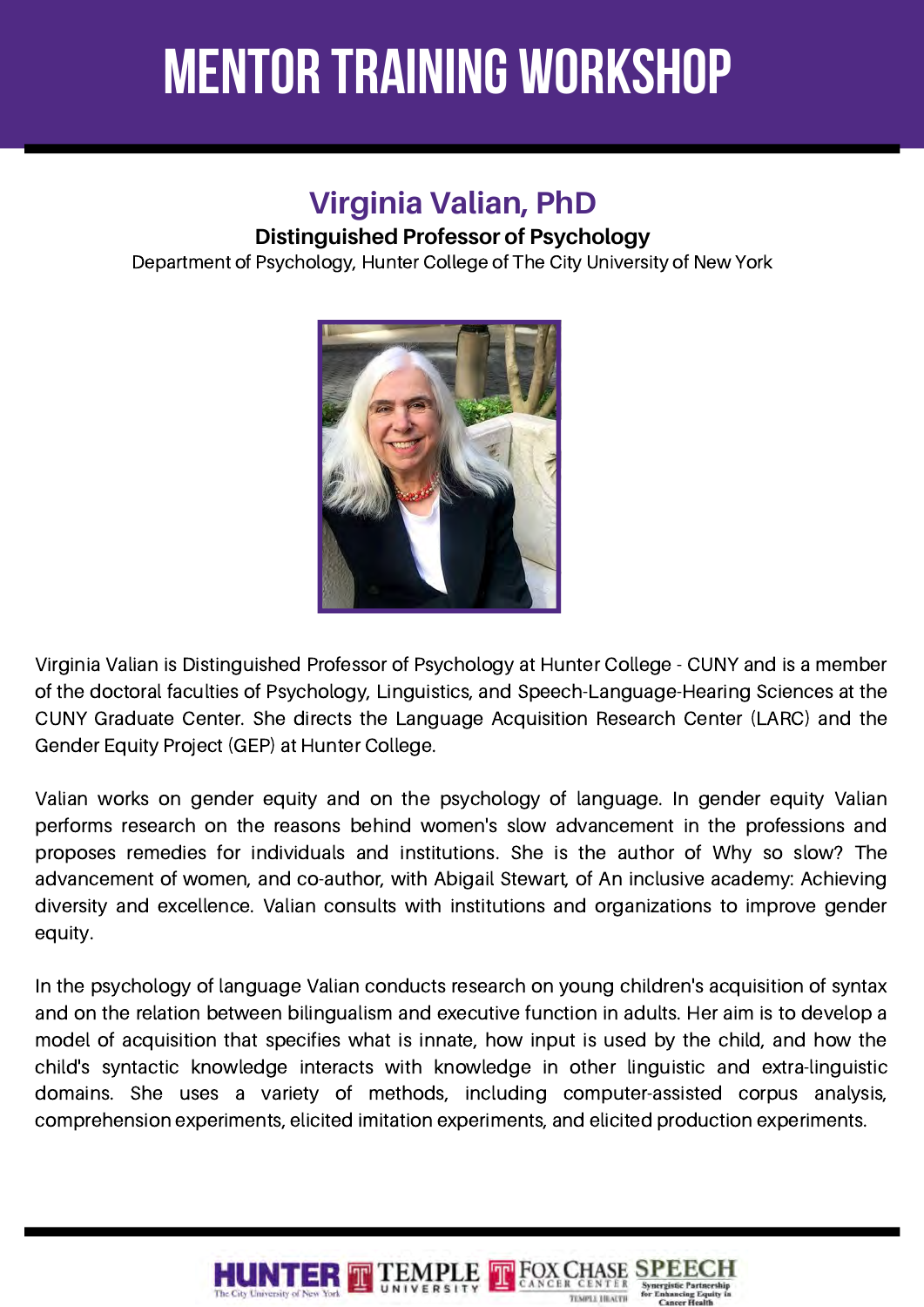### **Hiroshi Matsui, PhD Professor, Department of Chemistry**

Hunter College of The City University of New York



Professor Hiroshi Matsui teaches courses in biophysical chemistry and physical chemistry at Hunter College. After engineering a variety of peptide/protein assemblies (Chem. Soc. Rev., (2010) 39, 3499-3509), biomimetic autonomous motors (Nature Mater., (2012) 11, 1081-1085), and enzyme-mimicking peptides (J. Am. Chem. Soc., (2014) 136, 15893-15896), Dr. Hiroshi Matsui's nanotechnology labs have developed various nanoparticles including inorganic nanocages (Nature Commun., (2014) 5, 3870). Currently his lab is focused on medical applications of nanotechnology, including nanoparticle-based drug delivery systems, medical imaging, and lab-on-a-chip cancer diagnostic devices.

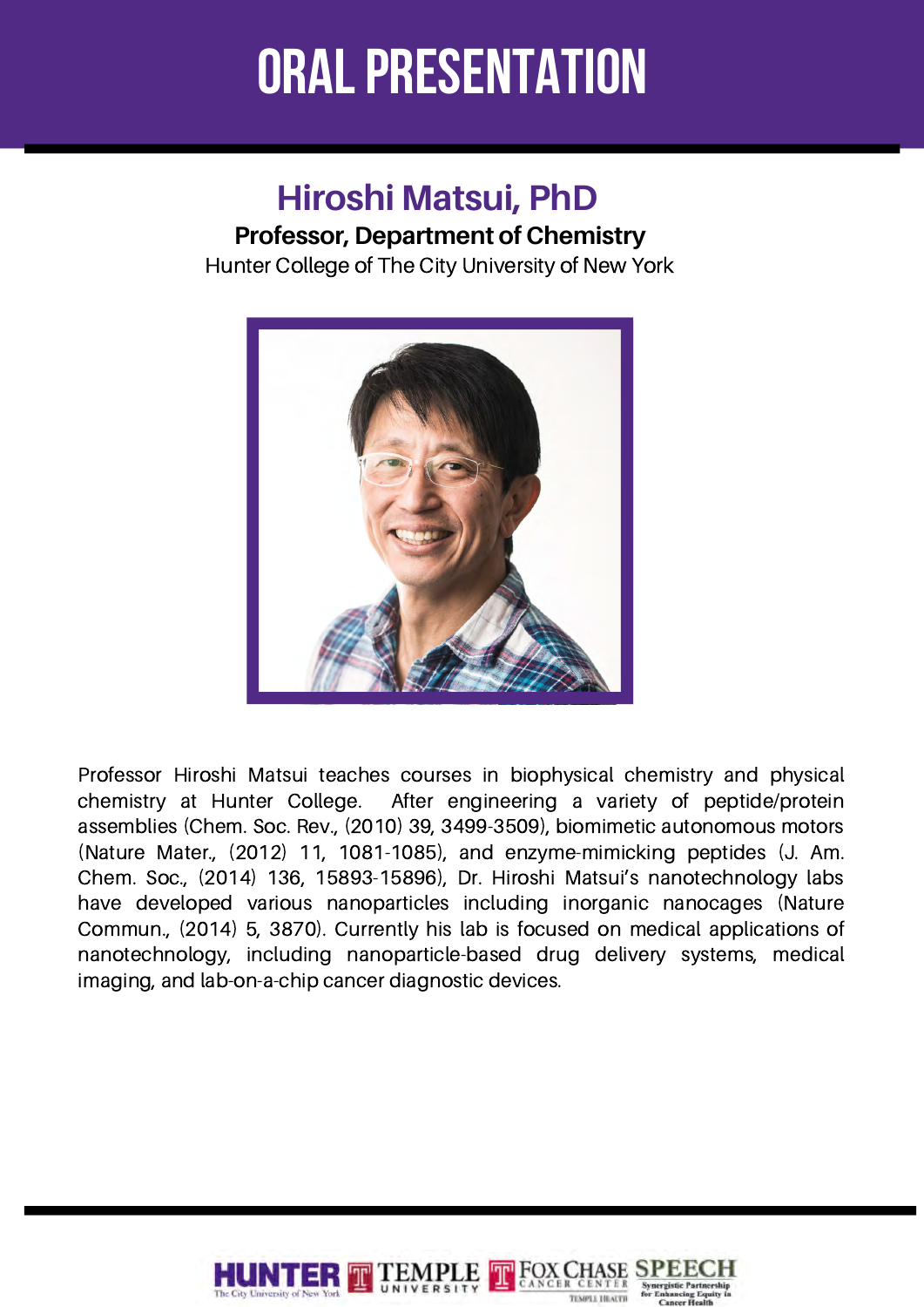#### **Mandë Holford, PhD**

#### **Associate Professor, Department of Chemistry**

Hunter College of The City University of New York



Dr. Mandë Holford is a tenured Associate Professor in Chemistry at Hunter College and CUNY-Graduate Center, with scientific appointments at The American Museum of Natural History and Weill Cornell Medicine. Her research combines biological and chemical techniques to examine venoms and venomous animals. She is particularly interested in using venom peptides to study rapidly evolving genes and to examine the cellular physiology of malfunctioning signals in pain and cancer. Dr. Holford's lab applied an evolutionary venomics approach, integrating phylogenetic, transcriptomics, and proteomics, to investigate the evolution of venom in terebrid snails and to characterize their venom peptides. She was first to reconstruct the molecular phylogeny of the group and demonstrate the analgesic and antitumor activity of terebrid peptides. The Holford has recently focused on developing invertebrate venom gland model systems that can be genetically manipulated to study the molecular innovation of venom. She is active in science education, advancing the public understanding of science, and science diplomacy. She co-founded Killer Snails, LLC, an award winning EdTech company that uses tabletop, digital, and XR games about nature as a conduit to advance scientific learning in K-12 classrooms. Her honors include being named: a Sustainability Pioneer and Champion Scientist by the World Economic Forum, Breakthrough Women in Science by the Howard Hughes Medical Institute and NPR's Science Friday, a Wings WorldQuest Women of Discovery Fellow, a Camille Dreyfus Teacher-Scholar, an NSF CAREER awardee, a AAAS Science & Technology Policy Fellow, and Fellow of the California Academy of Sciences. She received her PhD from The Rockefeller University.

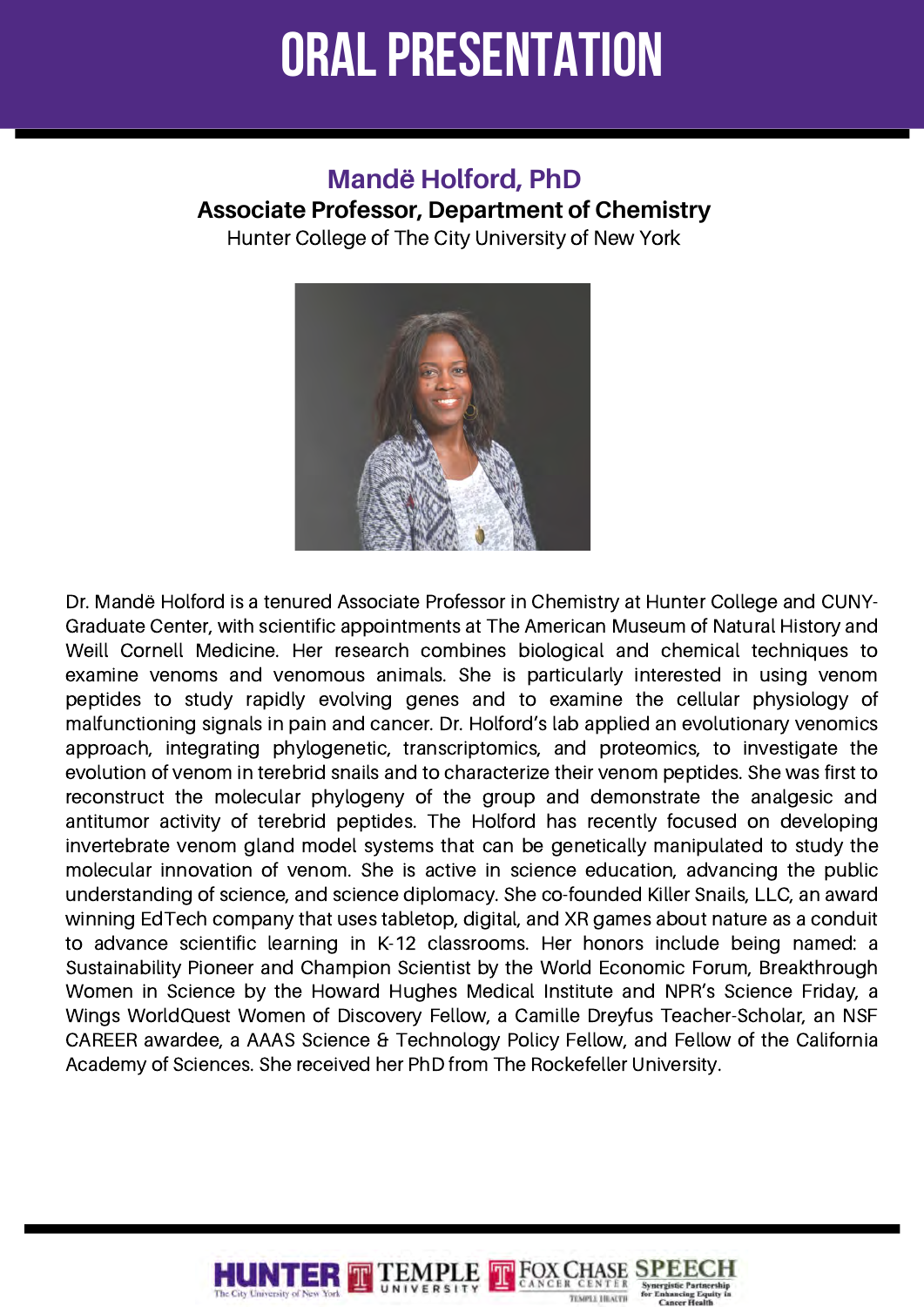### **Jayashri Ghosh, PhD**

#### **Assistant Professor (Research)**

Fels Cancer Institute of Personalized Medicine, Temple University



Dr. Jayashri Ghosh started her career in the field of epigenetics as a Post-Doctoral Fellow in Dr. Carmen Sapienza's laboratory at the Fels Cancer Institute for Personalized Medicine, Temple University. She has been associated with Sapienza lab for more than 8 years now and has been recently promoted to the rank of Assistant Professor (Research). Dr. Ghosh initial works have focused on looking at epigenetic differences between two or more groups and interpreting the data into a clinically relevant aspect of Assisted Reproductive Technology (ART). One of the most interesting finds of her ART research has been the identification of epigenetic outliers or "Outlier Methylation Phenotype" (OMP). Such outliers have abnormal methylation patterns throughout the genome. The concept of epigenetic outliers is not restricted to ART and the team has expanded the study on outliers to the cancer field (secondary analyses of TCGA datasets). Furthermore, their recent work on racial disparity in colon cancer patients shows that methylation differences exists between patients of different races and African Americans patients are more likely to be OMPs than Caucasians ( TUFCCC/HC U54 Colon Pilot Study).

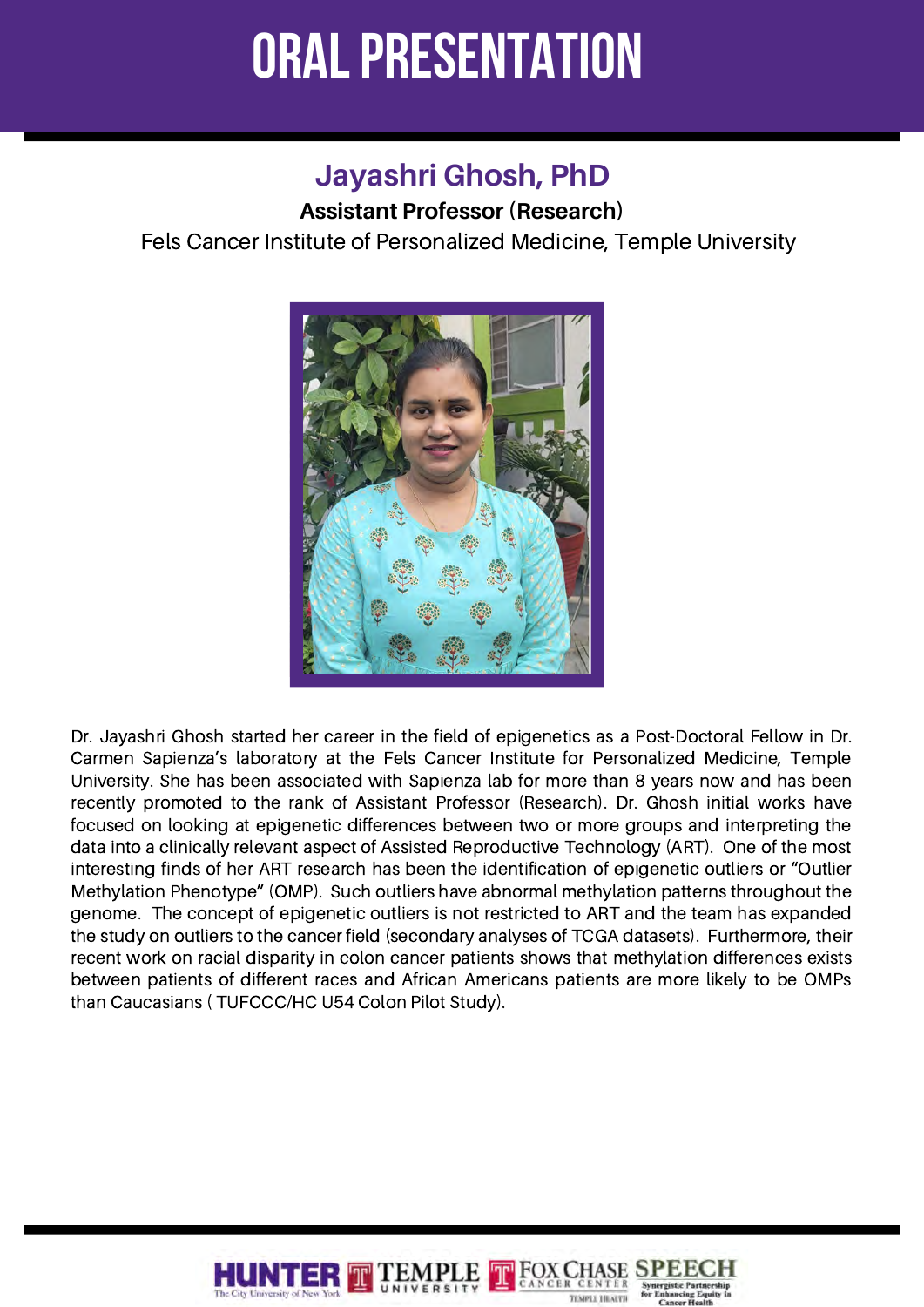### **Aisha Bhimla, PhD, MPH**

**Postdoctoral Fellow, Center for Asian Health** Temple University Lewis Katz School of Medicine



Aisha Bhimla is a postdoctoral fellow at the Center for Asian Health at Temple University Lewis Katz School of Medicine. In this position, she provides support to federally funded projects that address health disparities among Asian American, Black/African American, and Latinx communities. Her involvement in health disparities research has included a broad range of community-based interventions and assessments related to chronic disease and cancer, physical activity, mental health, cognitive functioning, and teen pregnancy/STI prevention. She is specifically passionate about using epidemiological methods to understand how social determinants of health, such as the neighborhood environment affects health behaviors and risk factors associated with colorectal and liver cancers among racial and ethnic minority populations. She holds a Ph.D. in Kinesiology from Temple University and an MPH in Epidemiology and Global Health from the University of South Florida.

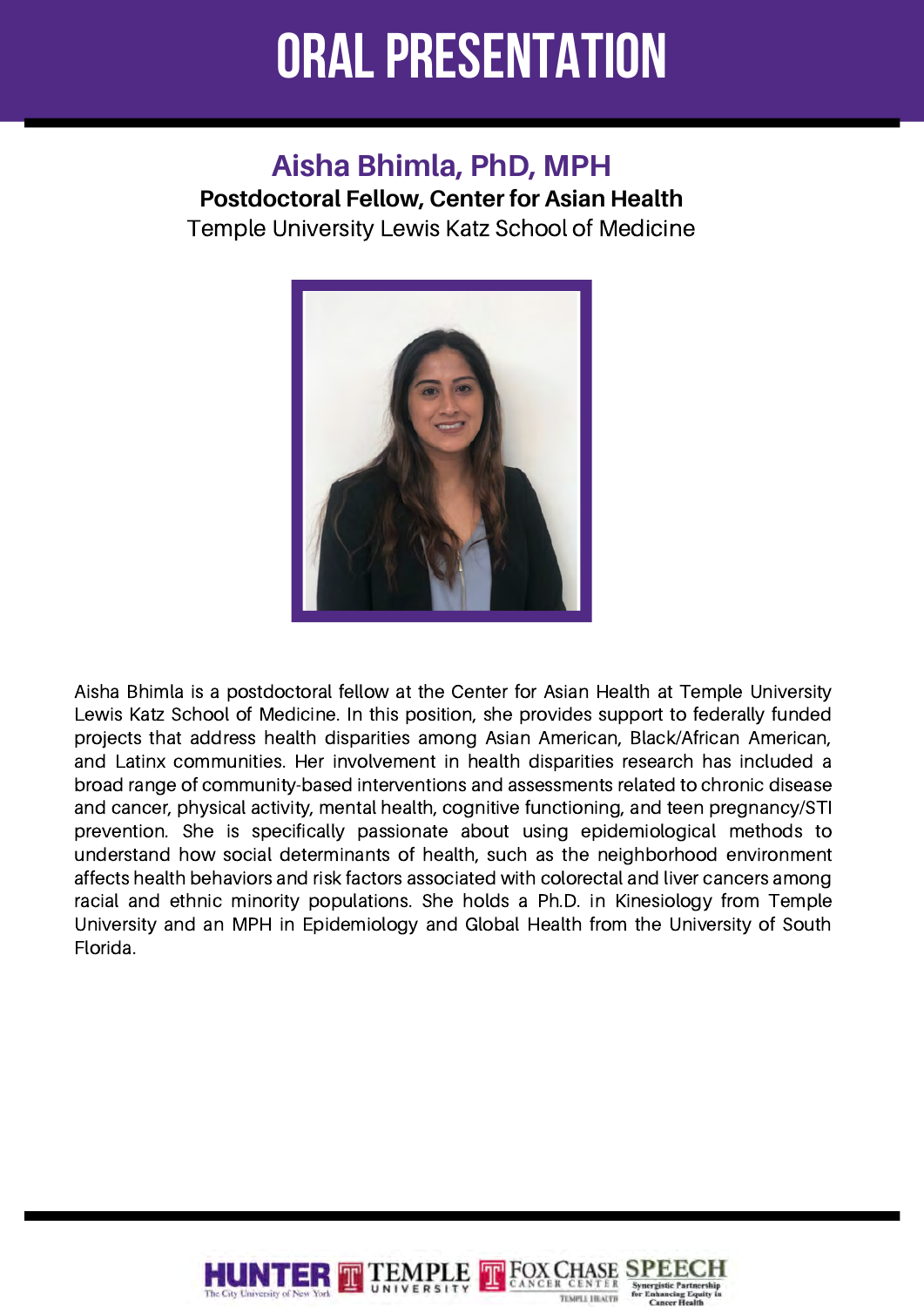#### **Session 1**

#### **Presenter 1 (10:00 am - 10:15 am)**

Abstract #1: Erin Toussaint Jacques A Content Analysis of Colorectal Cancer News Coverage: Disparities in Health Communication

#### **Presenter 2 (10:20 am - 10:35 am)**

Abstract #2: Cicely K. Johnson Exploring the impact of mental health and trauma as predictors for CRC screening among Blacks in New York City

#### **Presenter 3 (10:40 am - 10:55 am)**

Abstract #3: Alvaro García PINCH translational modifications affect chemotherapy susceptibility on GBM cells depending on p53 status

#### **Presenter 4 (11:00 am - 11:15)**

Abstract #4: Ra'Ann Merceir Raising Awareness of STI Prevention: An Evidence-Based Sexual Health Education Program for High-Risk Youth

#### **Presenter 5 (11:15 am - 11:30 am)**

Abstract #5: Chidiebere Awah

Engineered destabilized AU rich elements on the 3'UTR of HER2 degrades HER2, inhibits proliferation, and induces apoptosis in HER2+ trastuzumab resistant breast cancer cells

#### **Session 2**

**Presenter 1 (10:00 am - 10:15 am)**

Abstract #6: George Kwakye Annor Contributions of Mutant p53 Oligomerization and C-terminal Domains to Tumorigenic Gainof-Function Activities

#### **Presenter 2 (10:20 am- 10:35 am)**

Abstract #7: Sakib Adnan Trends in Lung Cancer Screening Practices: The Impact of the COVID-19 Pandemic

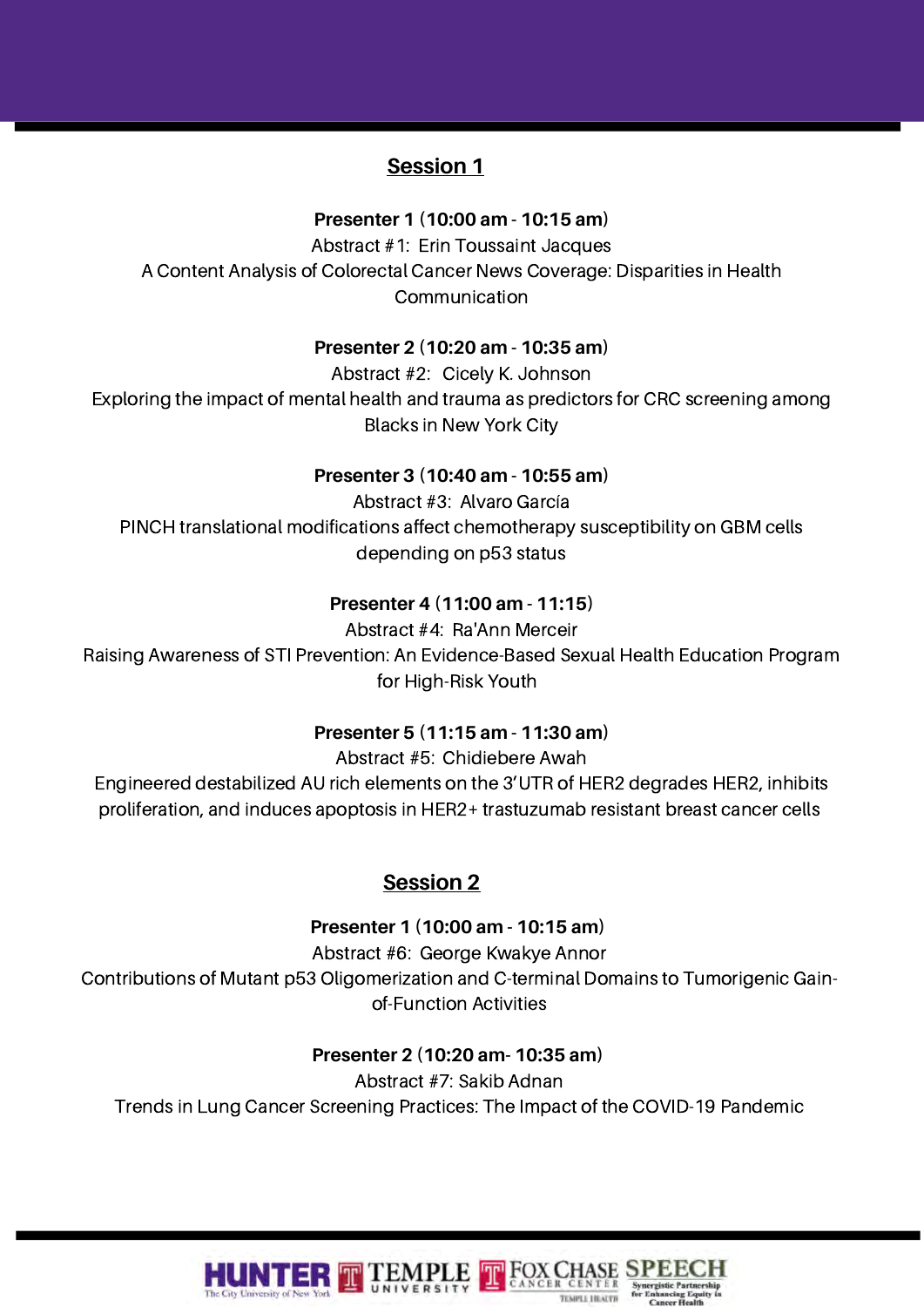#### **Presenter 3 (10:40 am - 10:55 am)**

Abstract #8: Favour Achimba

Characterizing the Activity and Function of Transient Receptor Potential Channels in Liver Tumor Cells Using New Terebrid Snail Venom Peptide.

#### **Presenter 4 (11:00 am - 11:15 am)**

Abstract #9: Ellen Kim Increasing Knowledge of Colorectal Cancer Risk Factors and Screening Through A Community-Based Education Initiative

#### **Presenter 5 (11:15 am - 11:30 am)**

Abstract #10: Jorge Canar Impact of somatic STAT2 mutations on the antitumor type I interferon response in colon cancer

#### **Session 3**

#### **Presenter 1 (10:00 am - 10:15 am)**

Abstract #11: Nazia Nayeem

Preclinical Evaluation of a Potential Ruthenium-Based Chemotherapeutic Agent for the Treatment of Triple Negative Breast Cancer of Mutant p53 Oligomerization and C-terminal Domains to Tumorigenic Gain-of-Function Activities

#### **Presenter 2 (10:20 am - 10:35 am)**

Abstract #12: Sarah Shalan Clinical implications of opioid use to treat cancer related pain

#### **Presenter 3 (10:40 am - 10:55 am)**

Abstract #13: Jonathan Zirkiev

Using HepG2 cells as a Hepatocyte Model to Study APOL1 Secretion onto TLF Complexes the Activity and Function of Transient Receptor Potential Channels in Liver Tumor Cells Using New Terebrid Snail Venom Peptide

#### **Presenter 4 (11:00 am - 11:15 am)**

Abstract #14: Tamar Tertulien

Healthy Eating for A Health Liver: Changes in Dietary Behaviors in Three Racial/Ethnic Minority Populations Through A Community-Based Liver Cancer Education Initiative

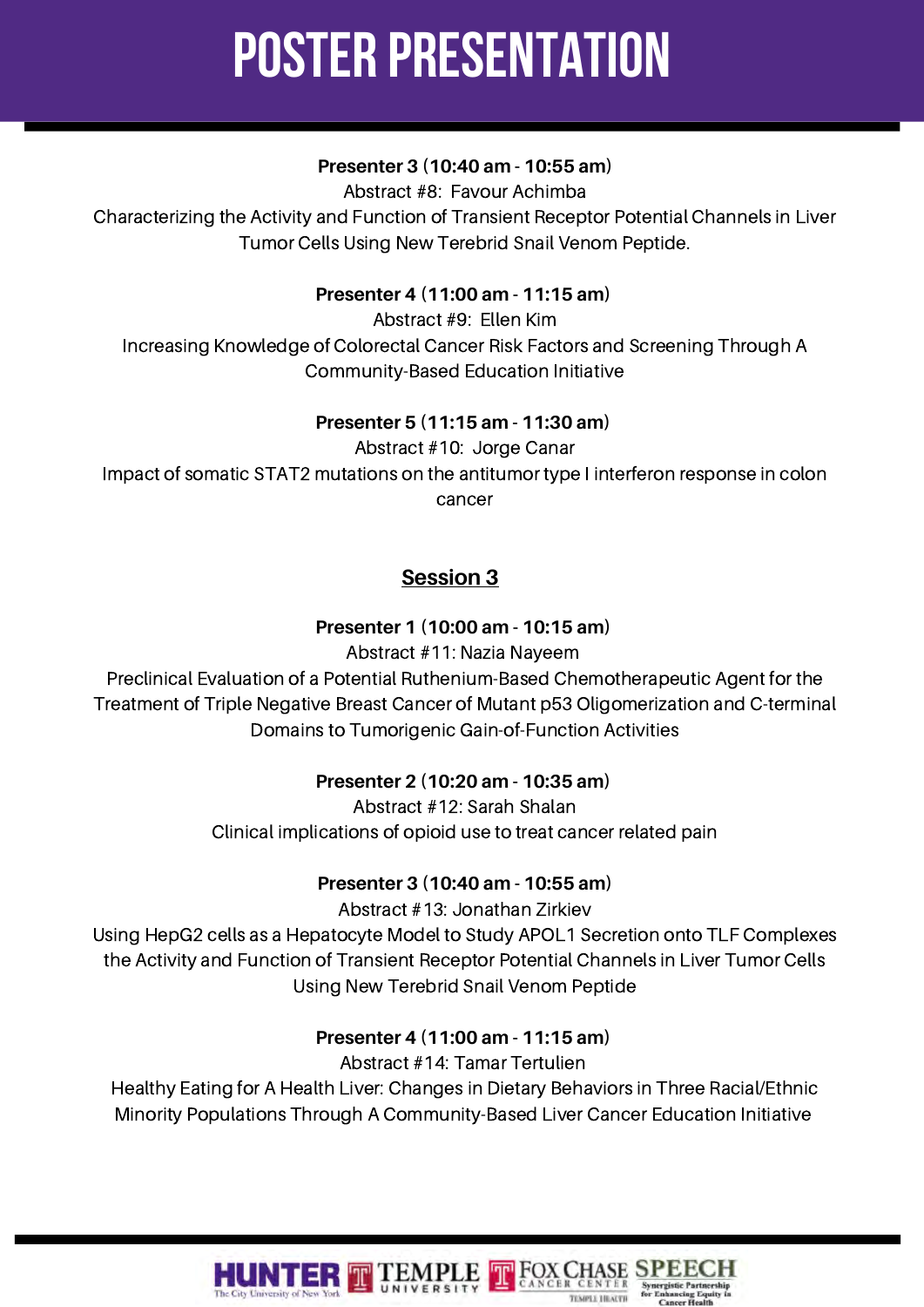#### **Presenter 5 (11:15 am - 11:30 am)**

Abstract #15: Daniel Lopes Characterization of TbCatL Recombinant protein in a CHO-S mammalian model

#### **Session 4**

#### **Presenter 1 (10:00 am - 10:15 am)**

Abstract #16: Avrosina Kamel

KRAS inhibitor treatment disparities in non-small cell lung cancer patients: increasing equity through precision medicine

#### **Presenter 2 (10:20 am - 10:35 am)**

Abstract #17: Tyrell Mann-Barnes Anxiety and Depression Were Significant Moderators for the Association between Adverse Childhood Experiences and Quality of Life Among HIV Positive Men Who Have Sex with Men

#### **Presenter 3 (10:40 am - 10:55 am)**

Abstract #18: Dennis Huang

Understanding the mechanisms of gliomagenesis in oligodendrocyte progenitors, driven by Trp53 loss and Idh1 mutation.

#### **Presenter 4 (11:00 am -11:15 am)**

Abstract #19: Di Zhu Are mHealth interventions on Hepatitis B Virus screening among Asian Americans Effective? A Scoping Review

#### **Presenter 5 (11:15 am - 11:30 am)**

Abstract #20: Jade Truehart A Preliminary Look at Second Year Evaluation Data of a Sexual Health Intervention Program in Philadelphia



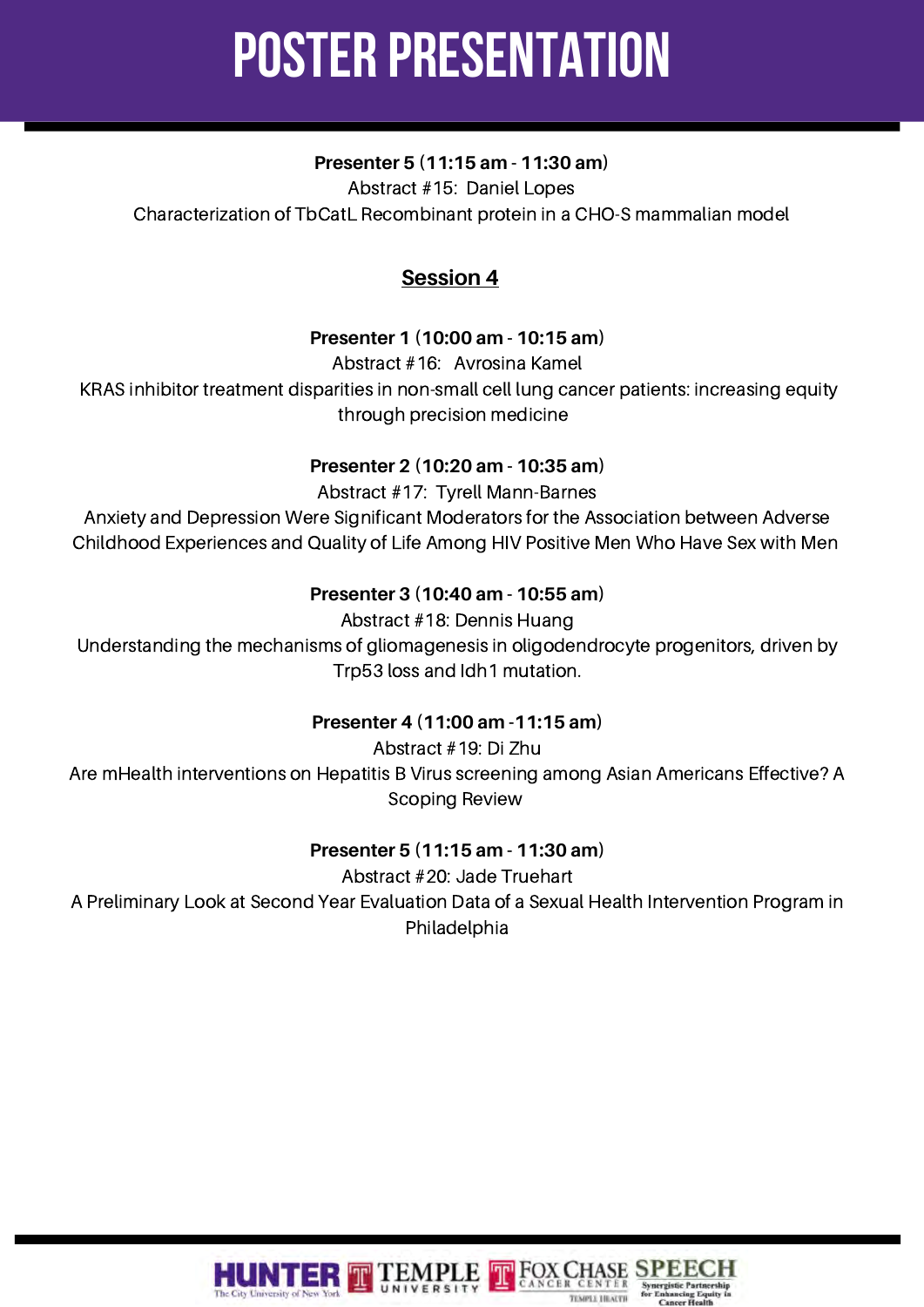#### **Session 5**

**Presenter 1 (10:00 am -10:15 am)**

Abstract #21: Rusia Lee Examining MDMX / MDM2 Signaling Pathways in Breast Cancers Expressing Mutant p53

**Presenter 2 (10:20 am - 10:35 am)**

Abstract #22: Kristine Chin Building A Library of Patient Stories To Connect Communities To Lung Cancer Care And Screening

#### **Presenter 3(10:40 am - 10:55 am)**

Abstract #23: Priyanka Ghosh Intracellular interaction of downstream molecular mediators of miR-1207-3p in prostate cancer cells

#### **Presenter 4 (11:00 am - 11:15 am)**

Abstract #24: Safa Ibrahim

A Community-Based screening intervention to Improve Colorectal Cancer Education for underserved African American, Asian American, and Hispanic American Communities in New York City

#### **Presenter 5 (11:15 am - 11:30 am)**

Abstract #25: Yassah Nupolu Lavelah A Review of Existing Literature on Non-Alcoholic Fatty Liver Disease (NAFLD) among Asian Americans

#### **Session 6**

**Presenter 1 (10:00 am - 10:15 am)**

Abstract #26: Amy Yu Common mRNA targets of Estrogen Receptor Alpha (ERα) and PARN in Breast Cancer Cells

#### **Presenter 2 (10:20 am - 10:35 am)**

Abstract #27: Samantha Boudeau African ancestry-informative markers and the identification of population-specific disease loci in cancer

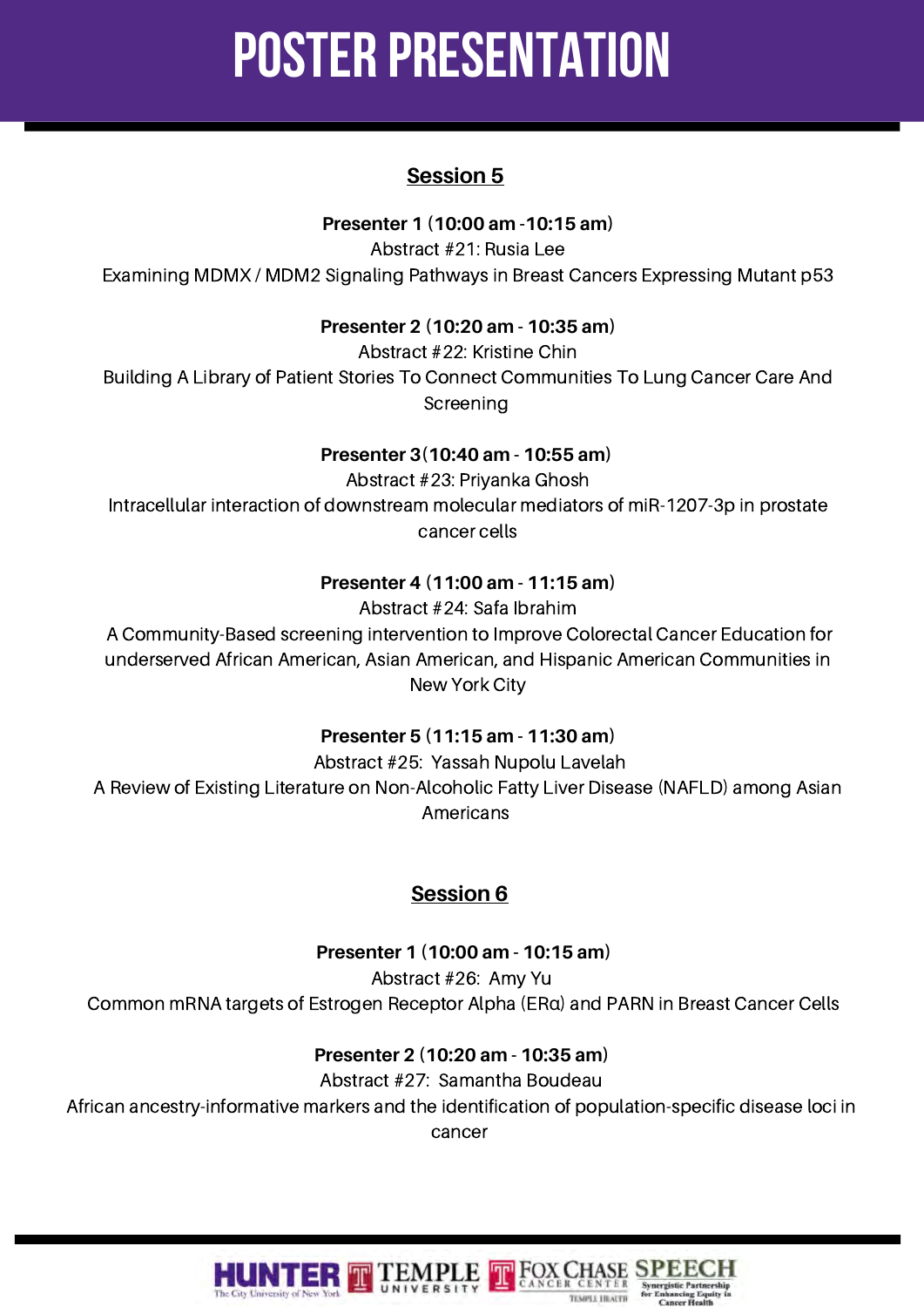#### **Presenter 3 (10:40 am - 10:55 am)**

Abstract #28: Yuliya Severynenko Understanding how Stanniocalcin-1 (STC1) affects Apolipoprotein-1 (APOL1) mediated cellular cytotoxicity

#### **Presenter 4 (11:00 am - 11:15 am)**

Abstract #29: Veronica Gomes Ethnic Enclaves and Colon Cancer Stage at Diagnosis Among New Jersey Hispanics

#### **Presenter 5 (11:15 - 11:30 am)**

Abstract #30: Devorah Mincha Natelson The RNA binding protein HuR mutation K313R suppresses ubiquitination by BRCA1/BARD1 and increases HuR accumulation

#### **Session 7**

#### **Presenter 1 (10:00 am - 10:15 am)**

Abstract #31: Anthony Ramadei

Regulation of p21 expression in the DNA damage response by calreticulin, CUGBP1, and a long non-coding RNA generated by alternative polyadenylation.

#### **Presenter 2 (10:20 am - 10:35 am)**

Abstract #32: Wenyue Lu Depression Significantly Predicted Poor Medication Adherence Among Asian Americans Living with Chronic Hepatitis B: A Longitudinal Study

#### **Presenter 3 (10:40 am - 10:55 am)**

Abstract #33: Jessica Magarinos Single-Encounter Telemedicine (SET) Lung Cancer Screening Reveals Lower Rates Of Screening But Preserves Access to Minorities

#### **Presenter 4 (11:00 am - 11:15 am)**

Abstract #34: Zachary Wilmer Reichenbach Investigating the cellular and molecular factors contributing to health disparities in esophageal cancer

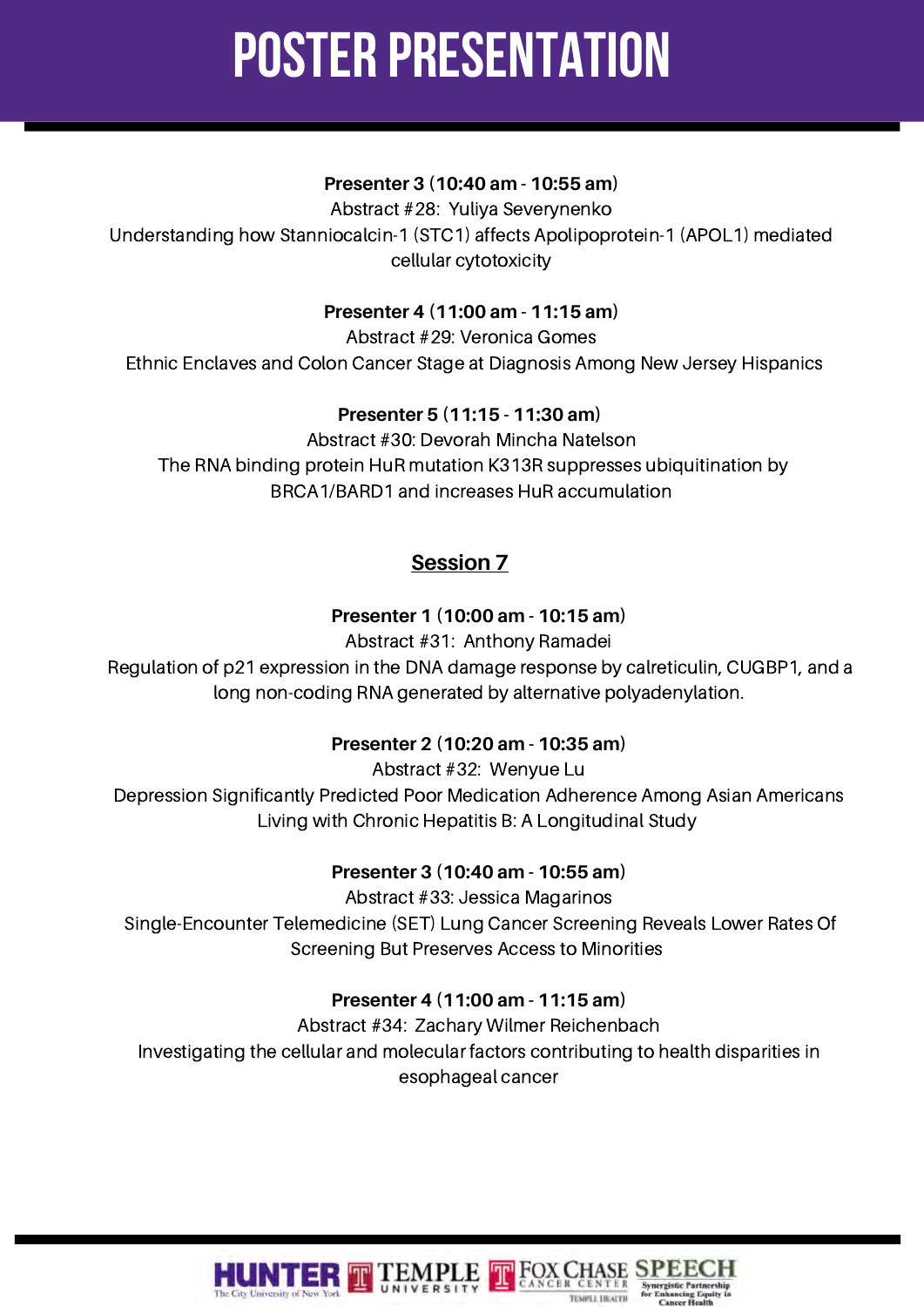#### **Session 8**

#### **Presenter 1 (10:00 am - 10:15 am)**

Abstract #35: Jason S. Wasserman

FAM122A is a substrate-competitive inhibitor of the  $B55\alpha/PP2A$  phosphatase required for timely progression through the cell cycle interphase

#### **Presenter 2 (10:20 am - 10:35 am)**

Abstract #36: Julia N. Trout

Measuring prevalence of psychosocial-related factors in predicting depressive symptoms of cancer patients and their primary caregivers

#### **Presenter 3 (10:40 am - 10:55 am)**

Abstract #37:Zobaida Maria The Relationship Between Medical Mistrust and Compliancy with Follow-Up Care in

#### **Presenter 4** (**11:00 am - 11:15 am)**

Abstract #38: Amy Alvarado STAT2 Signaling Reprograms Lipid Metabolism in Colorectal Cancer

#### **Presenter 5 (11:15 am - 11:30 am)**

Abstract #39: Fayola Levine Investigating the clinical relevance in prostate cancer of the serum biomarkers PVT1 exons 4A, 4B and 9 across risk levels and ethnicity/race

#### **Session 9**

**Presenter 1 (10:00 am - 10:15 am)**

Abstract #40: Nora Kimbrough-Perry Graph convolutional neural networks applications to cancer cellular network analysis

#### **Presenter 2 (10:40 am - 10:55 am)**

Abstract #41: Lynde Lutzow Lung Cancer Screening in the COVID-19 Era: Understanding Program-Level Impact

**Presenter 3 (11:00 am - 11:15 am)**

Abstract #42: Kenneth Bonett Opti-Health: A Phone Application for Lung Cancer Screening

#### **Presenter 4 (11:15 am -11:30 am)**

Abstract #43: Chelsea Yu Cancer prognosis with tissue birefringence measured by label-free quantitative microscopy

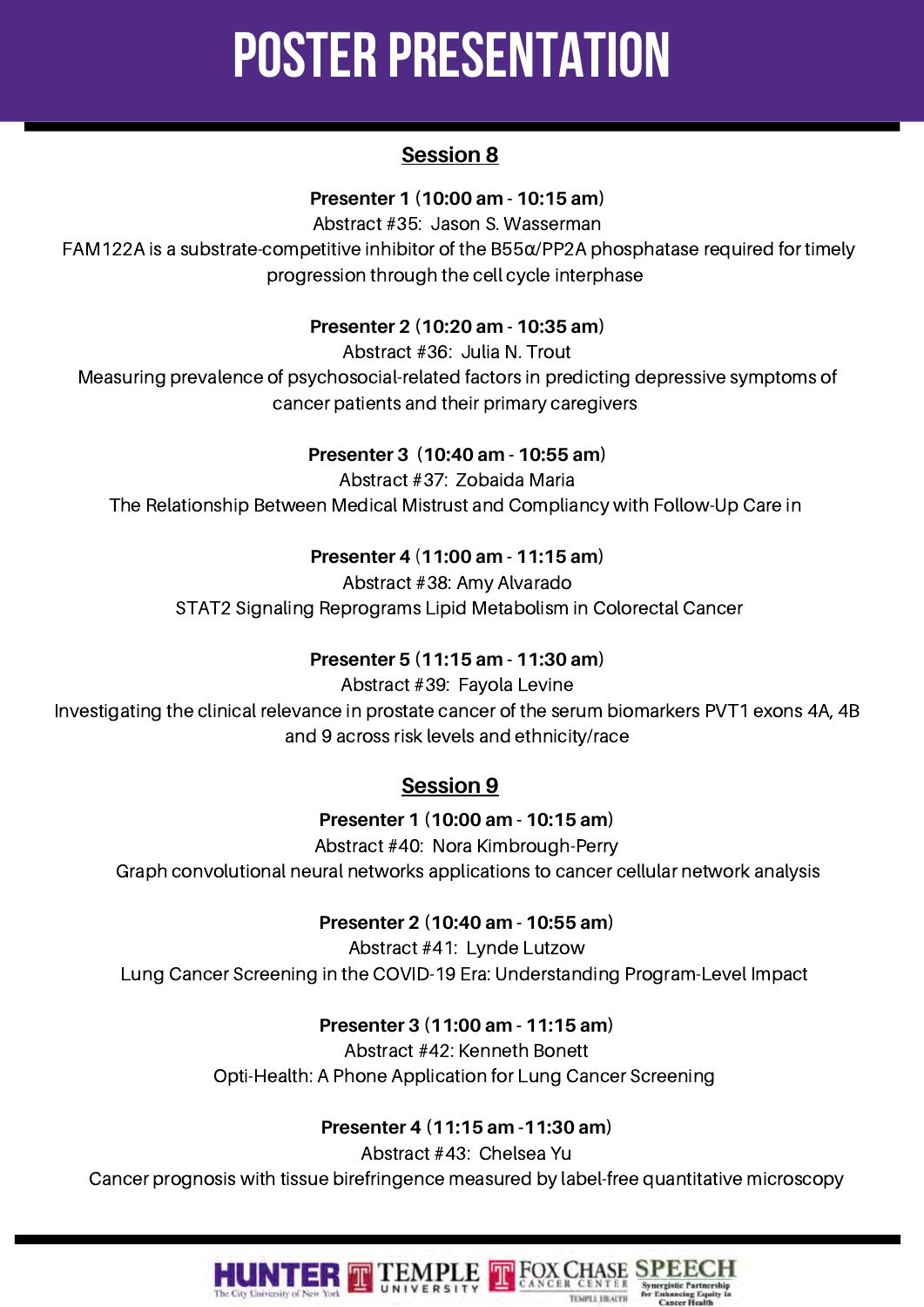### **abstracts**

# **4th Annual SPEECH Regional Cancer Health Disparity conference Abstracts**

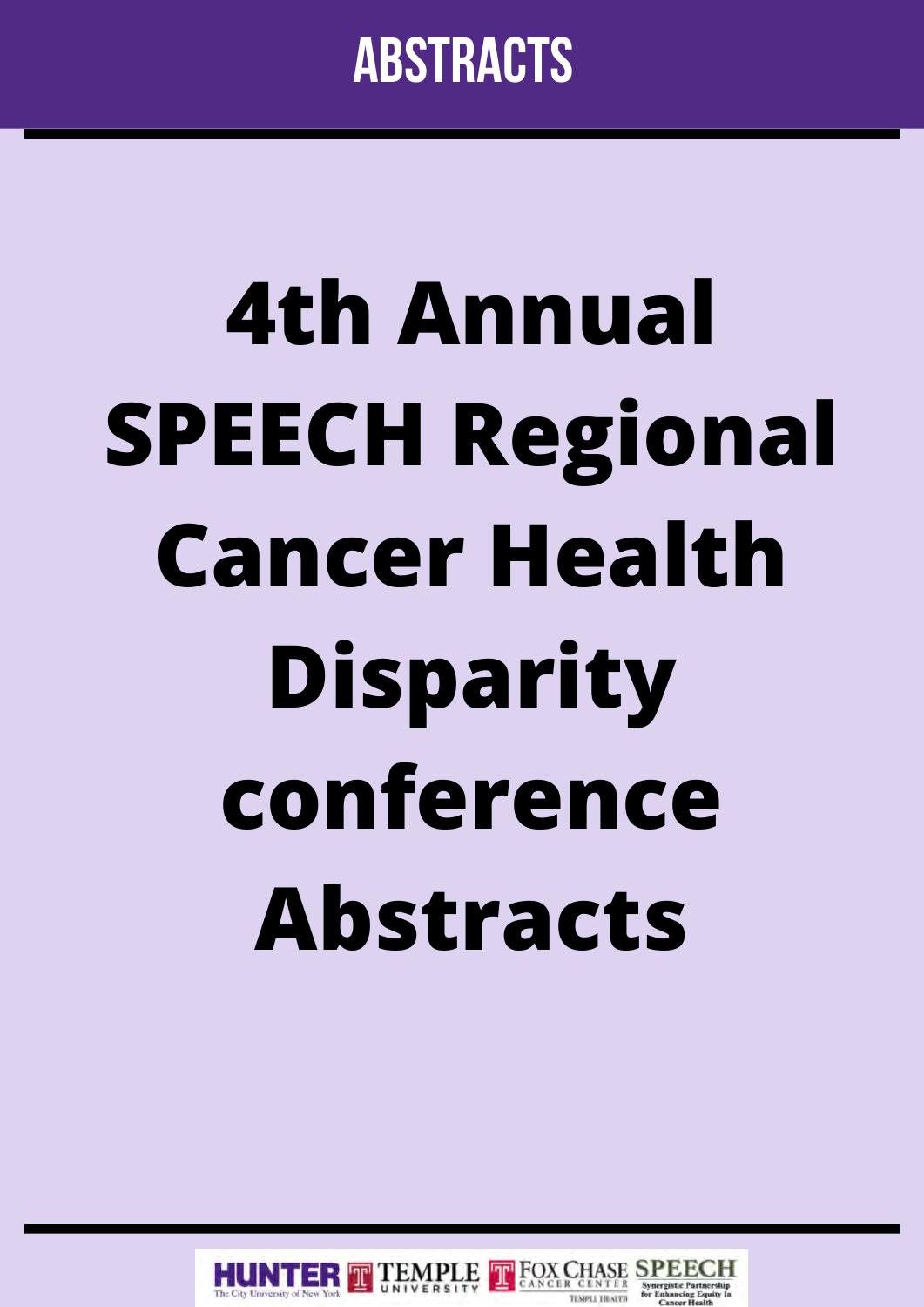## **acknowledgements**

The SPEECH Conference Planning Team wishes to thank the many individuals and groups who assisted in the efforts to organize this year's regional conference.

> Program Steering Committee Members Internal Advisory Committee Members NCI Program Directors Session Speakers Oral Presenters Poster Presenters Poster Presentation Judges Poster Session Moderators Virginia Valian, PhD Joseph R. Osborne, MD, PhD All Attendees

#### **SPEECH Conference Planning Team**

**Conference Program Co-Chairs:** Joel Erblich, PhD & Carolyn Fang, PhD **Conference Manager:** Janerie Rodriguez, MA **Conference Coordinators:** Rubia Shahbaz, BA, Fayola Levine, MS, Aisha Bhimla, PhD, MPH, & Yin Tan, MD, MPH **Logistics Team at Hunter College:** Evan M. Silberman, Jakub Baska**,** Rachael Wakeford**,** Jonathan Mena, Stephen Sukhra, Geralyn Lederman **Committee Members:** Grace X. Ma, PhD & Olorunseun Ogunwobi, MD, PhD

The SPEECH Conference is supported by the Temple University, Fox Chase Cancer Center and Hunter College U54 Regional Comprehensive Cancer Health Disparity Partnership (1U54CA221704 and 1U54CA221705), funded by NIH/NCI.

**HC** Contact PI: Olorunseun Ogunwobi, MD, PhD MPI: Joel Erblich, PhD, MPH

**TUFCCC** Contact PI: Grace X. Ma, PhD MPI: Jean-Pierre Issa, MD

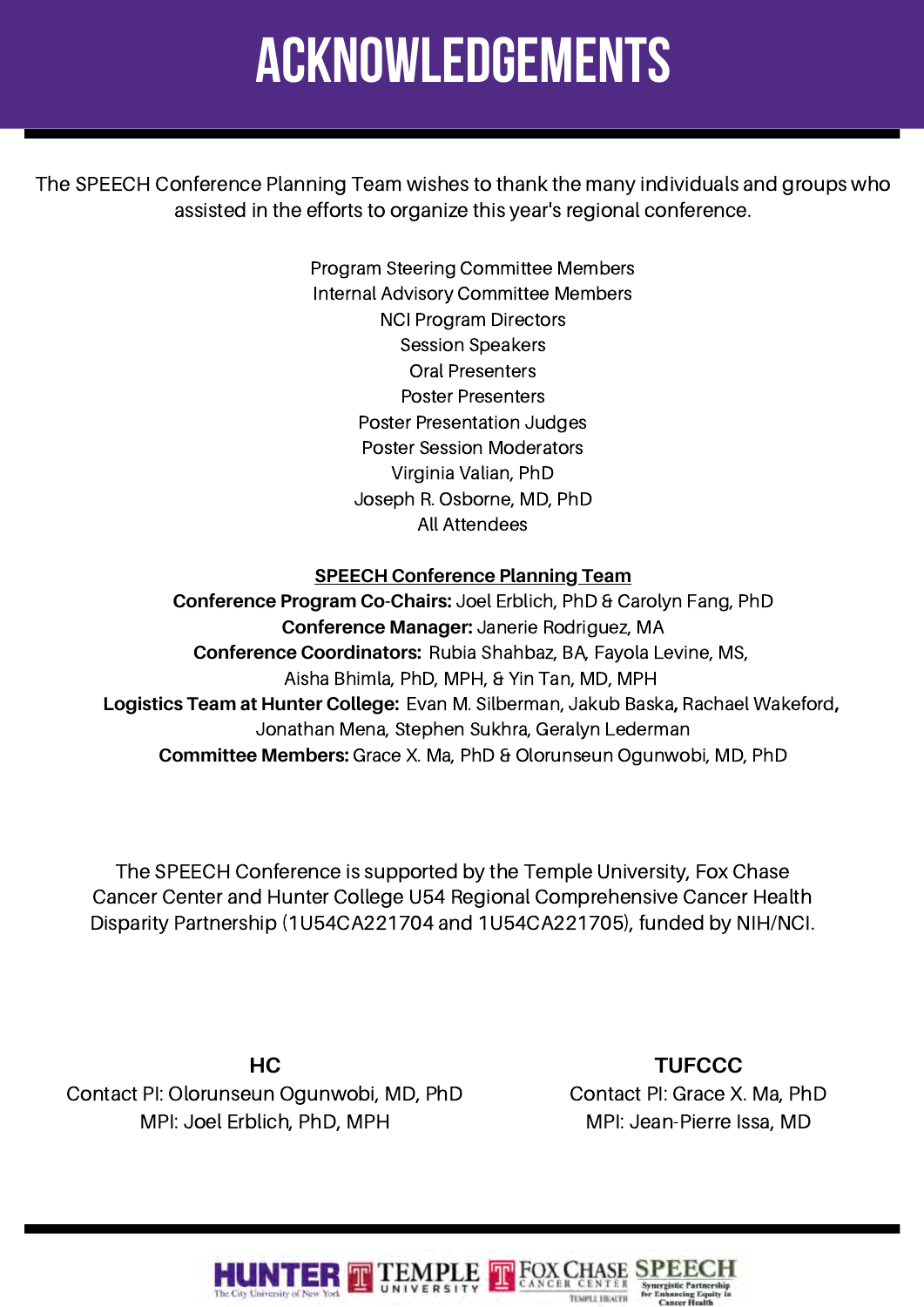#### **A Content Analysis of Colorectal Cancer News Coverage: Disparities in Health Communication**

**Erin T. Jacques, Ed.D., Ph.D.<sup>1</sup>, Grace C. Hillyer, Ed.D.<sup>2</sup>, Corey H. Basch, Ed.D., MPH<sup>3</sup>** 

1Department of Health & Human Performance, York College, CUNY, Jamaica, NY, 11451 2Department of Epidemiology, Mailman School of Public Health, Columbia University 3Department of Public Health, William Paterson University, Wayne, NJ 07470

To address an uptick in colorectal cancer (CRC) morbidity and mortality rates, the United States Preventive Services Task Force (USPSTF) lowered the recommended ages for colorectal cancer (CRC) screening from 50 to 45. Nonetheless, research on how CRC is represented in the news is lacking. Thus, the aim of this study was to describe the content of Google news stories related to CRC. Using the term colorectal cancer, researchers coded 100 most recent relevant Google news stories published between June 2021 to March 2022. Researchers used a deductive coding process to capture the dichotomous categories of risk factors and the mention of screening, disparities, mortality, severity, fear of screening, insurance/costs, colonoscopy, the spread of cancer, treatment, and research. An inductive approach elucidated the source of the news stories to include the internet, traditional, health, consumer, education, non-health organization, academic journal, and the government. Of the 100 videos reviewed, nearly half (49%) were created by health news organizations and 27% by traditional news services. Only 18% discussed CRC disparities. In contrast, most videos mentioned CRC screenings (61%). Themes that predominated among videos that mentioned CRC screening more often talked about risks for developing CRC, including the age at onset (75.4% vs. 33.3%, p<0.001), CRC mortality (73.8% vs. 30.8%, p<0.001), and severity of disease (60.7% vs. 33.3%, p=0.008). Google news articles did not adequately highlight disparities in CRC morbidity and mortality. The results of this study support a need to communicate information on screening and early-onset CRC, particularly among communities of color.

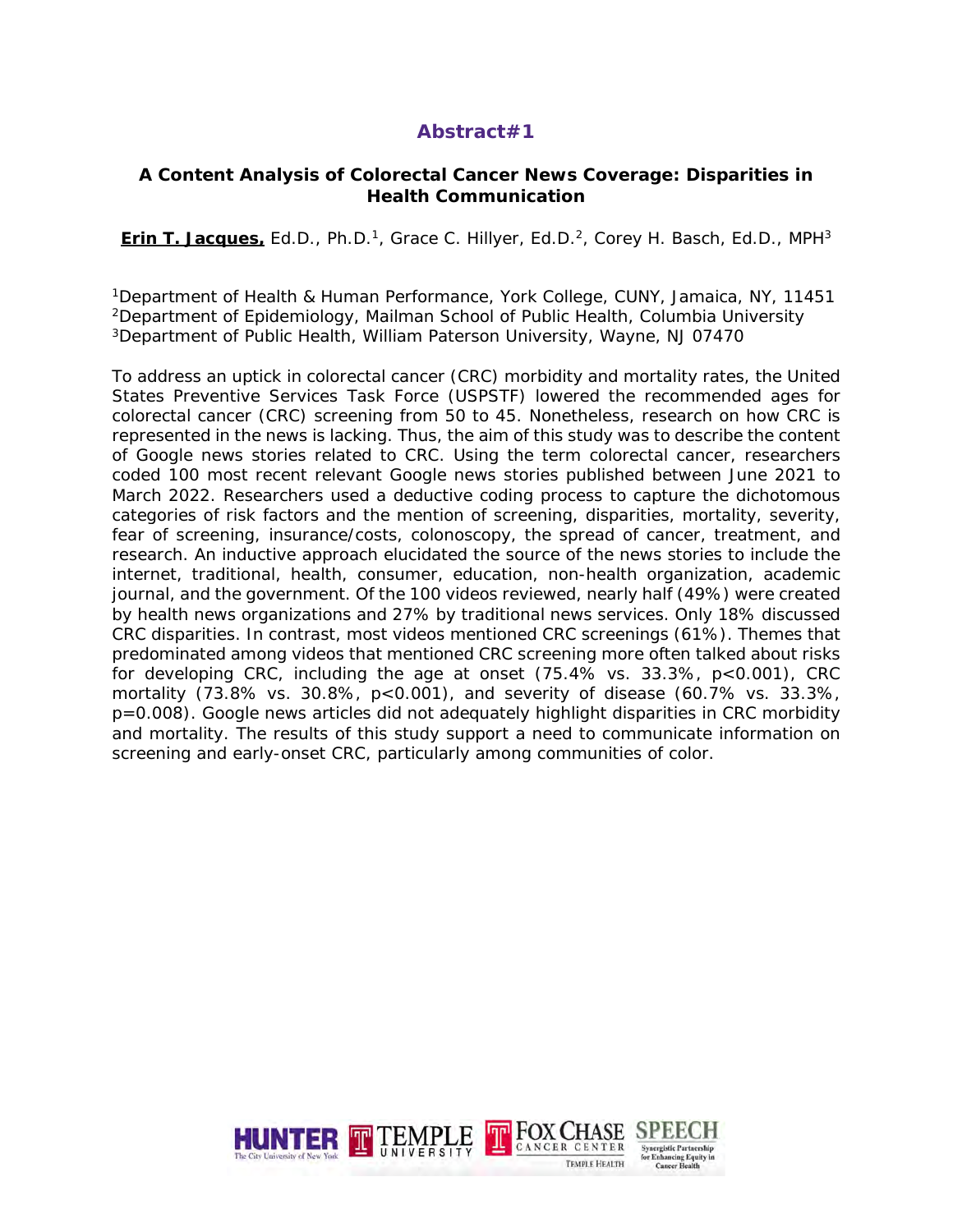#### **Effective Recruitment Strategies Utilized to Examine Dietary Practices of Blacks In New York City in the Midst of a COVID-19 Pandemic**

**Cicely K. Johnson, PhD,**<sup>1</sup> Grace X. Ma, PhD4, May May Leung, PhD3 , Olorunseun O. Ogunwobi, MD, PhD2

1Hunter College Center for Cancer Health Disparities Research, Hunter College of the City University of New York

2Department of Biological Sciences, Hunter College of the City University of New York 3Nutrition Program, School of Urban Public Health, Hunter College of the City University of New York

4Center for Asian Health, Temple University, Pennsylvania

African Americans have the highest colorectal cancer incidence and mortality rates of all racial groups in the U.S. Factors that may be contributing to these high rates, however, remain poorly understood. Specifically, this study assessed the relationship between dietary habits and colorectal cancer screening behavior and intent among individuals who identify as Black, with their ethnicity as African-American, Caribbean, and African. There are many factors that influence dietary habits, and a salient factor is culture. Many studies have experienced challenges recruiting in communities of color for various reasons. The purpose of this presentation is to describe recruitment methods utilized for this study in the midst of the COVID-19 pandemic, and to discuss challenges, strategies that were implemented and lessons learned that can inform and improve future recruitment efforts. Effective recruitment strategies included partnership, consistent engagement, and meeting people in places where they frequent and felt comfortable. Utilizing faith-based locations, barbershops, hair salons, and pivotal community locations allowed individuals to trust the researchers, and also eliminated the need to retain study subjects over a period of time, due to on-site data collection. Though our findings are limited to Black families in predominantly minority neighborhoods, we have identified successful strategies for this specific high-risk population and potentially similar others.

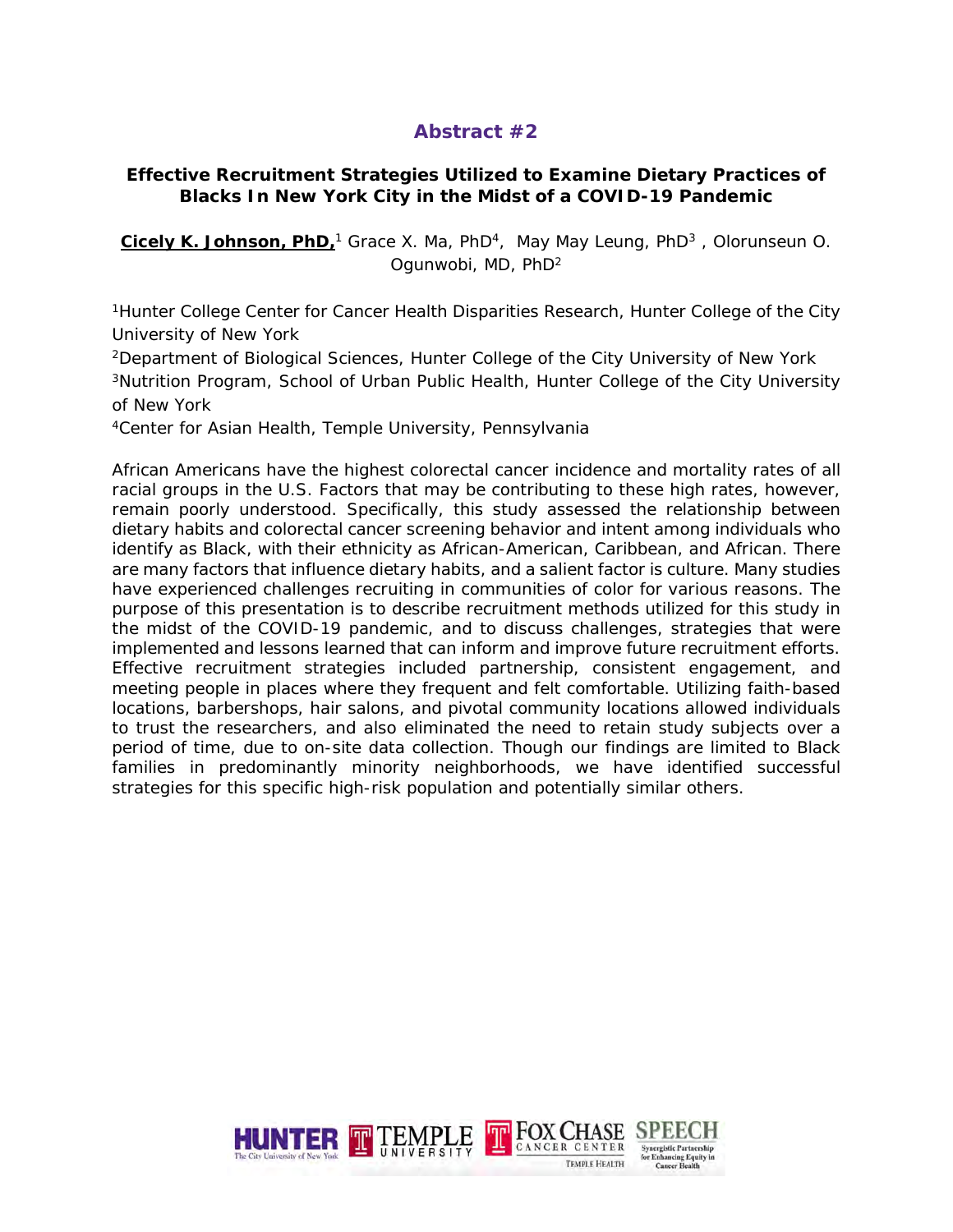#### **PINCH translational modifications affect chemotherapy susceptibility on GBM cells depending on p53 status**

Garcia-Blanco A.<sup>1</sup> Rahman A., Imbert F<sup>1</sup>., Tice C., Kalimuthusamy N., Langford D.<sup>1</sup>

1Department of Neural Sciences, Lewis Katz School of Medicine, Temple University, Philadelphia, PA

Gliomas are the most common adult CNS tumors and despite treatment efforts including surgery, radiation, and chemotherapy, essentially all low-grade gliomas progress to glioblastoma multiforme (GBM). Surgical resection is usually not possible and the recurrence rate of GBM is almost 100% after 9 months with a median survival of approximately 15 months due to its high capacity for invasion and resistance to therapy. Thus, improved therapeutic approaches are needed to decrease recurrence and prevent progression of astrocytoma into GBM. The PINCH protein is expressed in the mature CNS in neuropathological conditions, including Alzheimer's Disease, HIV infection, or glioma. PINCH-mediated signaling involves cell migration, spreading, and survival pathways which are all critical events in cancer progression. In fact, increased PINCH expression is related to poor prognosis in colorectal, pancreatic and breast cancer. Our new data link PINCH expression with the anti-oncogenic gene p53, suggesting that the two proteins work in concert in progression to glioblastoma (GBM). p53 is mutated in approximately 80% of gliomas leading to p53 pathway deregulation that contributes to chemotherapy resistance. Our data show that PINCH is dramatically increased in brain cancers as a function of grade of malignancy. We also observed a PINCH post-translational modification linked to p53 mutation in glioma cell lines. Since PINCH expression levels and post-translational modifications are linked to vulnerability of GBM cells to therapeutic intervention, findings from these studies will provide valuable data for potential adjuvant therapies for GBM and possibly other cancers.

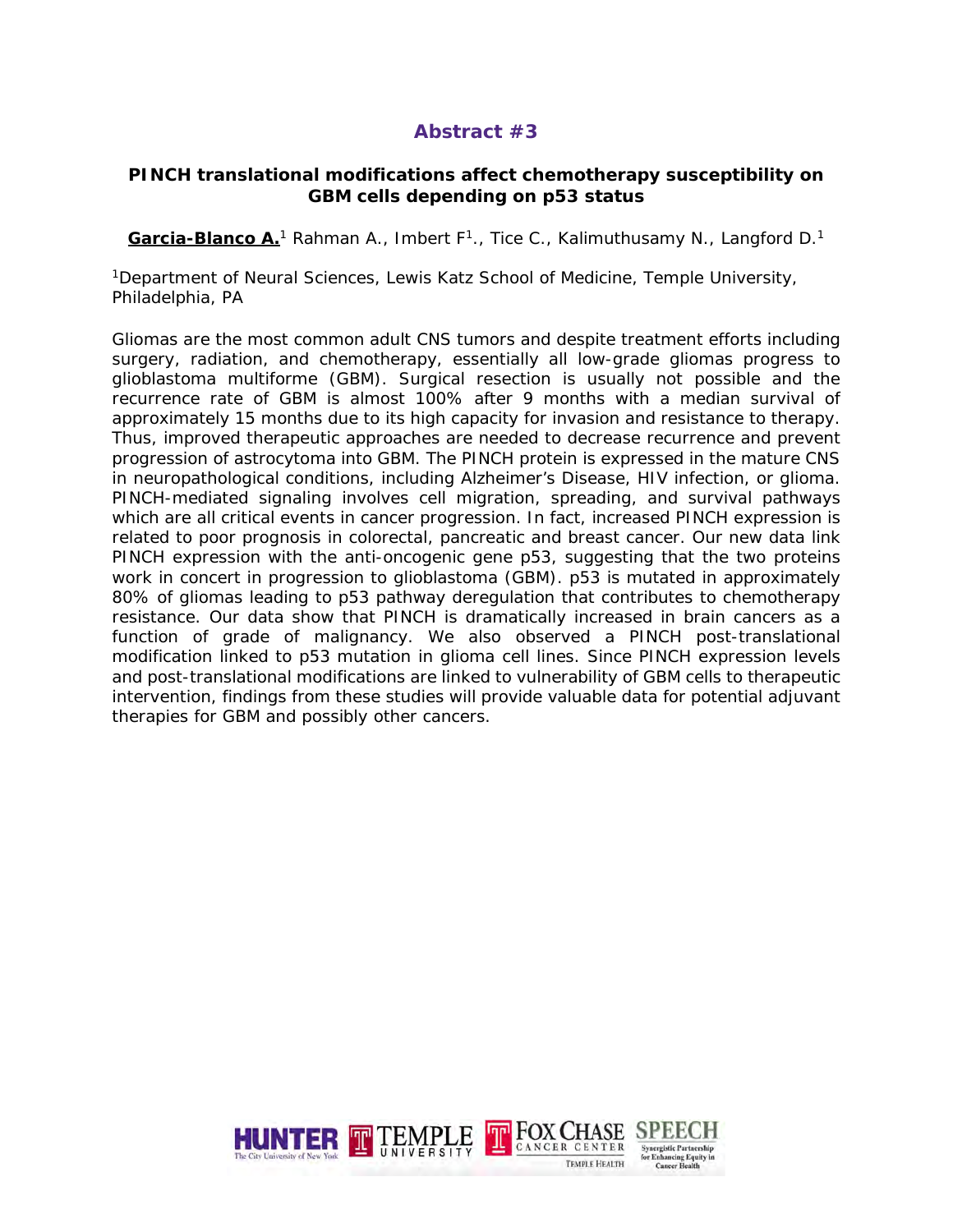#### **Raising Awareness of STI Prevention: An Evidence-Based Sexual Health Education Program for High Risk Youth**

**Ra'Ann Merceir, BS<sup>1</sup>;** Jade Truehart, MPH<sup>1</sup>; Aisha Bhimla, PhD<sup>1</sup>, MPH; Yin Tan, MD, MPH<sup>1</sup>; Lin Zhu, PhD<sup>1</sup>; Jane Sileo<sup>2</sup>; Min Qi Wang<sup>3</sup>, PhD; Sabrina Liao<sup>3</sup>; Julia Trout,  $BA^1$ ; Ellen Kim, MS<sup>1</sup>; Aimme Bogan, MA,LPC<sup>4</sup>; Grace X Ma, PhD<sup>1</sup>

<sup>1</sup> Center for Asian Health, Lewis Katz School of Medicine, Temple University, PA

2 ACT Investments, Inc.

 $3$ The University of Maryland School of Public Health, MD

<sup>4</sup> Maritime Academy Charter High School

**Background:** HPV, the most common STI, is the major cause of various cancers including cervical, penile, and oropharyngeal cancer. Approximately 25% of Philadelphia's STI cases are among teens aged 15-19. Proud Teens of Philly (PTOP) is a youth sexual health education program to promote healthy choices and ultimately reduce cancer risk. **Methods:** Participants (12-19 year-olds) recruited from schools and CBOs attended 8 synchronous 1-hour sessions delivered virtually. Making Proud Choices, an evidence-based curriculum, aimed to reduce risky behaviors. We administered preand post-surveys to 246 youth to understand students' intention to have sex, perceived susceptibility to STIs/HIV, and attitudes toward sex, condom use, and STIs. We used paired samples t-tests to evaluate differences before and after the program.

**Results:** There were significant increases in positive attitudes towards condom use (pre=26.54, post=27.73, t=-2.18, p=0.03), more negative attitudes towards STIs/HIV (pre=7.62, post=6.65, t=5.22, p<0.001), and increased perceived susceptibility towards contracting STIs/HIV following the intervention (pre=4.41, post=5.39, t=-2.84, p<0.01). There were no significant changes in intentions to have sex in the next three months (pre=2.03, post=2.11, t=-0.66, p=0.51) or attitudes towards having sex  $(\text{pre}=21.58, \text{post}=21.20, \text{t}=1.09, \text{p}=0.28).$ 

**Conclusion:** Implementing PTOP in high-risk youth can mitigate HPV rates by increasing positive attitudes towards barrier protection. We will discuss the successes and challenges in the implementation and evaluation process, as well as plans for moving forward.

**Acknowledgement:** This project was supported by the Philadelphia Teen Outreach Project (PTOP) funded by the Department of Health and Human Services (DHHS), Award Number TP1AH000219 (PI: Ma), and partially supported by TUFCCC/HC Regional Comprehensive Cancer Health Disparity Partnership, Award Number U54 CA221704(5) from the National Cancer Institute of National Institutes of Health (NCI/NIH). Its contents are solely the responsibility of the authors and do not necessarily represent the official views of the NCI/NIH or DHHS.

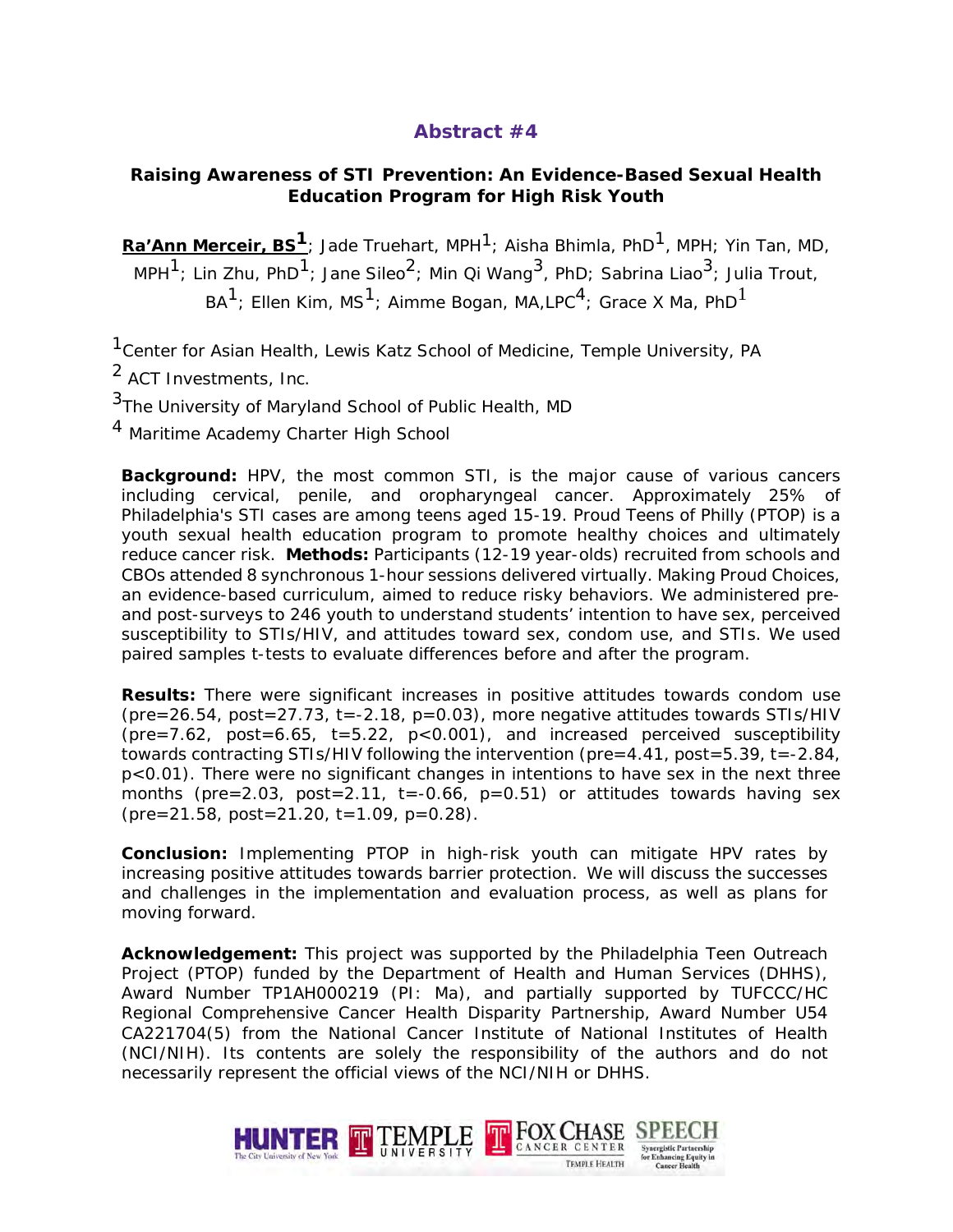#### **Engineered destabilized AU rich elements on the 3'UTR of HER2 degrades HER2, inhibits proliferation, and induces apoptosis in HER2+ trastuzumab resistant breast cancer cells**

**Chidiebere U. Awah**<sup>1,2</sup>, Yana Glemaud<sup>1,</sup> Fayola Levine<sup>1,3</sup>, Leonard Ash<sup>1</sup>, Afrin Ansary<sup>1</sup>, Olorunseun Ogunwobi<sup>1,2,3</sup>

<sup>1</sup>Department of Biological Sciences, Hunter College of The City University of New York.<br><sup>2</sup>Joan and Sanford I. Weill Department of Medicine, Weill Cornell Medicine, Cornell University, New York.

3Hunter College for Cancer Health Disparities Research, Hunter College of The City University of New York.

Resistance to molecular targeted therapy is a major challenge facing breast cancer patients and unfavorably impacts clinical outcomes, leading to hundreds of thousands of deaths yearly. Resistance to cancer therapies arises from many factors. One of the key factors driving resistance is oncogenes which initiate pro-growth, pro-survival and metastatic programs that enable cancers escape various therapies. In HER2+ breast cancer, the oncogene HER2 is the master driver of this tumor. Trastuzumab effectively targets HER2. While this is generally successful, some patients who have HER2+ breast cancer develop resistance to trastuzumab and there are limited treatment options for them. Moreover, for low HER2+ expressing breast cancer, there are limited treatment options for them. And in African American women who have HER2+ breast cancer, there is disparity in their treatment outcomes. We have discovered that 3'UTR of HER2 is enriched with poly U stabilizing AU rich elements (ARE). We have developed a novel technology wherein we engineered the stabilizing HER2 3'UTR ARE motifs to destabilizing motif in HER2+ and HER2+ trastuzumab resistant breast cancer cells to control HER2 transcript. We achieved complete degradation of HER2 within 4-8 days in HER2+ wildtype breast cancer cells and 9-11 days in HER2+ trastuzumab resistant breast cancer cells. We had loss of cancer cell viability by more than 90%. We also show that control of HER2 transcript downregulated HER2-dependent kinases, transcription factors, and HER2 interactome. Mechanistically, the control of HER2 transcript was achieved by destabilized ARE sequence specificity which triggered the proteins PARN, XRN1 and CNOT1 to degrade HER2 transcript and this led to induction of active caspase 3/7, reduction of cell size, and severe distortion and disruption of the cancer cell membrane leading to cell death. Taken together, we have developed a novel approach to control HER2 transcript expression both on spatial and temporal scale. This novel approach offers applications for targeting HER2+ trastuzumab resistant breast cancer as well as other cancers resistant to HER2 targeted therapy and driven by pervasive oncogenic signals.

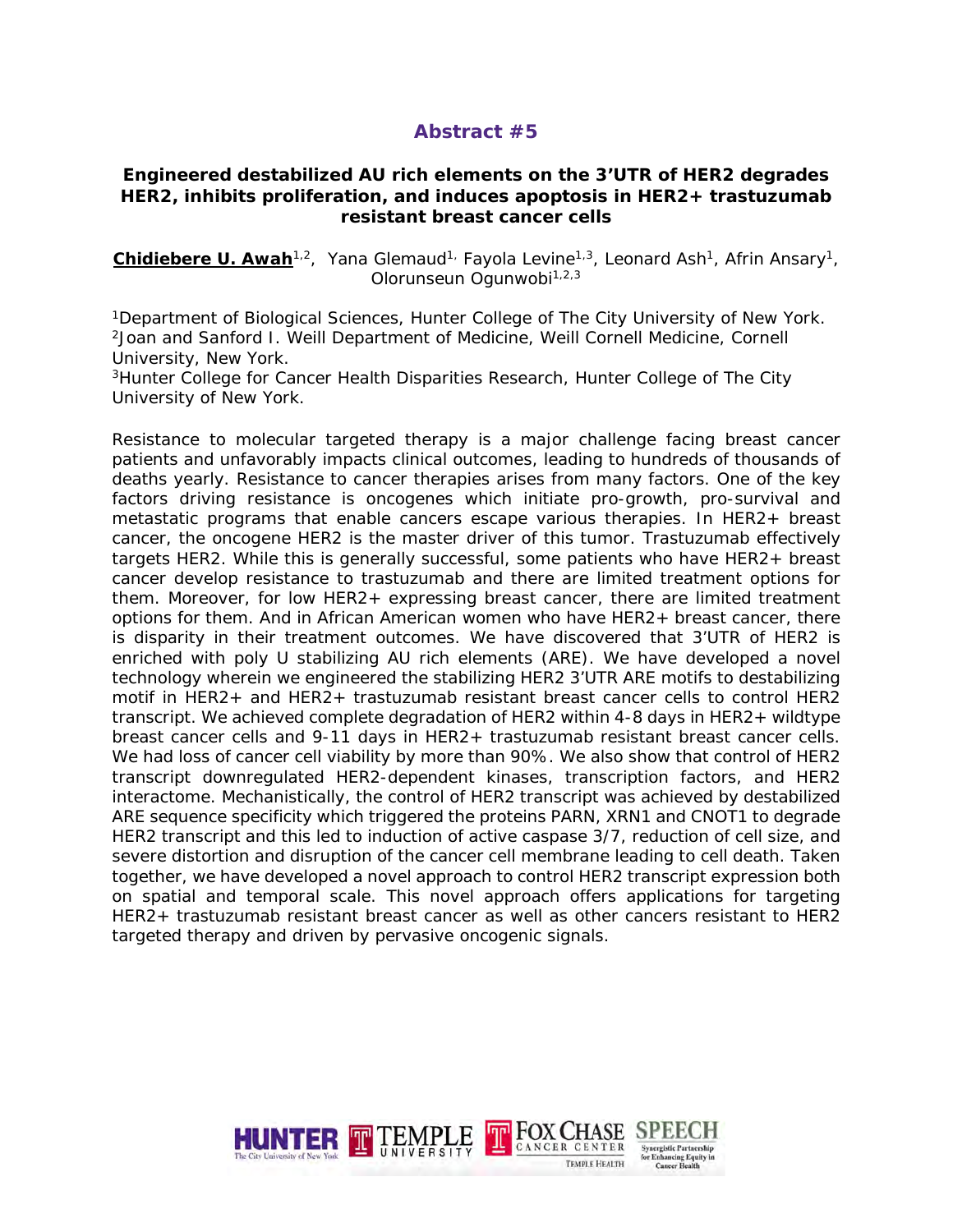#### **Contributions of Mutant p53 Oligomerization and C-terminal Domains to Tumorigenic Gain-of-Function Activities**

G.K. Annor<sup>1,2</sup>, G. Xiao<sup>2</sup>, S. Maimos<sup>2</sup>, DG. Conde<sup>2</sup>, and J. Bargonetti<sup>1,2,3</sup>

1The Graduate Center-City University of New York (CUNY) 2The Department of Biological Sciences Hunter College 3Weill Cornell Medical College, New York City

To address an uptick in colorectal cancer (CRC) morbidity and mortality rates, the United States Preventive Services Task Force (USPSTF) lowered the recommended ages for colorectal cancer (CRC) screening from 50 to 45. Nonetheless, research on how CRC is represented in the news is lacking. Thus, the aim of this study was to describe the content of Google news stories related to CRC. Using the term colorectal cancer, researchers coded 100 most recent relevant Google news stories published between June 2021 to March 2022. Researchers used a deductive coding process to capture the dichotomous categories of risk factors and the mention of screening, disparities, mortality, severity, fear of screening, insurance/costs, colonoscopy, the spread of cancer, treatment, and research. An inductive approach elucidated the source of the news stories to include the internet, traditional, health, consumer, education, non-health organization, academic journal, and the government. Of the 100 videos reviewed, nearly half (49%) were created by health news organizations and 27% by traditional news services. Only 18% discussed CRC disparities. In contrast, most videos mentioned CRC screenings (61%). Themes that predominated among videos that mentioned CRC screening more often talked about risks for developing CRC, including the age at onset  $(75.4\% \text{ vs. } 33.3\%, \text{ p} < 0.001)$ , CRC mortality (73.8% vs. 30.8%, p<0.001), and severity of disease (60.7% vs. 33.3%, p=0.008). Google news articles did not adequately highlight disparities in CRC morbidity and mortality. The results of this study support a need to communicate information on screening and early-onset CRC, particularly among communities of color.

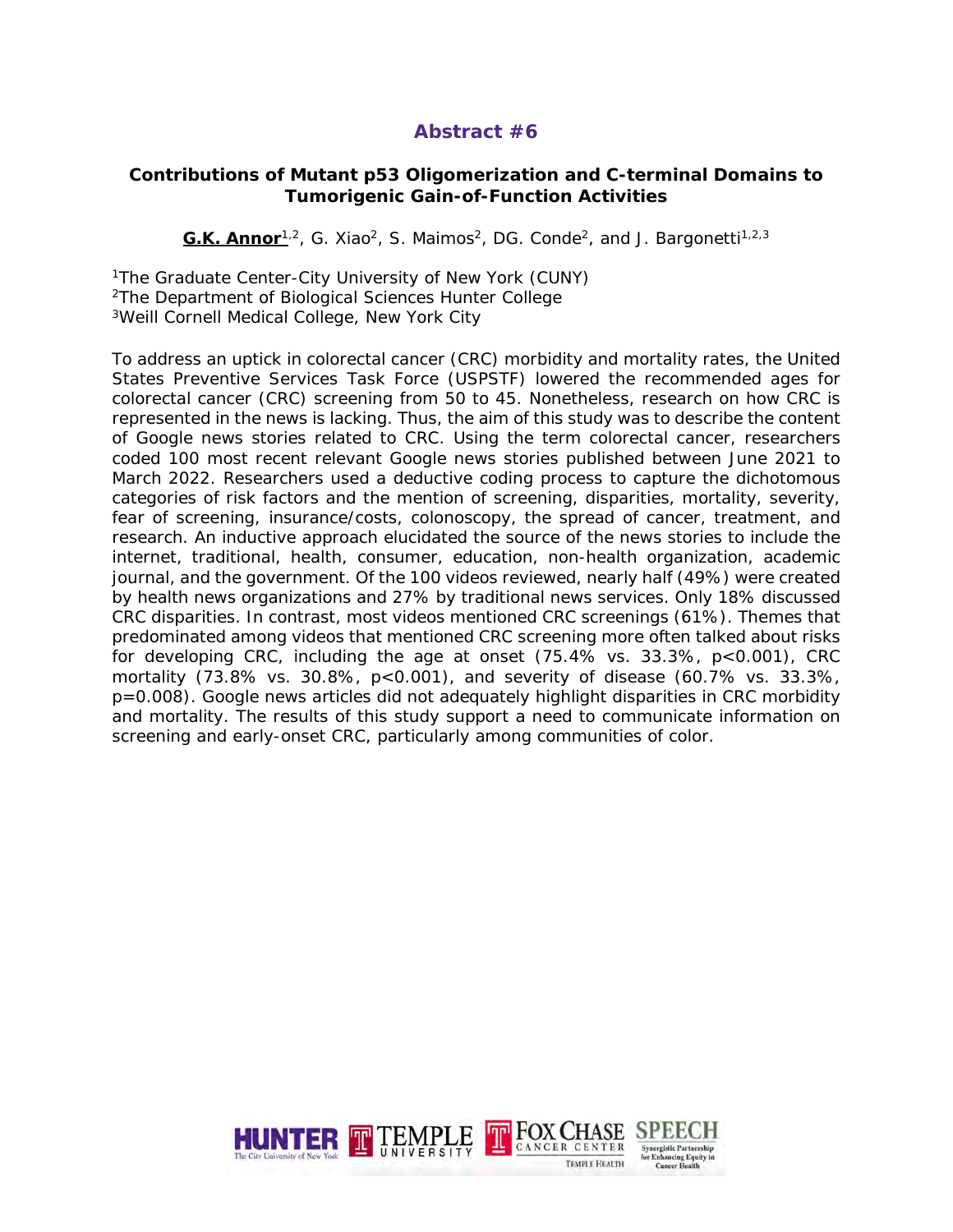#### **Social Determinants of Lung Cancer Screening: Knowledge Gaps and Controversies**

<sup>1</sup>**Sakib M. Adnan** MD, 1Kristine Chin, 2Grace X. Ma, PhD, 1Cherie P. Erkmen, MD

<sup>1</sup>Temple University Hospital, Philadelphia, PA; <sup>2</sup>Center for Asian Health, Lewis Katz School of Medicine at Temple University, Philadelphia, PA

Lung cancer is the most prevalent malignancy and most common cause of cancer-related death worldwide. While the utility of routine lung cancer screening (LCS) with low-dose computed tomography (LDCT) had previously been under debate, its mortality benefit is now established after reports from multiple prospective trials. In response, there has been an expansion of LCS programs for asymptomatic, high-risk individuals, with downstream increases in diagnosis of early-stage disease and long-term survival. Specifically, the Center for Medicare & Medicaid Services instituted LCS coverage in February 2015 and expanded screening eligibility in February 2022. However, these reassuring metrics are accompanied by limitations in screening practices, especially when applying LCS recommendations toward marginalized groups. Historically, cancer screening guidelines are drawn from clinical trials that largely underrepresent minorities and women. This has fostered further discussion on screening strategies and protocols, exposing a need for strategic screening practices for marginalized groups and minority populations. The aim of the current clinical practice review is to present these knowledge gaps and controversies, with a focus towards disparities and social determinants associated with lung cancer management.

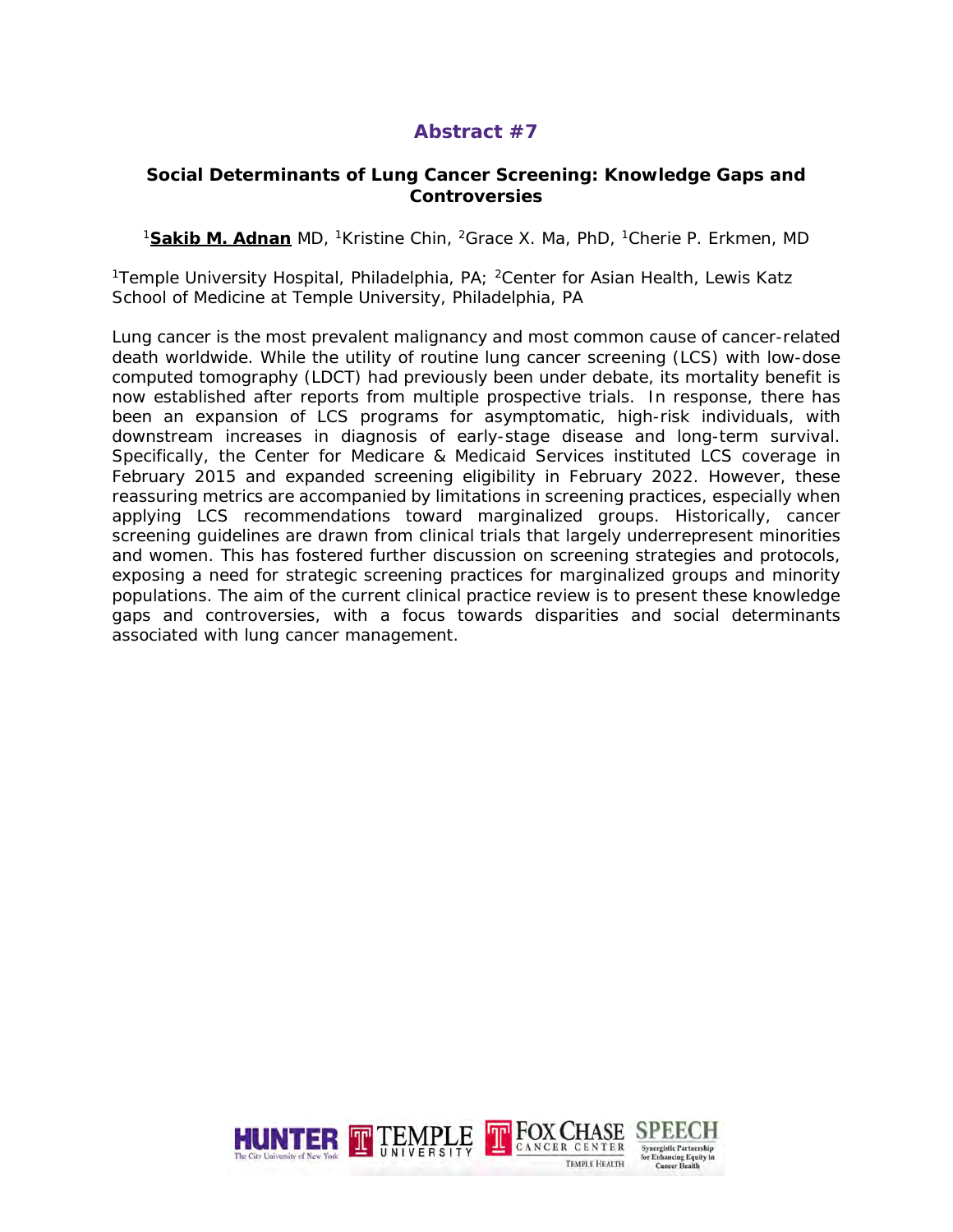#### **Characterizing the Activity and Function of Transient Receptor Potential Channels in Liver Tumor Cells Using New Terebrid Snail Venom Peptide**

**Favour T. Achimba**<sup>1,2</sup>, Petr Filipenko<sup>1</sup>, Roland Dunbrack<sup>3,4,5</sup>, Joan Font- Burgada<sup>4</sup>, Mande Holford<sup>1,2,6</sup>

<sup>1</sup>Department of Chemistry and Biochemistry, Hunter College, City University of New York 2Department of Biochemistry, Graduate Center, City University of New York

3University of Pennsylvania School of Medicine

4Fox Chase Cancer Center, Temple University

5Drexel University College of Medicine 6) American Museum of Natural History

The regulation of cellular processes by ion channels has become central to the study of cancer mechanisms. Designing molecules that can target ion channels overexpressed in tumor cells is a promising area for finding selective cancer therapies. Although natural products have played a significant role in drug development, venom peptides are a largely untapped class of compounds. The exquisite specificity and selectivity of venom peptides for modulating ion channels and receptors highlights their promise for drug discovery and development. Hepatocellular carcinoma (HCC) is the most common form of primary liver cancer worldwide accounting for about 90% of liver-cancer related deaths. It is difficult to detect until it has progressed to the advanced stages resulting in high death rates. Sorafenib, a molecular targeted therapeutic, has proven effective in treating advanced HCC, but only improved survival rate by a few months and is cytotoxic to normal cells. Hence, there is a need for targeted therapy with higher specificity and less cytotoxicity to non-tumor bearing cells. Our previous studies showed the potential of terebrid venom peptide (Tv1) as a selective inhibitor for HCC tumors in 1MEA cell lines. These findings led to the working hypothesis that teretoxin peptides sharing a cysteine framework similar to that of Tv1 will have similar antitumor effects and interact in similar ways with TRP channels to exert the antitumor effect. This work will identify and functionally characterize the anti-tumor mechanism of action of Tv1 and other terebrid venom peptides (teretoxins) that target Transient Receptor Potential (TRP) channels overexpressed in HCC. From our library of 1157 teretoxin, we identified peptides with a similar cysteine framework to Tv1 and those with homology to published solved structures. Using trRosetta and AlphaFold we predicted the structures of the selected peptides. Peptides with a structural homology to Tv1 were then docked to various TRPC and TRPV channels overexpressed in HCC. Here we describe our initial results that validate the use of teretoxins to target overexpressed TRP channels in HCC to minimize or prevent cancer progression.

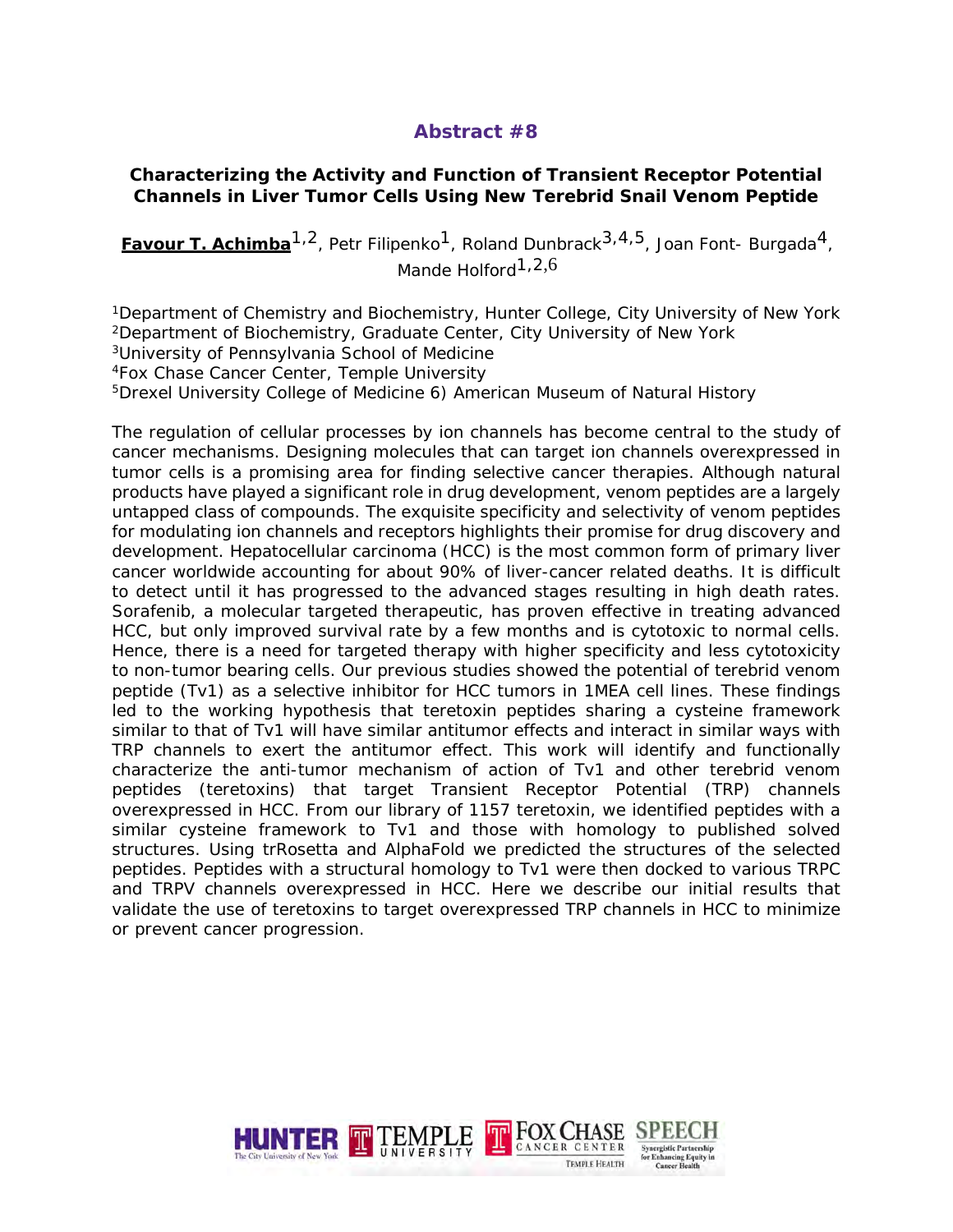#### **Increasing Knowledge of Colorectal Cancer Risk Factors and Screening Through A Community-Based Education Initiative**

**Ellen Kim, BA**;<sup>1</sup> Lin Zhu, PhD;<sup>1,2</sup> Wenyue Lu, ML, PhD(c);<sup>1</sup> Safa Ibrahim;<sup>7</sup> Steven Zhu;<sup>3</sup> Nathaly Rubio-Torio, LMSW;<sup>4</sup> Evelyn González, MA;<sup>5</sup> Marilyn A. Fraser, MD;<sup>6</sup> Ming-Chin Yeh, PhD;<sup>7</sup> Grace X. Ma, PhD;<sup>1,2</sup> Olorunseun O. Ogunwobi, MD, PhD;<sup>8</sup> Yin Tan, MD, MPH;<sup>1</sup>

1 Center for Asian health, Lewis Katz School of Medicine, Temple University

2 Department of Urban Health and Population Science, Lewis Katz School of Medicine, Temple University

3 Pennsylvania United Chinese Coalition

4 Arthur Ashe Institute for Urban Health, Brooklyn, NY

5 Office of Community Outreach, Fox Chase Cancer Center, Temple University Health System, Philadelphia, PA

6 Arthur Ashe Institute for Urban Health, New York City, NY

<sup>7</sup> Nutrition Program, Hunter College, City University of New York, New York, NY

8 Department of Biological Sciences, and Department of Psychology, Hunter College, City University of New York, New York, NY

**Introduction:** Disparities in incidence and mortality in colorectal cancer (CRC) continue to persist between racial/ethnic minority populations and non-Hispanic whites, despite the provision of widespread screening and improved treatments for CRC. The cause for the disparities in incidence and mortality is multifactorial. One important aspect is the suboptimal knowledge and awareness of risk factors and the lack of access to screening in racial/ethnic minority populations.

**Methods:** To increase awareness of CRC prevention and screening, we trained 20 community health workers affiliated with our community partners and jointly designed and conducted an educational initiative in African, Asian, and Hispanic American communities in the greater Philadelphia area and New York City. We administered surveys before and after the intervention workshops to assess the impact of the educational sessions.

**Results:** The analysis sample included 413 participants, among which 388 completed the post-survey. One in ten (10.3%) reported a family history of CRC, and half (50.6%) had never had a colonoscopy. The baseline CRC knowledge score was 9.5 out of 16, indicating a moderately low level of knowledge. Participants scored particularly low on the age of CRC screening initiation, needs for screening even without symptoms, and the impact of physical activity on CRC risk. The knowledge score significantly increased to 10.9 ( $p <$ .001) at post-survey, indicating a significant impact of the educational workshops.

**Conclusion:** Culturally-tailored, community-based educational initiatives are effective in raising knowledge of CRC in medically underserved populations. We will discuss the successes and challenges in the implementation process of the initiative.

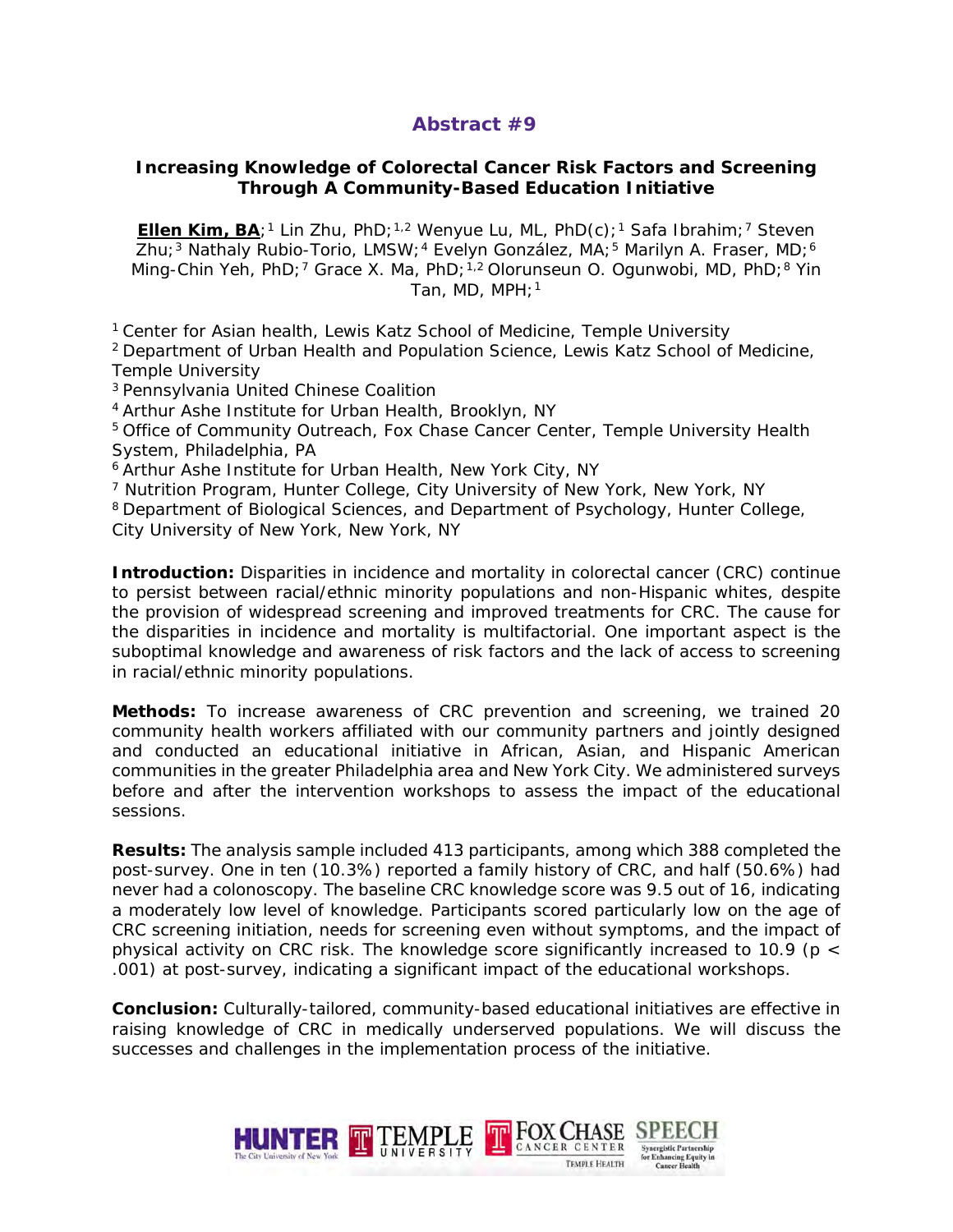#### **Impact of somatic STAT2 mutations on the antitumor type I interferon response in colon cancer**

#### Jorge Canar<sup>1</sup> and Ana Gamero, PhD<sup>1</sup>

<sup>1</sup> Lewis Katz School of Medicine at Temple University, Department of Medical Genetics and Molecular Biochemistry

Colorectal cancer (CRC) is the third deadliest cancer in the US, with an alarming increase in incidence rates in young adults, especially among African Americans and non-Hispanic Whites. There is an urgent need to better understand the biology of this disease to identify new targets and develop novel therapeutic interventions. Signal transducer and activator of transcription 2 (STAT2) is a positive effector of antitumor type I interferon (IFN-I) signaling. In previous studies, we reported that, paradoxically, STAT2 is tumorigenic in CRC. Our studies now show STAT2 protein is elevated and activated in human colorectal tumors. We analyzed TCGA-CRC datasets and found high STAT2 mRNA levels associated with poor prognosis. We also identified five somatic STAT2 missense mutations of interest that based on their location, could potentially alter IFN-I responses in CRC. Of particular interest was R148>W because it was identified as a lethal homozygous germline mutation in children born with a condition known as type I interferonopathy. To interrogate their functionality, we generated STAT2 deficient colon cancer cell lines and reintroduced different STAT2 mutations individually. Western blot analysis showed STAT2 mutants are expressed to comparable levels as wild-type STAT2. To determine their transcriptional activity in response to IFN-I, we measured luciferase reporter transcriptional activity. Interestingly, STAT2 R148W displayed reduced activity to wild type STAT2, in stark contrast to the expected phenotype of aberrant IFN-I signaling. Similar responses were seen with STAT2 R310C. These novel findings reveal somatic STAT2 mutations in CRC can impair IFN-I signaling and potentially their antitumor effects.

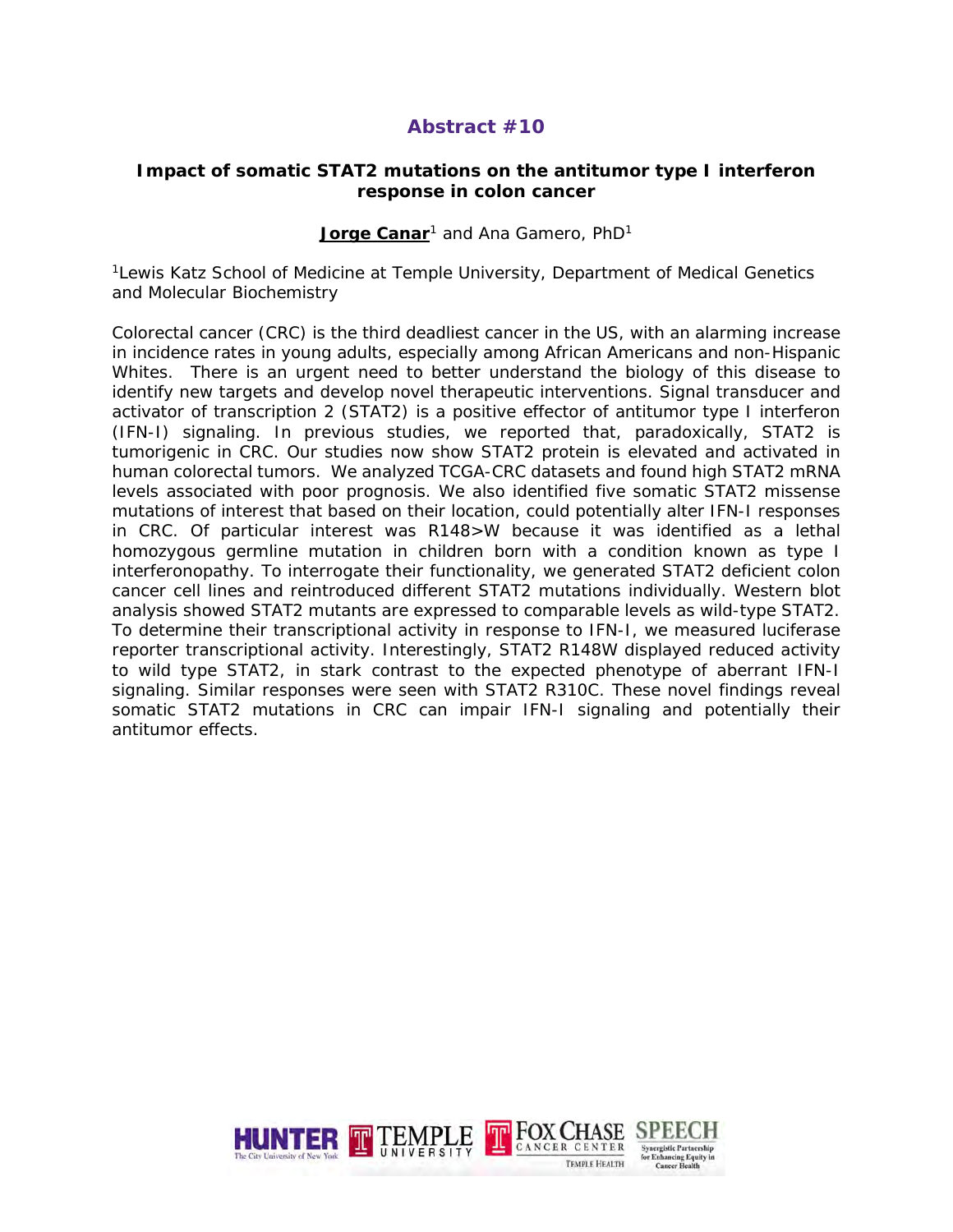#### **Preclinical Evaluation of a Potential Ruthenium-Based Chemotherapeutic Agent for the Treatment of Triple Negative Breast Cancer**

**Nazia Nayeem<sup>a,b,c</sup>, Rachele Rameau<sup>a,d</sup>, Karen Hubbard<sup>a,d</sup>, Maria Contela,b,c** 

<sup>a</sup>CUNY Graduate Center - Biology PhD program, **bCUNY Brooklyn College Cancer Center** cCUNY Brooklyn College Chemistry Department <sup>d</sup>CUNY City College Biology Department

Triple negative breast cancer (TNBC) is an aggressive subtype of breast cancer defined by the absence of expression of progesterone, estrogen, and human epidermal growth factor 2 receptors, with a higher incidence rate in pre-menopausal and women of African ancestry. Due to the inability to target a receptor, treatment is limited to nonspecific chemotherapy. A potential ruthenium-based chemotherapeutic agent has been developed, with preclinical evaluation of this complex showing significant anti-angiogenic, anti-invasive, and anti-migratory properties, along with subcellular accumulation in the mitochondria, increased ROS generation, and an apoptotic mechanism of cell death in both European and African-derived TNBC cell lines in vitro. Proteomic and epigenetic analysis has implicated the inhibition of PI3K/Akt pathway as a potential target of this drug, and a future in vivo study will be completed for the purposes of enhanced pharmacokinetic and molecular analysis from an initial study that showed 56% tumor shrinkage in TNBC MDA-MB-231cell line xenograft.

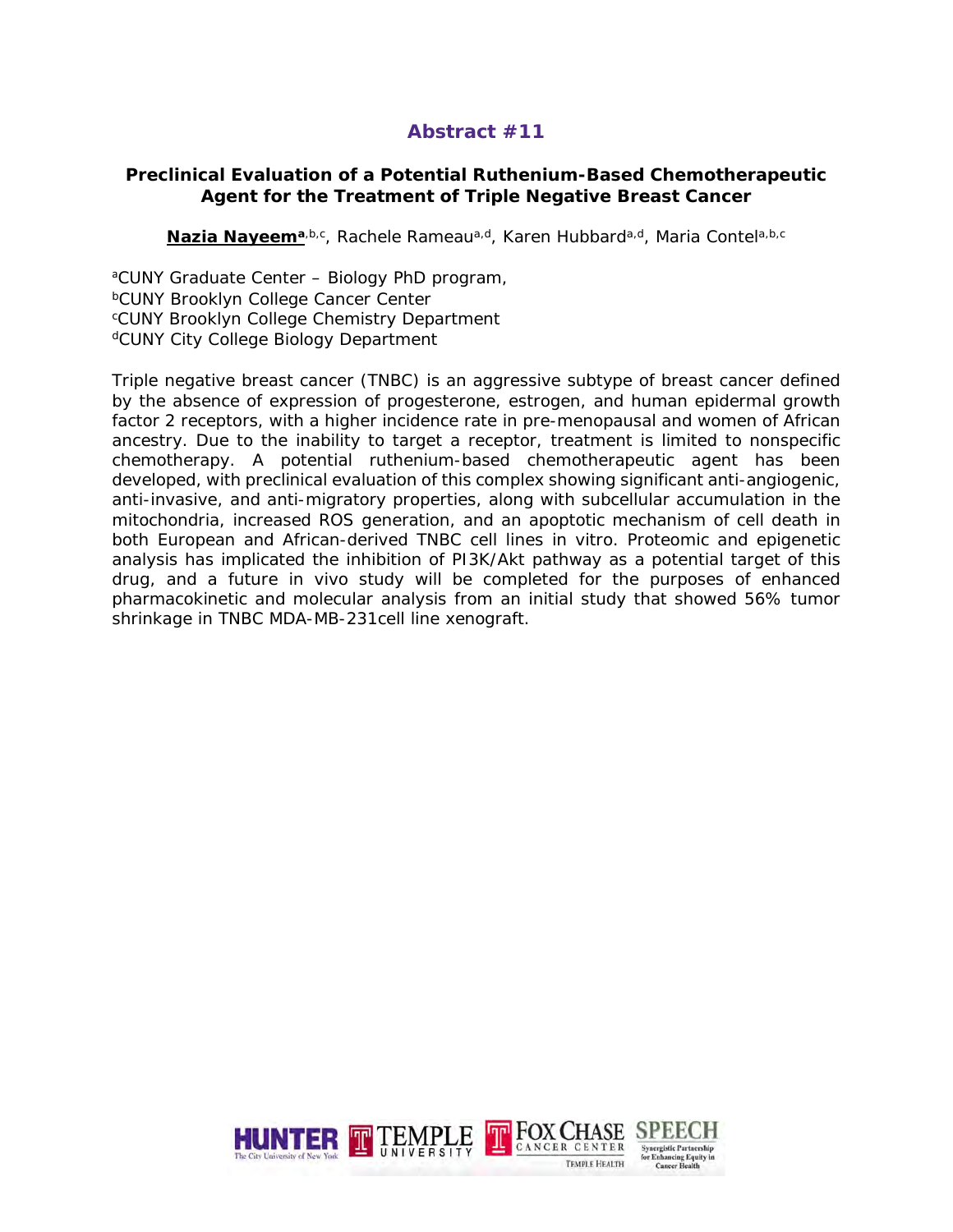#### **Clinical implications of opioid use to treat cancer related pain**

#### **Sarah Shalan**1, Laura Schienfeldt, PhD1

1Coriell Institute for Medical Research, Camden, NJ

The opioid epidemic is a serious national crisis that affects both public health and social and economic welfare. For decades, opioids have been prescribed for the treatment of acute and chronic pain, including chronic pain associated with cancer treatment. Long term opioid use for chronic pain treatment continues to be controversial. Concerns related to the effectiveness, safety, and risk of misuse persist. The risk benefit assessment of opioid use for cancer treatment related chronic pain is still unresolved; however, safe and effective cancer treatment related pain management is needed. In this analysis, we assessed two large-scale reports of SEER-medicare data collected from thousands of patients. The first study included tens of thousands of cancer patients (n=69,889) and matched controls ( $n=125,007$ ), and the second study included over ten thousand ( $n=$ 10,773) breast cancer patients. Our literature review found that previous incidence of depression or substance abuse disorder increased the risk of developing opioid use disorder in cancer patients treated with opioids, and longer-term exposure to opioids during cancer treatment dramatically increased the risk of opioid use disorder in cancer patients treated with opioids. In addition, other negative outcomes, including treatment non-compliance must be considered when using opioids to treat cancer treatment related pain.

#### **Abstract #13**

**Using HepG2 cells as a Hepatocyte Model to Study APOL1 Secretion onto TLF Complexes**

**Jonathan Zirkiev<sup>1</sup>, Jyoti Pant<sup>1</sup>, Jayne Raper<sup>1,2</sup>** 

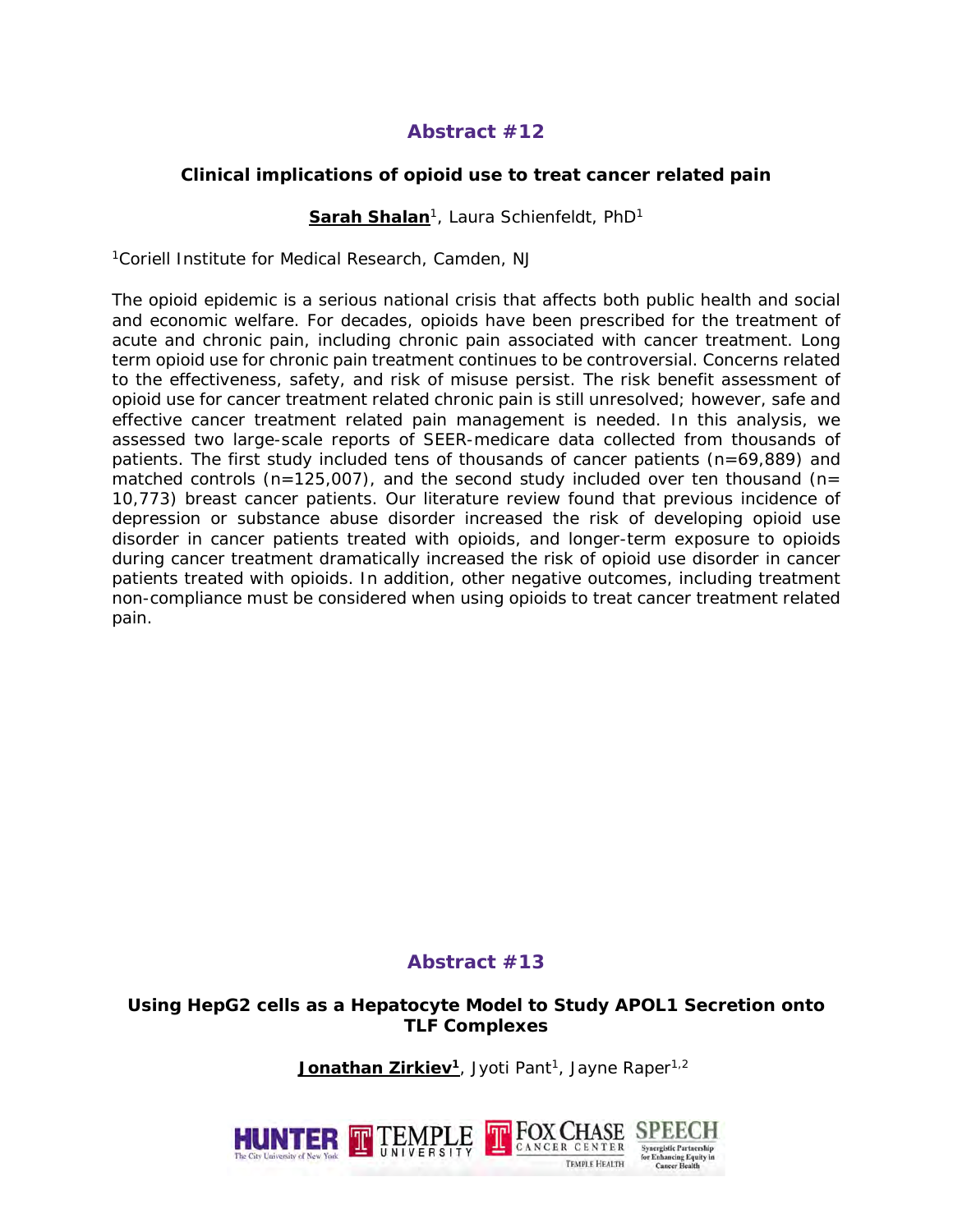1. Department of Biological Sciences, Hunter College, City University of New York, New York, New York, USA

<sup>2</sup>. PhD Program in Biochemistry, The Graduate Center of the City University of New York, New York, New York, USA

APOL1 is the lytic component of the high-density lipoprotein called trypanosome lytic factor (TLF). It protects against trypanosomes in humans and other higher-order primates. APOL1 has selectively evolved into variants called G1 and G2 in individuals of African descent. These variants are associated with increased risk of chronic kidney diseases, autophagy, and cancer. APOL1 in plasma is predominantly secreted from the liver. Here we used liver hepatocellular carcinoma cells (HepG2) cells to study the secretion of APOL1 and its assembly into the TLF complex. Our results show that APOL1 is produced and secreted by HepG2 cells. Upon induction with gamma interferon, the intracellular APOL1 production increases (90% to 99.8%). However, the secretion of the protein into the media decreases upon induction with interferon (10% to 0.2%). Size exclusion chromatography shows that secreted APOL1 is distributed among complexes of various sizes, from 63.5 kDa to 711.7 kDa. Based on these results we conclude that HepG2 cells can be used to study the secretion of APOL1 and assembly of TLF complexes (500kDa). In the future we intend to investigate the composition and trypanolytic activity of the secreted APOL1 containing complexes.

#### **Abstract #14**

**Healthy Eating for A Health Liver: Changes in Dietary Behaviors in Three Racial/Ethnic Minority Populations Through A Community-Based Liver Cancer Education Initiative**

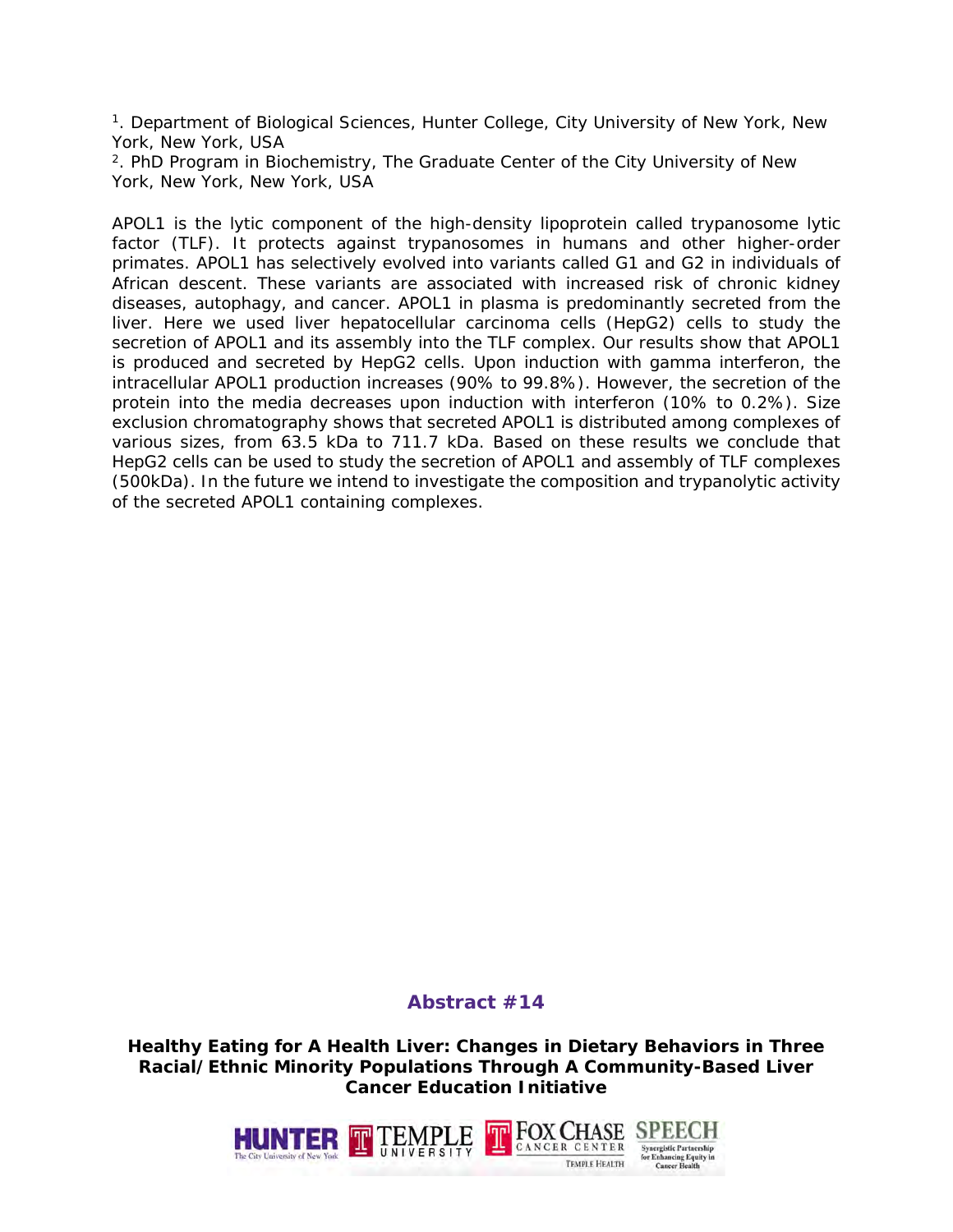**Tamar Tertulien;**<sup>1</sup> Ellen Kim, BA;<sup>1</sup> Wenyue Lu, ML, PhD(c);<sup>1</sup> Steven Zhu;<sup>2</sup> Nathaly Rubio-Torio, LMSW;<sup>3</sup> Evelyn Gonzalez, MPH;<sup>4</sup> Marilyn A Fraser, MD;<sup>5</sup> Ming-Chin Yeh, PhD;<sup>6</sup> Lin Zhu, PhD;<sup>1</sup> Grace X. Ma, PhD;<sup>1,8</sup> Olorunseun O. Ogunwobi, MD, PhD;<sup>7</sup> Yin Tan, MD, MPH; $1$ 

<sup>1</sup>Center for Asian health, Lewis Katz School of Medicine, Temple University <sup>2</sup>Pennsylvania United Chinese Coalition <sup>3</sup>Arthur Ashe Institute for Urban Health, Brooklyn, NY 4Voces Latinas Inc <sup>5</sup>Fox Chase Cancer Center, Philadelphia, PA<br><sup>6</sup>Nutrition Program, Hunter College, City University of New York, New York, NY<br><sup>7</sup>Department of Biological Sciences, and Department of Psychology, Hunter College 8 Department of Urban Health and Population Science, Lewis Katz School of Medicine, Temple University, Philadelphia, PA

**Background:** There is an increasing body of literature that suggests a relationship between modifiable dietary behaviors and alcohol use and liver cancer. We designed and implemented a culturally tailored community-based education program to promote liver cancer prevention. **Methods:** Using CBPR approach, we implemented an educational initiative to promote liver cancer in the community settings in African, Asian, and Hispanic American communities in the Philadelphia metropolitan area and New York City. In this study, we used data from the preeducation surveys and follow-up assessments at 6 months post-education to assess the changes dietary behaviors and alcohol consumption among participants.

**Results:** The analysis sample consists of 344 participants recruited through communitybased organizations, including 31 African Americans, 174 Asian Americans, and 139 Hispanic Americans. Among African American participants, the consumption scores of fruits (2.170 to 3.581) and poultry (2.613 to 3.677) significantly increased. In Asian Americans, the scores of non-refined cereals (3.362 to 4.282), fruits (3.385 to 4.374), red meat (2.655 to 3.195), poultry (2.420 to 3.736), and dairy products (2.851 to 3.701) significantly increased; consumption of vegetables (3.908 to 3.236) decreased. In Hispanic participants, the consumptions of poultry (2.173 to 3.554), dairy products (2.101 to 3.863), olive oil (3.022 to 3.489) went up significantly.

**Conclusion:** This community-based educational imitative generated different impacts in the three populations, further highlighting the needs for more targeted, culturally tailored efforts in health promotion among these underprivileged communities.

**Acknowledgement**: This study supported by TUFCCC/HC Regional Comprehensive Cancer Health Disparity Partnership, Award Number U54 CA221704(5) from the National Cancer Institute of National Institutes of Health (NCI/NIH) and by NIGMS/NIH award # 1SC3GM131949-01 (PI: Ming-Chin Yeh). Its contents are solely the responsibility of the authors and do not necessarily represent the official views of the NCI/NIH or the NIGMS/NIH.

#### **Abstract #15**

#### **Characterization of TbCatL Recombinant protein in a CHO-S mammalian model**

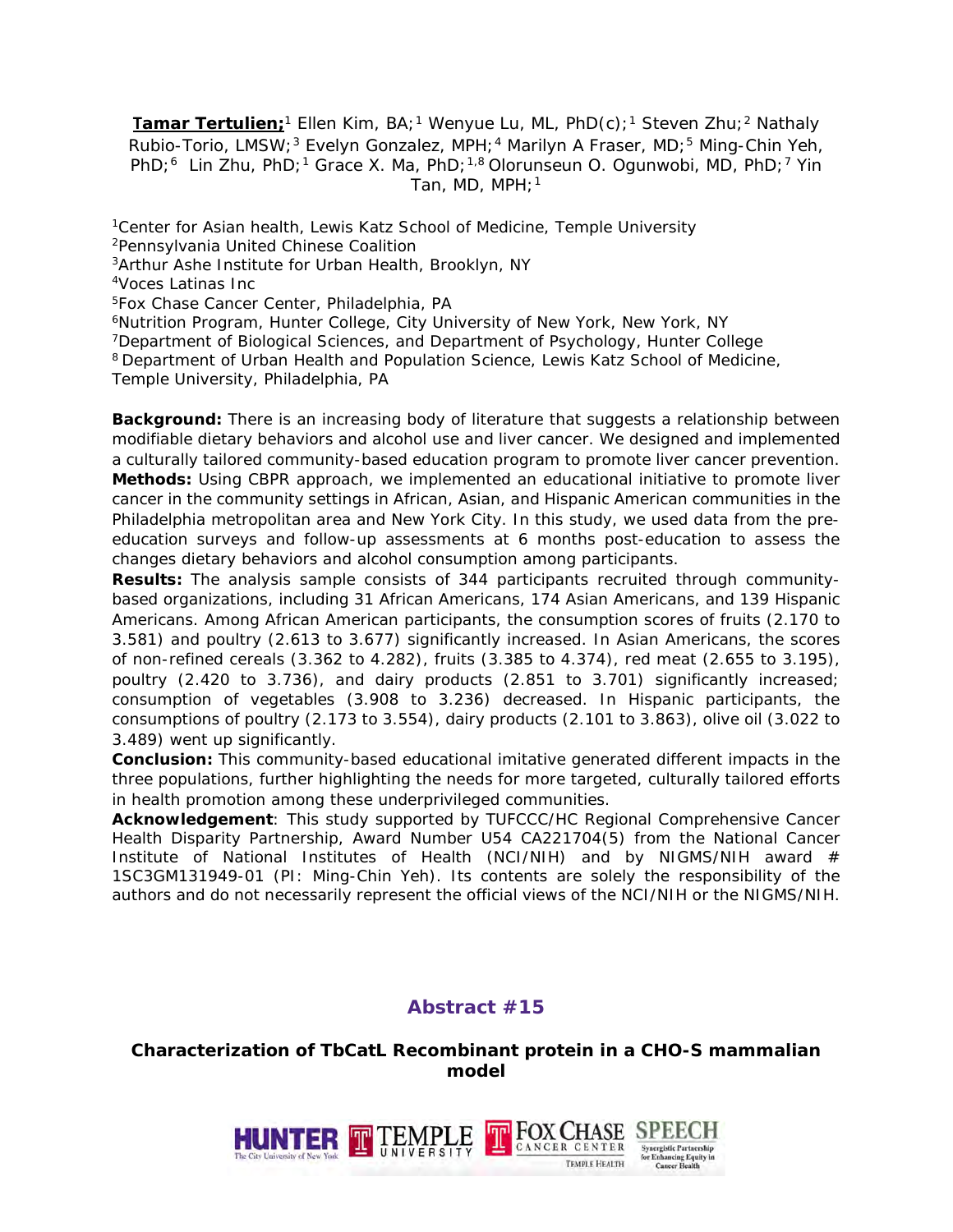**Daniel Lopes**<sup>1</sup>, Bernardo Gonzalez-Baradat, PhD<sup>1</sup>, Russell Thomson PhD<sup>1</sup>, Jayne Raper,  $PhD<sup>1,2</sup>$ 

1Department of Biological Sciences, Hunter College 2Biology PhD Program, The Graduate Center, The City University of New York, New York, NY

*Trypanosoma brucei*, known to cause African Trypanosomiasis in the sub-Saharan populations of Africa, is a eukaryotic parasite that killed many people. Humans have been able to develop a resistance to this affliction with a trypanolytic lipoprotein, apolipoprotein-1 (APOL1) G0, that forms ion channels in the parasite membranes and causes lysis. However, this never-ending battle continues with the *Trypanosoma brucei* Cathepsin-L (TbCatL), a protease, is hypothesized to degrade APOL1 G0 and thus allows for the evasion of trypanolysis.

To test this hypothesis, pure recombinant TbCatL will be incubated with rAPOL1 embedded in an artificial lipid bilayer, which mimics the membranes of the parasite. The rAPOL1 will be activated, which results in open channel conformation and ion flux. If rTbCatL can degrade APOL1 in the bilayer, we hypothesize that the ion flux will stop. The transformation of Chinese Hamster Ovary suspension cells (CHO-S) expression with a pcDNA/TbCatL vector will provide rTbCatL needed for experimentation, generating high quality and functional protease that can be purified via proteolytic activation. Work to optimize this process to obtain purer rTbCatL is underway.

Using this novel expression system, we will evaluate if rTbCatL can degrade and inactivate rAPOL1 G0 channels in membranes. With the model, further investigations can be made into how rTbCatL interacts with APOL1 G1 and G2 variants, new participants of the escalated immune arms race, that display a resistance to *Trypanosoma brucei* that utilize the protease to evade trypanolysis but to the detriment of renal function and health in human African populations.

#### **Abstract #16**

**KRAS inhibitor treatment disparities in non-small cell lung cancer patients: increasing equity through precision medicine**

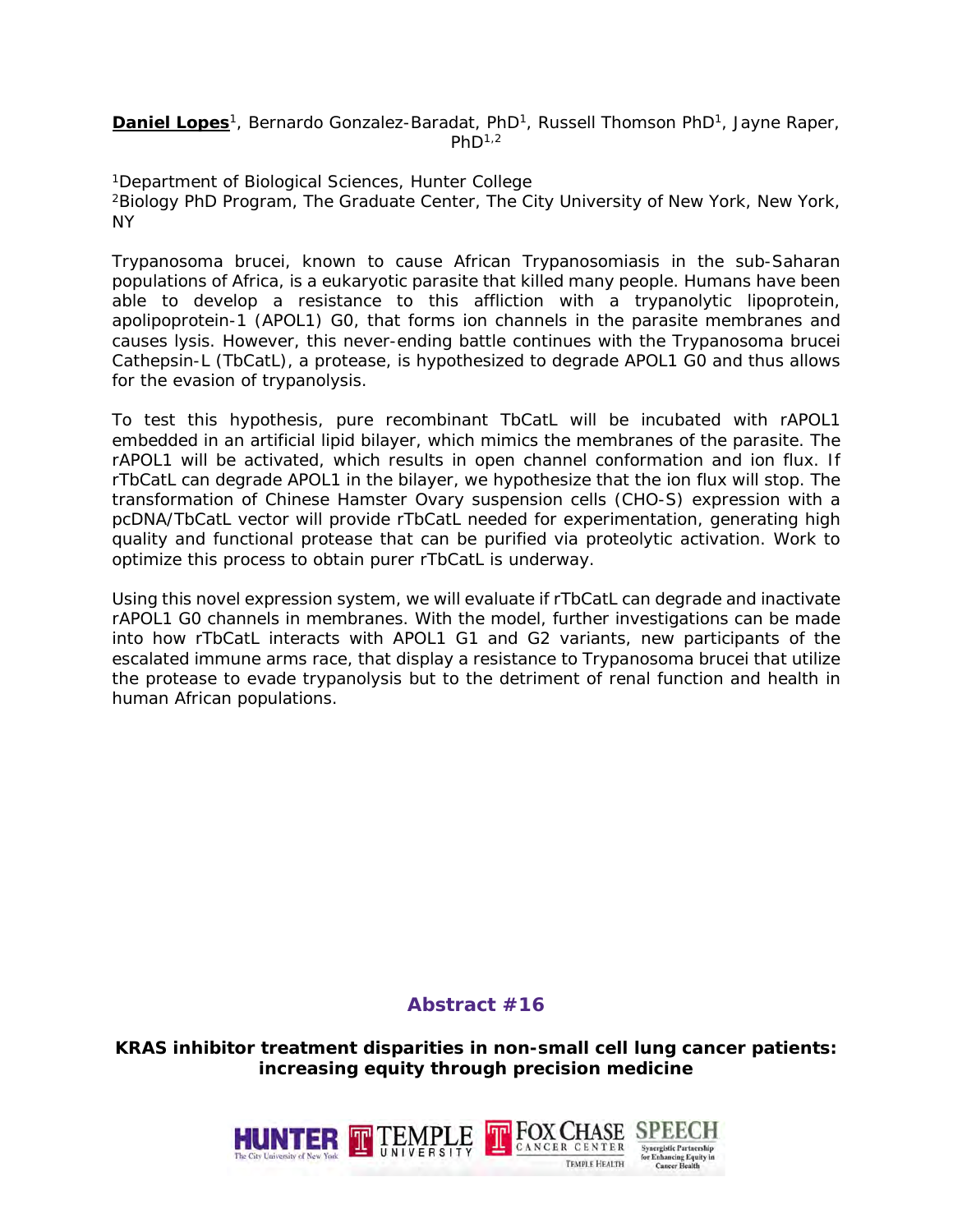#### Avrosina Kamel,<sup>1,4</sup> Frank McCormick<sup>2,3</sup>, Andrew L. Wolfe<sup>4,5,6</sup>

1Macaulay Honors College and Human Biology Program, Hunter College, New York, NY. 2Helen Diller Family Comprehensive Cancer Center, University of California, San Francisco, San Francisco, CA.

3National Cancer Institute RAS Initiative, Cancer Research Technology Program, Frederick National Laboratory for Cancer Research, Frederick, MD.

4Department of Biological Sciences, Hunter College, City University of New York, New York, NY.

5Department of Pharmacology, Weill Cornell Medicine, New York, NY.

6Biochemistry Ph.D. Program and Molecular, Cell, and Developmental Biology Ph.D. Subprogram, City University of New York Graduate Center, New York, NY.

KRAS is a proto-oncogenic GTPase that normally activates pathways involved in cell growth, differentiation, and survival. KRAS is mutated in about 25% of all cancers and 33% of lung cancer. A first-in-class KRAS G12C inhibitor approved in 2021, sotorasib, is dependent on mutant cysteine at the 12th codon for its inhibitory function. Most patients relapsed after ~6 months, indicating development of resistance mechanisms. Therefore, we sought to identify synthetic lethal drug combinations to eliminate possible rerouting mechanisms of KRAS activity. A combinatorial drug screen identified GSK3β as a possible candidate for this interaction. We tested two GSK3β inhibitors – Kenpaullone and SAR502250 – in a combination drug experiment with sotorasib; however, the results were not indicative of synergy. Several possible effector pathways linked KRAS and GSK3β. Immunoblots to test proposed pathway interactions identified changes in inhibitory phosphorylation of GSK3β induced by SAR502250. Disparity trends exist in the population prevalence of the targetable KRAS allele, recruitment in clinical trials, and objective response rates (ORR). G12C mutations were more prevalent in White populations than in Black or Asian populations. In the Phase I/II clinical trials for sotorasib, 102 White, 18 Asian, and 2 Black patients were recruited. The drug's ORR was 18% in Asian populations, 40% in White populations, and 0% in Black populations, indicating a clear treatment disparity. Understanding why some populations tend to display enhanced drug resistance is critical to increasing equity in cancer therapy, emphasizing the need to expand treatment modalities.

**Abstract #17**

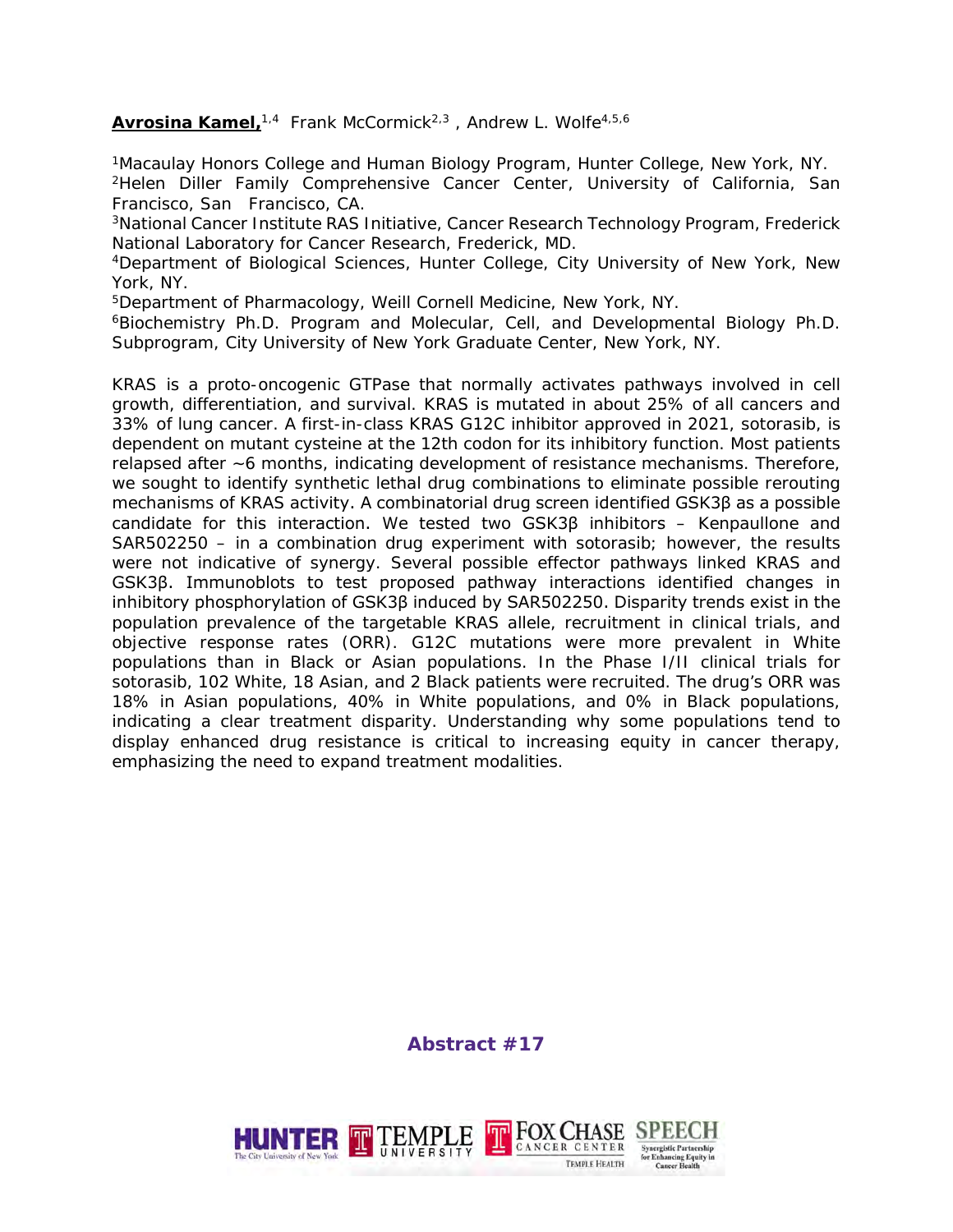#### **Anxiety and Depression Were Significant Moderators for the Association between Adverse Childhood Experiences and Quality of Life Among HIV Positive Men Who Have Sex with Men**

Raesibe Tanaka Mada, BS;1 **Tyrell Mann-Barnes**, BA;1 Aisha Bhimla, PhD, MPH;1 Julia Trout, BA;<sup>1</sup> Ra'Ann Merceir, BS;<sup>1</sup> Jack Barile, PhD;<sup>2</sup> Lorie Okada, MPH;<sup>2</sup> Shari Brown;<sup>2</sup> Frankie Wong, PhD;<sup>3</sup> Krys Johnson, PhD, MPH;<sup>4</sup> Lin Zhu, PhD;<sup>1,5</sup> Yin Tan, MD, MPH;<sup>1</sup> Grace X. Ma, PhD<sup>1,5</sup>

<sup>1</sup> Center for Asian Health, Lewis Katz School of Medicine, Temple University

<sup>2</sup> Department of Psychology, University of Hawai'i at Mānoa

<sup>3</sup> Center of Population Sciences for Health Equity (C-PHSE), College of Nursing, Florida State University

<sup>4</sup> Department of Epidemiology and Biostatistics, College of Public Health, Temple **University** 

<sup>5</sup> Department of Urban Health and Population Science, Lewis Katz School of Medicine, Temple University, Philadelphia, PA

**Background**: The effects of childhood trauma on quality of life among HIV positive men who have sex with men (MSM) living in the United States are poorly understood. This study investigated the relationship between early childhood trauma and health related quality of life in HIV positive MSM, and whether anxiety and depression moderate that relationship.

**Methods**: Online surveys were administered to eligible participants who identified as MSM, living with HIV, and resided in Philadelphia or Hawaii (n=214). Participants were recruited through hospital and HIV clinics through referrals, and through communitybased organizations. A linear regression model was used to assess if childhood trauma measured by Early Trauma Inventory (ETI) was a predictor of Health Related Quality of Life (HRQOL). Moderation analyses were conducted to determine whether anxiety, measured by the generalized anxiety disorder scale and measured by the Center for Epidemiologic Studies Depression Scale, moderated the relationship between childhood trauma and HRQOL. **Results**: A one unit increase in ETI (β= -0.637, p<0.001), was negatively associated with HRQOL. Depression ( $\beta$  = 0.0772, p < 0.001) and anxiety ( $\beta$  = -0.0443, p<0.005) were shown to moderate the association between ETI and HRQOL. **Conclusions**: The results show evidence that anxiety and depression moderate the association between ETI and HRQOL in HIV+ MSM. With higher levels of depression and ETI among participants, the number of unhealthy days reported also increases. With higher levels of anxiety and ETI, participants are observed reporting lower unhealthy days. These findings will help create better trauma informed approaches that increase HRQOL in HIV+ MSM.

**Abstract #18**

T FOX CHASE SP

TEMPLE HEALTH

**Syneroistic Partnership** 

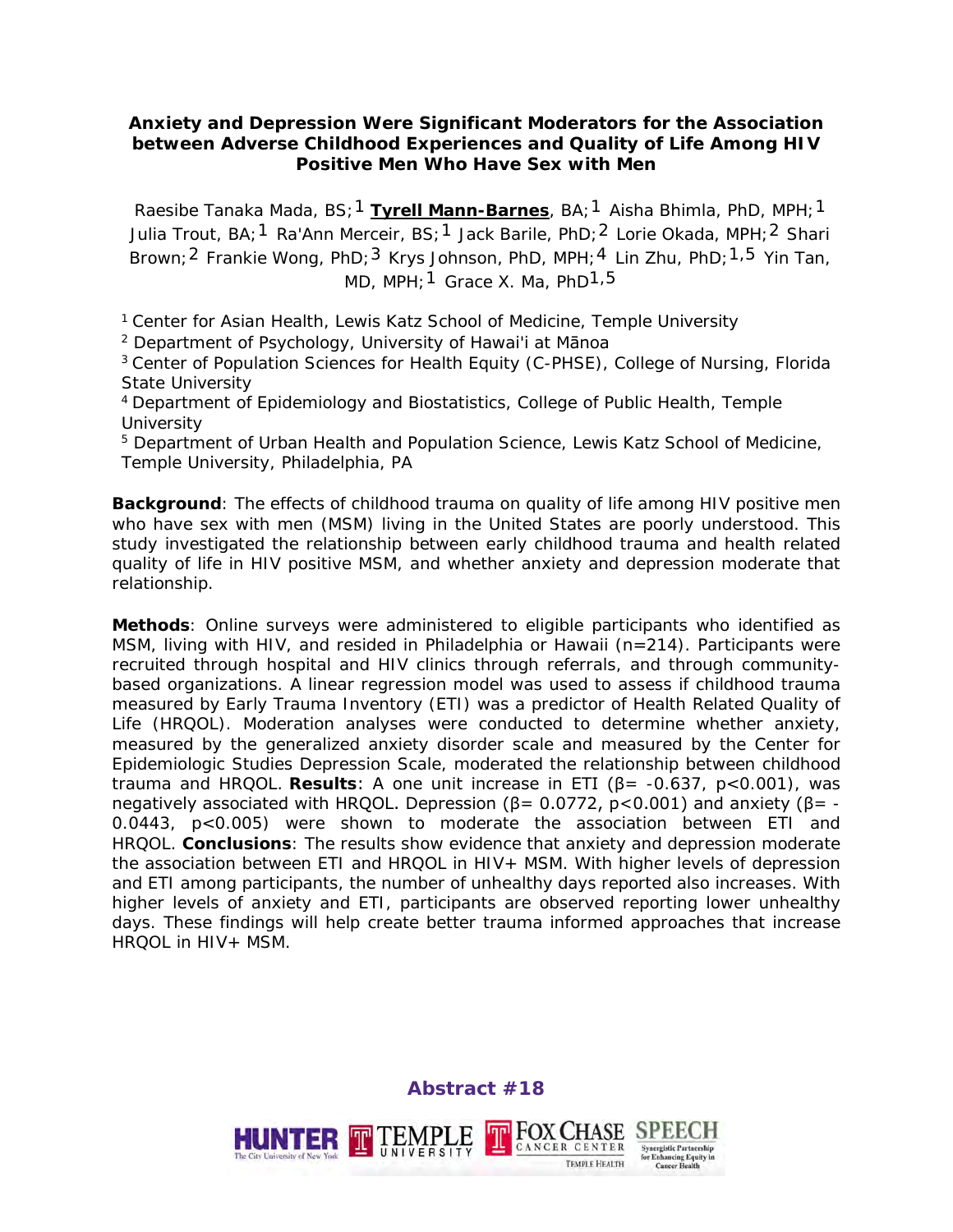#### **Understanding the mechanisms of gliomagenesis in oligodendrocyte progenitors, driven by Trp53 loss and Idh1 mutation**

**Dennis Huang**<sup>1,2,3,4</sup>, Angeliki Mela<sup>5</sup>, Peter Canoll<sup>5</sup>, Konstantino Krampis<sup>1,2,4</sup>, Patrizia Casaccia<sup>1,3</sup>

<sup>1.</sup> The Graduate Center, City University of New York

<sup>2.</sup> Belfer Research Institute, City University of New York & amp; Weill Cornell Medical **College** 

3. Neuroscience Initiative, Advance Science Research Center, City University of New York

4. Department of Biological Sciences, Hunter College, City University of New York

<sup>5.</sup> Department of Pathology and Cell Biology, Columbia University, New York, NY

Gliomas are the most common and lethal tumors of the adult brain. Through the combination of large scale transcriptional and genome-wide associative studies, this cancer has been classified into several subtypes, characterized by distinct mutations and expression signatures. One such subtype of interest is proneural glioma, characterized by increased PDGFRa signaling, loss of TP53, and IDH1 mutation. PDGFRa is a wellestablished marker of oligodendrocyte progenitors (OPCs), the precursors to myelinating oligodendrocytes of the central nervous system and largest body of proliferating cells in the adult brain. Follow up studies have shown tumors formed from mutated OPCs observed in vivo. The mechanisms which drive tumorigenesis in OPCs are poorly understood but could be elucidated by investigations toward the intrinsic epigenetic landscape of tumorigenic cells. Both the lineage and differentiation process of oligodendrocytes depends on specific changes in the epigenome, mediated by histone and DNA methylation. In addition, previous studies and preliminary results suggest that the mutations found in proneural glioma (TP53 loss, IDH1 mutation) alter repressive histone modifications in different ways. This preliminary finding supports the hypothesis of the epigenome as a driving force of tumorigenesis. This project aims to answer key questions about the epigenetically driven mechanisms in OPCs leading to transformation in a well-established glioma model in mice by utilizing advanced sequencing techniques. ChIP-seq will characterize the genomic distribution of expression regulating histone marks in mutant OPCs harboring Trp53 deletion and Idh1 mutant expression. Single cell multiomics will characterize both chromatin accessibility and gene expression in tumor tissue at single cell resolution. These data may lead to better understanding of the transforming cell population in early proneural glioma and better therapeutic strategies which target genome-wide drivers of gliomagenesis.

**Abstract #19**

**TEMPLE** 

UNIVERSITY

**FOX CHASE** 

TEMPLE HEALTH

**Syneroistic Partnership** 

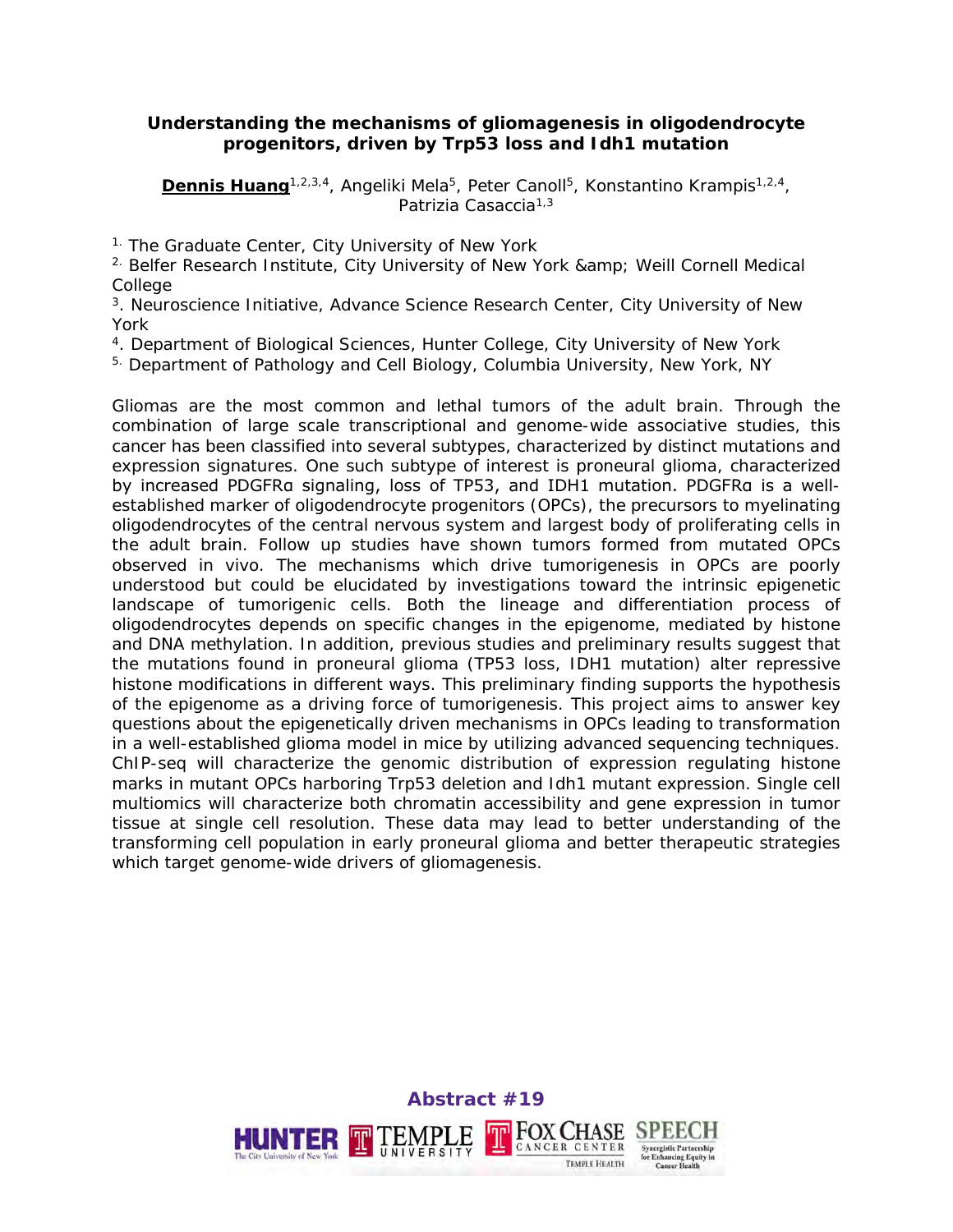#### **Are mHealth interventions on Hepatitis B Virus screening among Asian Americans Effective? A Scoping Review**

**Di Zhu**<sup>1,2</sup>, Yaara Zisman-Ilani<sup>3</sup>, Stephanie Roth<sup>4</sup>, Lin Zhu<sup>2,5</sup>, Grace X. Ma<sup>2,5</sup>

1.Department of Epidemiology and Biostatistics, College of Public Health, Temple University, Philadelphia, PA

2.Center for Asian Health, Lewis Katz School of Medicine, Temple University, Philadelphia, PA

3.Department of Social and Behavioral Sciences, College of Public Health, Temple University, Philadelphia, PA

4.Biomedical and Research Services Librarian, Ginsburg Health Sciences Library, Temple University, Philadelphia, PA

5.Department of Urban Health and Population Science, Lewis Katz School of Medicine, Temple University, Philadelphia, PA

**Background**: Hepatitis B virus (HBV) is one of the major health threats causing liver cancer. Asian Americans are especially vulnerable to HBV infection risk compared to other racial/ethnic groups in America. New mHealth interventions have promising potential to save lives by increasing HBV screening among racial/ethnic minority groups, but its scope, range, and uptake among Asian Americans are not clear. This study aims to scope the literature describing the research of mHealth interventions on HBV screening among Asian Americans.

**Methods**: A scoping systematic review search is conducted in PubMed and Embase. Eligible studies focus on Asian Americans aged 18 years or older who have participated in an mHealth Hepatitis B screening. All types of mHealth interventions on HBV are relevant (e.g., health apps and text messages). Studies not published in the English language will be excluded.

**Results**: A review protocol, including systematic search and records screening, is under development. Initial results will be discussed.

**Potential impact**: The results of this scoping and systematic review could improve our understanding of mHealth HBV screening use and uptake among Asian Americans and inform the development of a future intervention to encourage mHealth HBV screening for this patient population.

**Abstract #20**

THE FOX CHASE SPEECH

TEMPLE HEALTH

CANCER CENTER

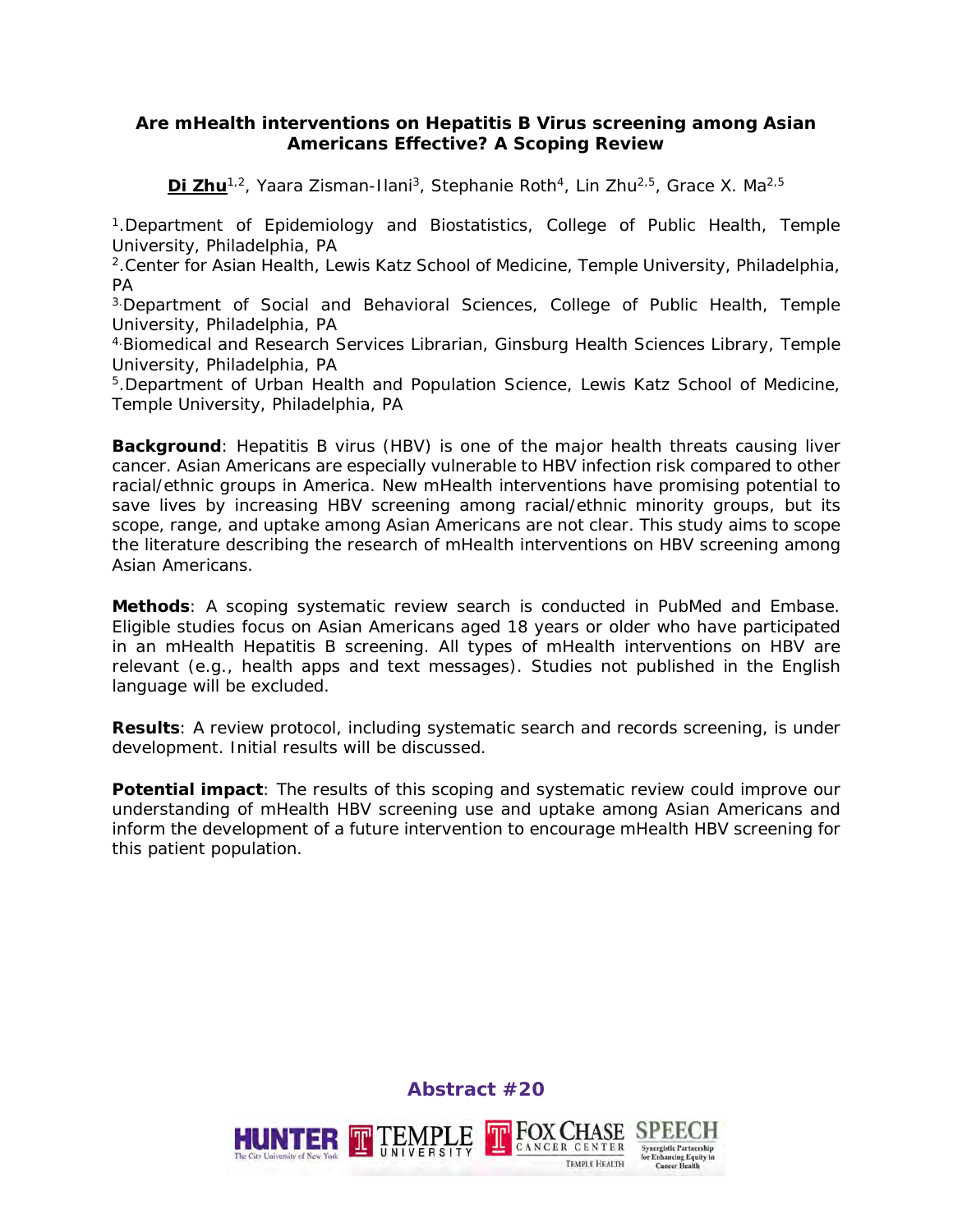#### **A Preliminary Look at Second Year Evaluation Data of a Sexual Health Intervention Program in Philadelphia**

**Jade Truehart,** MPH<sup>1</sup>; Ra'Ann Merceir, BS<sup>1</sup>; Aisha Bhimla, PhD<sup>1</sup>; Yin Tan, MPH, MD<sup>1</sup>; Sabrina Liao<sup>2</sup>; Min Qi Wang, PhD<sup>2</sup>; Jane Sileo, EdD<sup>3</sup>; Maya Allen<sup>4,5</sup>; Grace X, Ma, PhD<sup>1,6</sup>

<sup>1</sup> Center for Asian Health, Lewis Katz School of Medicine, Temple University, PA

2 The University of Maryland School of Public Health, MD

3 ACT Investments, Inc.

<sup>4</sup> The Murrell Dobbins Career and Technical Education High School

5 Stepping Stone Scholars, Inc.

6 Department of Urban Health and Population Science, Lewis Katz School of Medicine, Temple University, PA

**Background:** Proud Teens of Philly (PTOP) is a sexual health program aimed at reducing the high teen birth rate and STD cases in Philadelphia. The teen birth rate in Philadelphia is 28.8 per 1,000, and about 25% of its STI cases are among teens 15-19. PTOP provides sexual health education to high-risk youth ages 12-19 in the Greater Philadelphia area. In the first year of the program, PTOP was delivered to 304 youth.

**Methods:** During the second year of the program, PTOP was implemented virtually and in-person to 411 youth in Philadelphia schools and community-based organizations. The program was implemented using 8 modules of "Making Proud Choices" curriculum. Pre and post surveys were administered to participants at the first and last implementation sessions, respectively. During year 2, 391 pre-surveys and 208 post-surveys were collected.

**Results:** We will present the results on the changes in teen participants' attitudes on condom use and STD prevention between pre- and post-survey. We will also conduct analysis on the correlates of attitudes and several reported behaviors among the participants.

**Conclusion:** Implementation of a sexual health program such as PTOP for high-risk youth is effective at strengthening positive attitudes towards condom use and understanding about STDs, including HIV. Interventions such as PTOP can help reduce teen birth rates and STD cases in areas such as Philadelphia.

**Acknowledgement**: This project was supported by the Philadelphia Teen Outreach Project (PTOP) funded by the Department of Health and Human Services (DHHS), Award Number TP1AH000219 (PI: Ma), and partially supported by TUFCCC/HC Regional Comprehensive Cancer Health Disparity Partnership, Award Number U54 CA221704(5) from the National Cancer Institute of National Institutes of Health (NCI/NIH). Its contents are solely the responsibility of the authors and do not necessarily represent the official views of the NCI/NIH or DHHS.

> **Abstract #21FRIED FOX CHASE SPEEC TEMPLE Syneroistic Partnership** UNIVERSITY TEMPLE HEALTH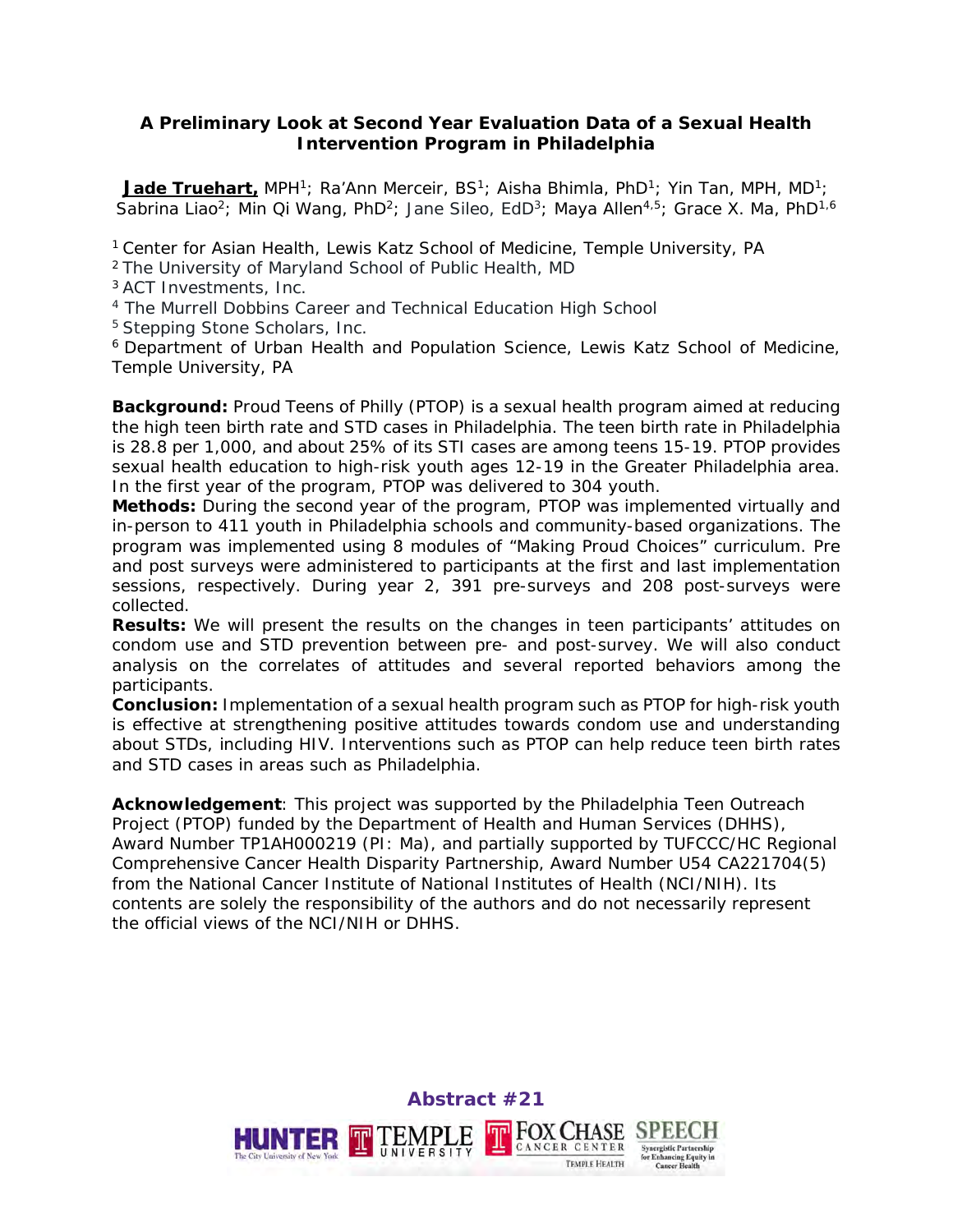#### **Examining MDMX / MDM2 Signaling Pathways in Breast Cancers Expressing Mutant p53**

**Rusia Lee**<sup>1,2,3</sup>, Viola Ellison<sup>2</sup>, Dominique Forbes<sup>2</sup>, Gu Xiao<sup>2</sup>, Alexandra Kern<sup>2</sup>, Pam Leybengrub<sup>2</sup>, Jill Bargonetti<sup>1,2,3</sup>

<sup>1</sup>The Graduate Center- City University of New York (CUNY) 2The Department of Biological Sciences Hunter College 3Weill Cornell Medical College, New York City

Mouse Double Minute 2 (MDM2) and Mouse Double Minute 4/X (MDM4 also called MDMX) are negative regulators of tumor suppressor protein p53. MDM2 is amplified in approximately ~10% of human cancers, and MDMX is amplified in 10-12% of breast cancers. MDMX forms heterodimer complexes with MDM2 to enhance MDM2 E3 ligase activity for wtp53. Importantly MDM2 and MDMX are often found over-expressed in the context mutant p53. However, the MDMX/MDM2 functions that are independent of targeting wtp53 for degradation remain unclear. There is a need to further study MDM2/MDMX wtp53-independent tumor promoting activities. Using xenograft mouse models, we demonstrated that the MDMX/ MDM2 heterodimeric relationship in the presence of GOF mtp53 R280K plays a role in driving TNBC increased circulating tumor cell (CTC) formation and early metastasis. This pointed to MDM2/MDMX metastasis promotion working through a p53-independent pathway. We identified that MDMX knockdown in primary tumors correlates with a downregulation in CXCR4 and PTGS2 transcripts. Studies show that silencing CXCR4 in BC mouse models reduces metastatic burden, TNBC cell lines, MDA-MB-231-MLP-vector control, MDA-MB-231-MLP-shmdm2, and MDA-MB-231-MLP-shmdmx, were orthotopically injected into xenograft mouse models. TNBC-derived CTC cell lines were established by growing CTCs in culture. We performed an in vitro migration assay to model the metastatic phenotype ex vivo using the MDA-MB-231-MLP and MDA-MB-231-MLP-CTC cells and their knockdown lines. We observed delayed migration with a reduction in MDMX or MDM2 in MDA-MB-231-MLP-CTC lines compared to 231-MLP cells. This suggests that MDMX or MDM2 induces cell migration in vitro in non-CTC (231-MLP) and CTC lines. Through RT-qPCR and immunoblot analysis, we observed a significant reduction in CXCR4 levels, which suggests that the MDMX-mediated early metastasis pathways occur prior to CTC formation.

To identify ubiquitin targets of the MDMX/MDM2 heterodimer complex, we enriched for ubiquitinated proteins through affinity purification. We will report on our preliminary data in this protein-target identification area, with a focus on CXCR4 and histones. Our objective is to identify novel MDMX or MDM2/MDMX heterodimer protein interactions that assist MDMX or MDM2 in driving TNBC metastasis independent of p53.  $(n=338)$ 

**Abstract #22**

**Syneroistic Partnership** 

TEMPLE HEALTH

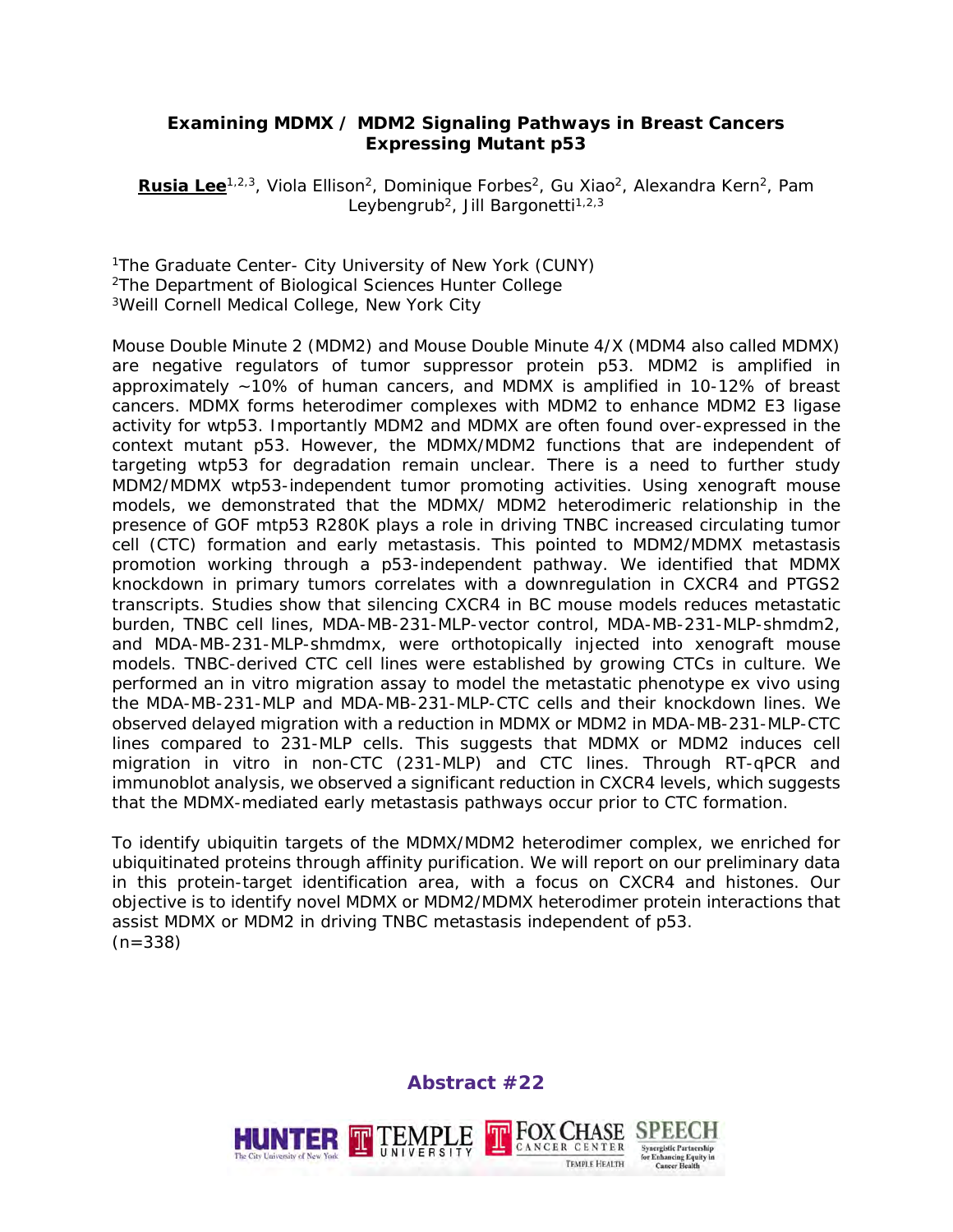#### **Building A Library of Patient Stories To Connect Communities To Lung Cancer Care And Screening**

#### Kristine Chin<sup>1</sup>, Cherie P. Erkmen<sup>2</sup>

1Center for Asian Health, Lewis Katz School of Medicine at Temple University 2Department of Thoracic Medicine and Surgery, Temple University Hospital, Philadelphia, PA

#### **Background:**

Fear, perceived stigma, mistrust of the healthcare system and lack of awareness of screening are patient-level barriers to screening. Underserved and Black Americans are disproportionally affected by lung cancer and are also less likely to attend lung cancer screening. The purpose of our work is to combat these barriers to screening through providing education and motivation for patients to go to lung cancer screening.

#### **Methods:**

Patients were asked to share their lung cancer screening experience for a patient education video. Consenting patients were invited to join a zoom and were recorded answering interview-style questions about their screening experience. Videos were edited and saved in a library of patient story videos.

#### **Results:**

We built a library of patient stories to connect communities to lung cancer care and screening. Videos have been used to educate about lung cancer and lung cancer screening, decrease fear and uncertainty surround lung cancer and lung cancer screening, and direct patients to get screened. Videos have been used for patient engagement and community outreach on websites, at patient engagement events, for commercials, by nonprofits, and in a patient education app.



#### **Conclusion:**

Patient testimonial videos can build trust in and decrease fear of lung cancer screening, providing motivation for patients to get screened.

#### **Abstract #23**

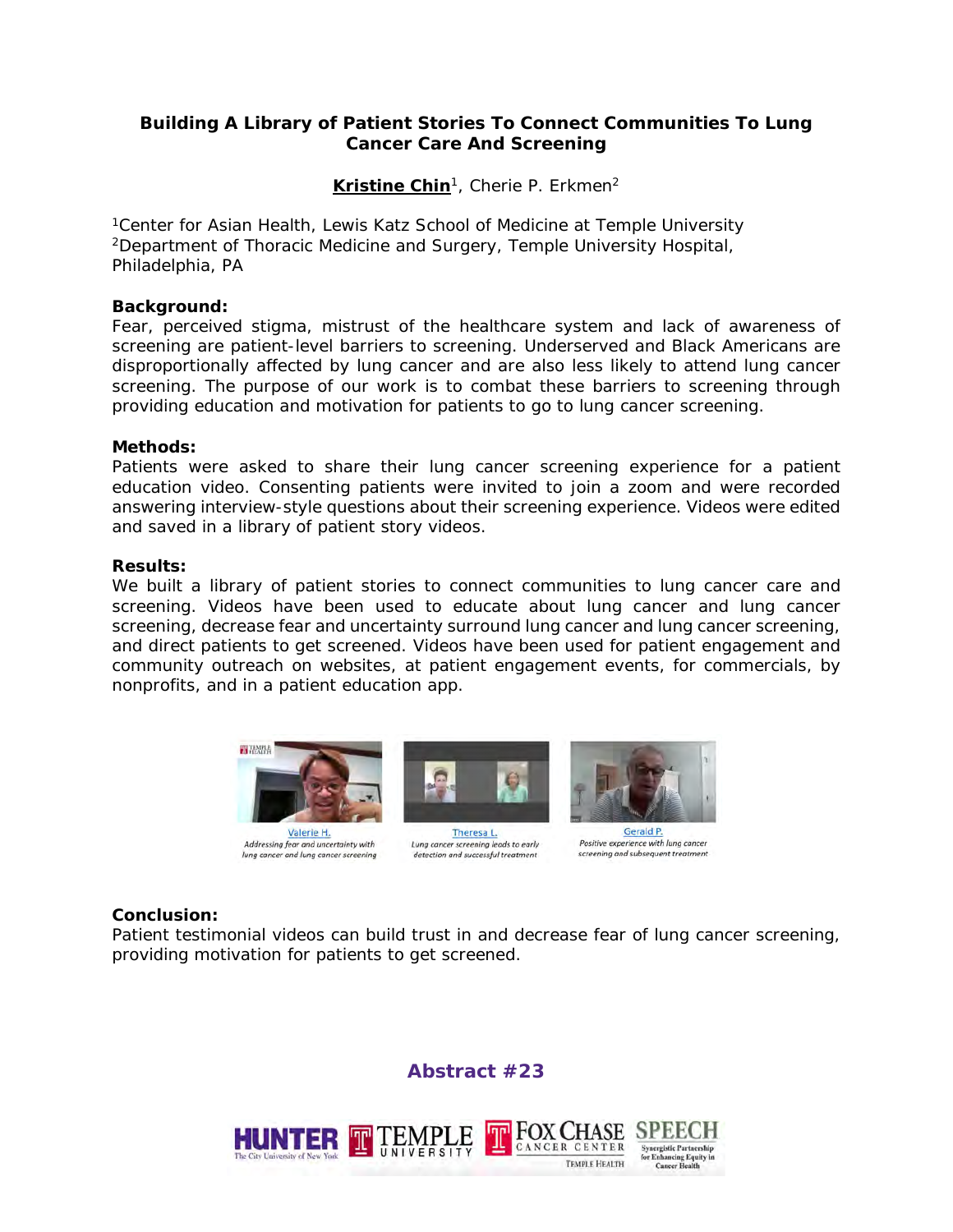#### **Intracellular interaction of downstream molecular mediators of miR-1207- 3p in prostate cancer cells**

**Priyanka Ghosh**,<sup>1,3</sup> Nafeeza Ali<sup>2</sup> and Olorunseun O. Ogunwobi<sup>1,3,4</sup>

1Department of Biological Sciences, Hunter College of The City University of New York, New York, NY

2Department of Chemistry, Hunter College of The City University of New York, New York, NY

3Hunter College Center for Cancer Health Disparities Research (CCHDR), New York, NY 4Department of Medicine, Weill Cornell Medicine, New York, NY 10065

Prostate cancer (PCa) is the second most common cancer diagnosed among men in the United States. Human chromosome 8q24 is the most important PCa susceptibility locus. This region contains the MYC oncogene, which is involved in early PCa initiation. Downstream to MYC is the PVT1 gene, which is often amplified in PCa. PVT1 is a nonprotein coding gene that encodes six annotated microRNAs (miRNAs), including miR-1207-3p, which our laboratory has previously demonstrated to be a significant modulator in PCa. We revealed that miR-1207-3p is significantly underexpressed in PCa cells and histologically confirmed PCa tissues, when compared to normal prostatic cells and tissues and that miR-1207-3p has tumor suppressive activity in vivo. Moreover, we discovered that miR-1207-3p directly targets fibronectin type III domain containing 1 (FNDC1), which was found to be overexpressed in PCa cells and concomitant overexpression of (FN1)/androgen receptor (AR)/c-MYC. In an effort to better understand the role of FNDC1/FN1/AR/c-MYC in PCa progression we examined the interaction between FNDC1/FN1/AR/c-MYC through coimmunoprecipitation and found direct physical interaction in tumorigenic cell lines as compared to the non-tumorigenic cell line. We also examined the spatial localization of the FNDC1/FN1/AR/c-MYC pathway by performing immunofluorescence staining in PCa cells. Single staining analysis revealed that FNDC1 and c-MYC localize to the nucleus and cytoplasm while AR localizes to the nucleus and FN1 localizes to the cytoplasm in PCa cells. However, in normal prostate epithelial cells FNDC1, AR and c-MYC localize to the nucleus whereas FN1 localizes to the cytoplasm. These results suggest that miR1207-3p may be affecting the interaction between FNDC1/FN1/AR/c-MYC. However, our findings show that miR-1207-3p has no effect on this interaction. Future studies will assess the role of AR in this interaction. Thus, understanding this molecular interaction can reveal additional insight into the role of AR in PCa progression.

**Abstract #24**

THE FOX CHASE SPEECH

TEMPLE HEALTH

CANCER CENTER

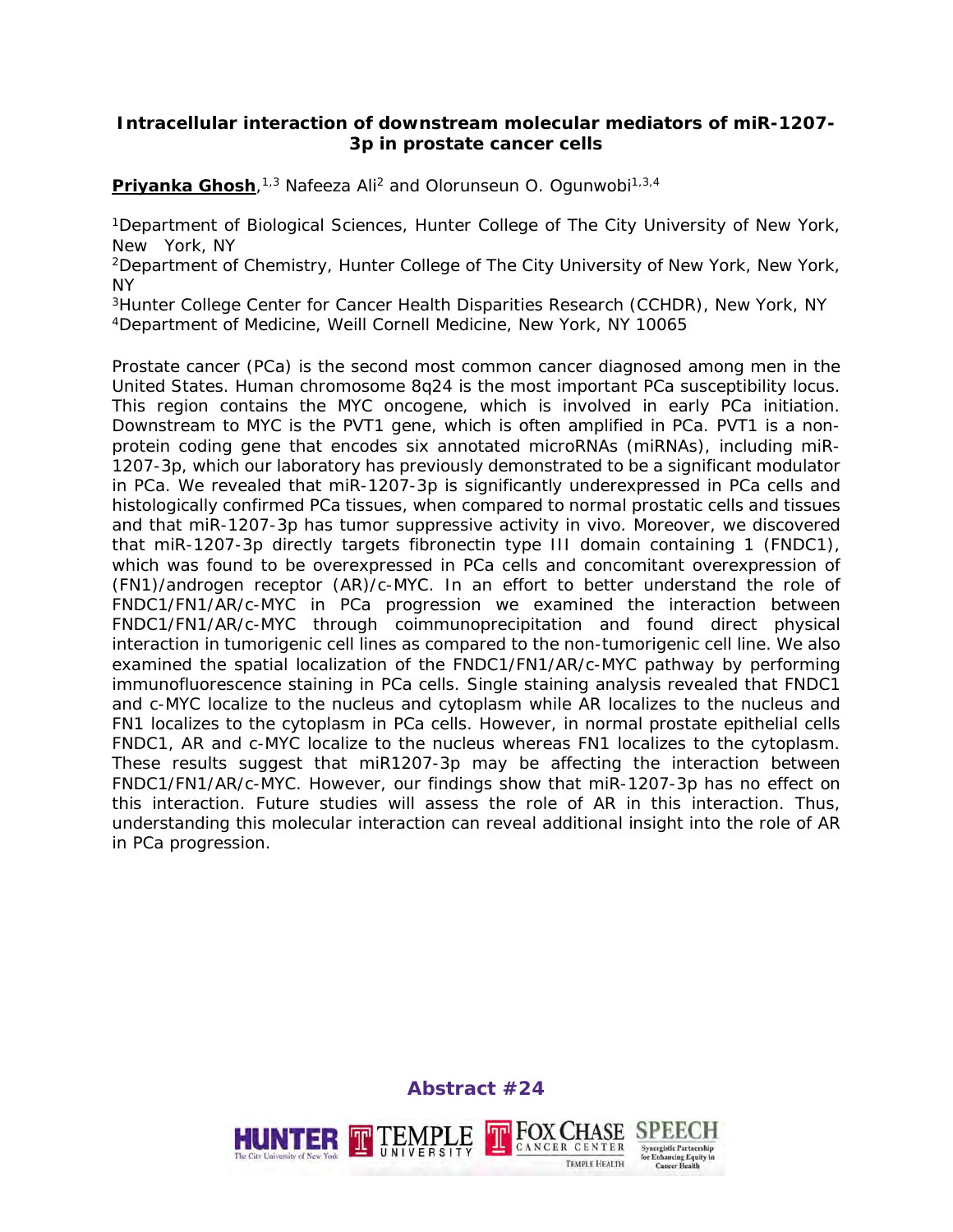#### **A Community-Based screening intervention to Improve Colorectal Cancer Education for underserved African American, Asian American, and Hispanic American Communities in New York City**

**Safa Ibrahim, BA**, Laura Figueroa, BA; Ellen Kim, PhD; Lin Zhu, PhD; Steven Zhu; Nathaly Rubio-Torio, LMSW; Evelyn González, MA; Marilyn A Fraser, MD; Ming-Chin Yeh, PhD; Yin Tan, MD, MPH

1. Department of Epidemiology and Biostatistics, College of Public Health, Temple **University** 

2. Center for Asian Health, Lewis Katz School of Medicine, Temple University

3. Department of Social and Behavioral Sciences, College of Public Health, Temple **University** 

4. Biomedical and Research Services Librarian, Ginsburg Health Sciences Library, Temple U.

5. Department of Urban Health and Population Science, Lewis Katz School of Medicine, Temple University

**Background**: In the United States, colorectal cancer is expected to contribute to approximately 52,580 deaths in 2022. It is known as the third leading cause of cancerrelated deaths amongst women and men, and the second most common cause of cancerrelated deaths for men and women combined. It is estimated that African Americans are 40% more likely to die from colorectal cancer than most other racial groups. Amongst Asian Americans, colorectal cancer is the second most common cause of cancer in the United States. Hispanic have significant rates of mortality and are disproportionately affected by colorectal cancer. In New York City, it is estimated that 1,100 adults will die from colon cancer and over 3,500 New Yorkers are newly diagnosed.

**Methods**: Our project focused on collaborating and working closely with communitybased organizations (CBOs) in New York City by using a community-based participatory research method (CBPR). The CBOs were involved in material development, staff training, and community co-delivery of education to increase awareness of colorectal cancer prevention and screening in New York City. A total of 291 African American, Hispanic American, and Asian American community members were recruited from collaborating CBOs who participated in the educational workshops. Demographic information and knowledge on colorectal cancer were collected before and after the education to assess the effectiveness of the educational workshops. Chi-square and t-test were used to conduct data analysis.

**Results**: The mean age of study participants was 72 and 75% was female. African Americans, Asian and Hispanic Americans represented 39%, 29%, and 25% of the sample, respectively. Our findings show that 68% of participants have had CRC screening before and the most common screening method was colonoscopy (73%.) About 27% of participants had colon polyps detected. In addition, participants were more knowledgeable about the correct age to start CRC Screening in the post-intervention survey (74.6%) than in the pre-intervention survey (34%). After the workshops, based on 16 multiple choice and true/false questions, participants demonstrated to be more knowledgeable about CRC risk factors and screening behavior (9.6 vs. 11.1 points).

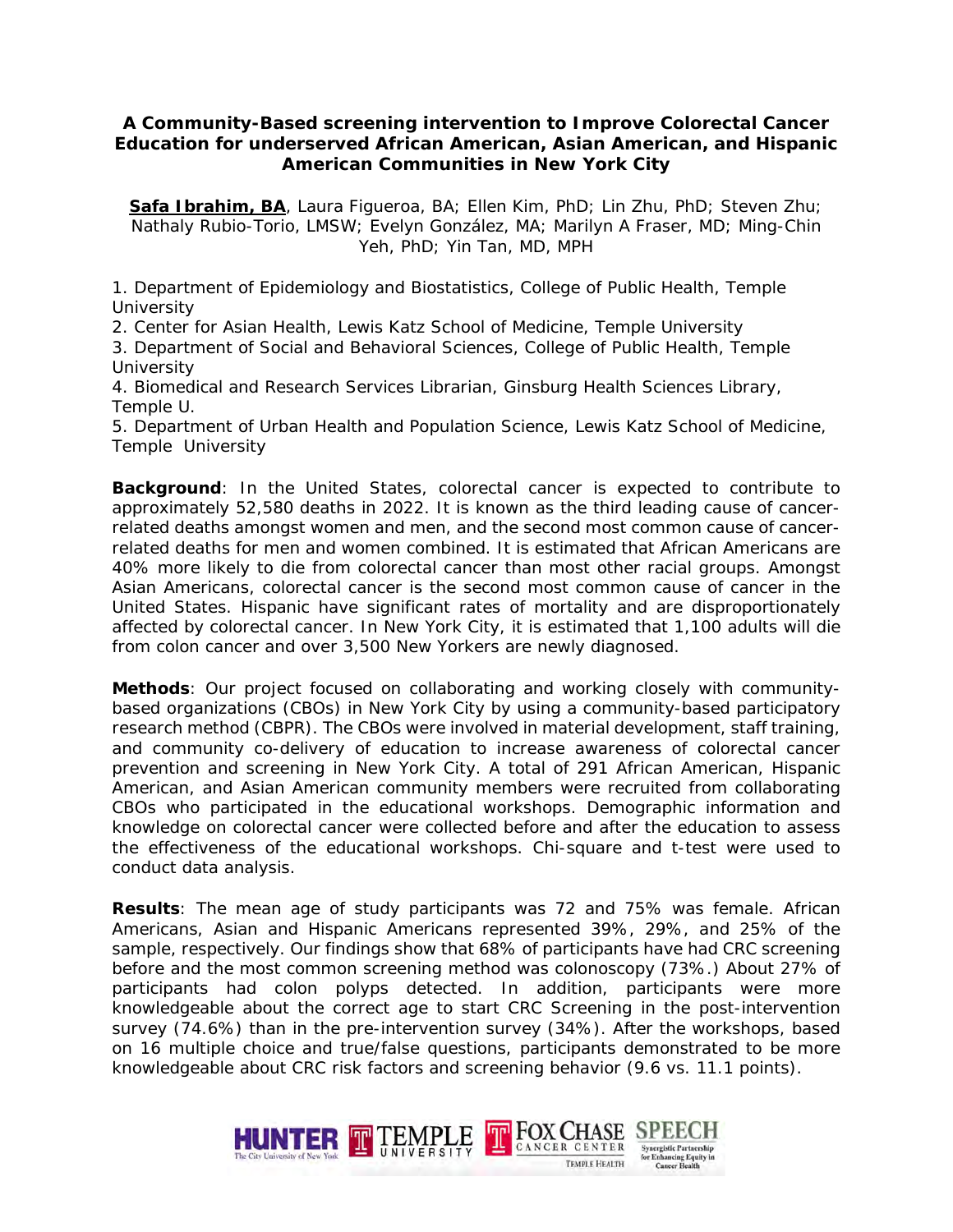**Conclusions**: Our findings demonstrate that community-engaged education interventions are effective in raising awareness and increasing knowledge of colorectal cancer prevention in underserved African American, Asian American, and Hispanic American Communities Using a CBPR approach that incorporates input from CBOs is important in developing and delivering CRC education successfully. Currently, we are planning 6-month follow up interventions with participants to assess if they had lifestyle behavior changes and to determine if participants did a colorectal cancer screening after the workshop.

#### **Abstract #25**

#### **A Review of Existing Literature on Non-Alcoholic Fatty Liver Disease (NAFLD) among Asian Americans**

Lin Zhu, PhD; 1,2 **Yassah Nupolu Lavelah, BS**;1 Yin Tan, MD, MPH;1 Grace X. Ma, PhD 1,2

<sup>1</sup> Center for Asian Health, Lewis Katz School of Medicine, Temple University, Philadelphia, PA

<sup>2</sup> Department of Urban Health and Population Science, Lewis Katz School of Medicine, Temple University, Philadelphia, PA

**Background:** Non-alcoholic fatty liver disease (NAFLD) affects about 25% of the general population in the US. Although epidemiology of NAFLD is well studied in the US, the scientific understanding of how this disease affect Asian Americans is very limited. Given that NAFLD is strongly increases the risks of liver cancer, a condition that disproportionally affect Asian Americans, it is critical that we better understand the burden of NAFLD in this population.

**Methods:** In this study we conducted a review of previous studies on NAFLD in Asian Americans and in Asia/Pacific regions. We focused on three aspects: (1) the prevalence and incidence rates of NALFD in the target populations; (2) the risk factors and protective factors of NAFLD; (3) the knowledge/awareness of and attitude towards NAFLD and its prevention, diagnosis, and treatment. We also identified limitations in previous studies with regards to study design and methodology.

**Findings and Conclusion:** We have found that so far there has been there is paucity of data for NAFLD burdens in Asian Americans. The few existing studies estimated the prevalence of NAFLD to be between 18% to 30% in Asian Americans, with higher rates in men than women. Despite inconsistent findings on how prevalence rates compare between Asian Americans and non-Hispanic white, increased evidence points to an elevated risks for advanced NAFLD and worsen outcomes in Asian Americans. We will discuss the implications for the prevention in Asian Americans, as well as linkage to care for early diagnosis and treatment for Asian Americans with NAFLD.

#### **Abstract #26**

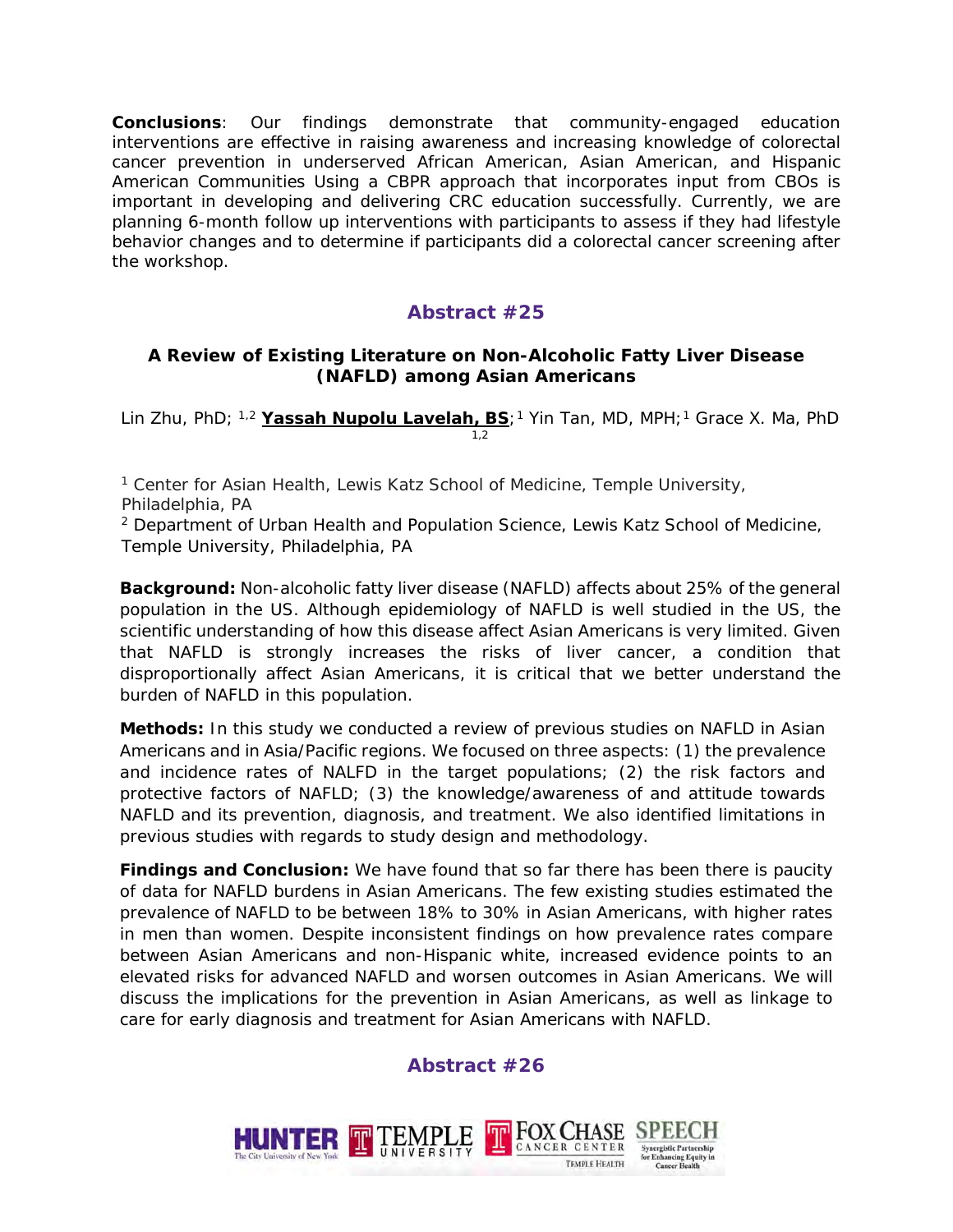#### **Common mRNA targets of Estrogen Receptor Alpha (ERα) and PARN in Breast Cancer Cells**

Amy Yu<sup>1</sup>, Sophia Varriano<sup>2,3</sup>, Devorah Natelson<sup>2,3</sup>, Anthony Ramadei<sup>2,3</sup>, and Frida Kleiman2,3,4.

1Biology Department, Hunter College, City University of New York (CUNY) 2Chemistry Department, Hunter College, CUNY.

3Biology Program, Graduate Center, CUNY. 4Biochemistry Program, Graduate Center, CUNY.

Breast cancer (BC) is one of the most common women cancers in the United States, approximately 1 in 8 women will develop invasive BC in their lifetime. The estrogen signaling pathway regulates the female reproductive system and is primarily mediated by estrogen receptors (ER). ERα is primarily expressed in the mammary glands and its deregulation is involved in promoting BC. While it is well studied how ERα regulates gene expression transcriptionally, the role of ERα in posttranscriptional gene regulation has not been explored. Our preliminary studies indicate that ERα acts as an activator of PARNmediated deadenylation, through the PARN/p53 interplay in the nucleus but independent of estrogen treatment, affecting gene expression in a transactivation-independent mechanism in BC cells. Inhibiting ERα function and nuclear localization by fulvestrant treatment decreases nuclear deadenylation. As deadenylation is the process in which the poly(A) tails of target mRNAs are shortened signaling mRNA degradation, we tested the functional overlapping of ERα and PARN analyzing by qRT-PCR the upregulation of mRNA targets in samples from different BC cells depleted of ERα or PARN expression. ERa and PARN have common mRNA targets, specifically ID1, KLHL24, and LUM genes, which are involved in cell invasion, metastasis, and angiogenesis in BCs, thus providing a functional connection between mRNA 3' end processing and BC progression. The effect of this regulatory mechanism on cellular transcriptomes might provide

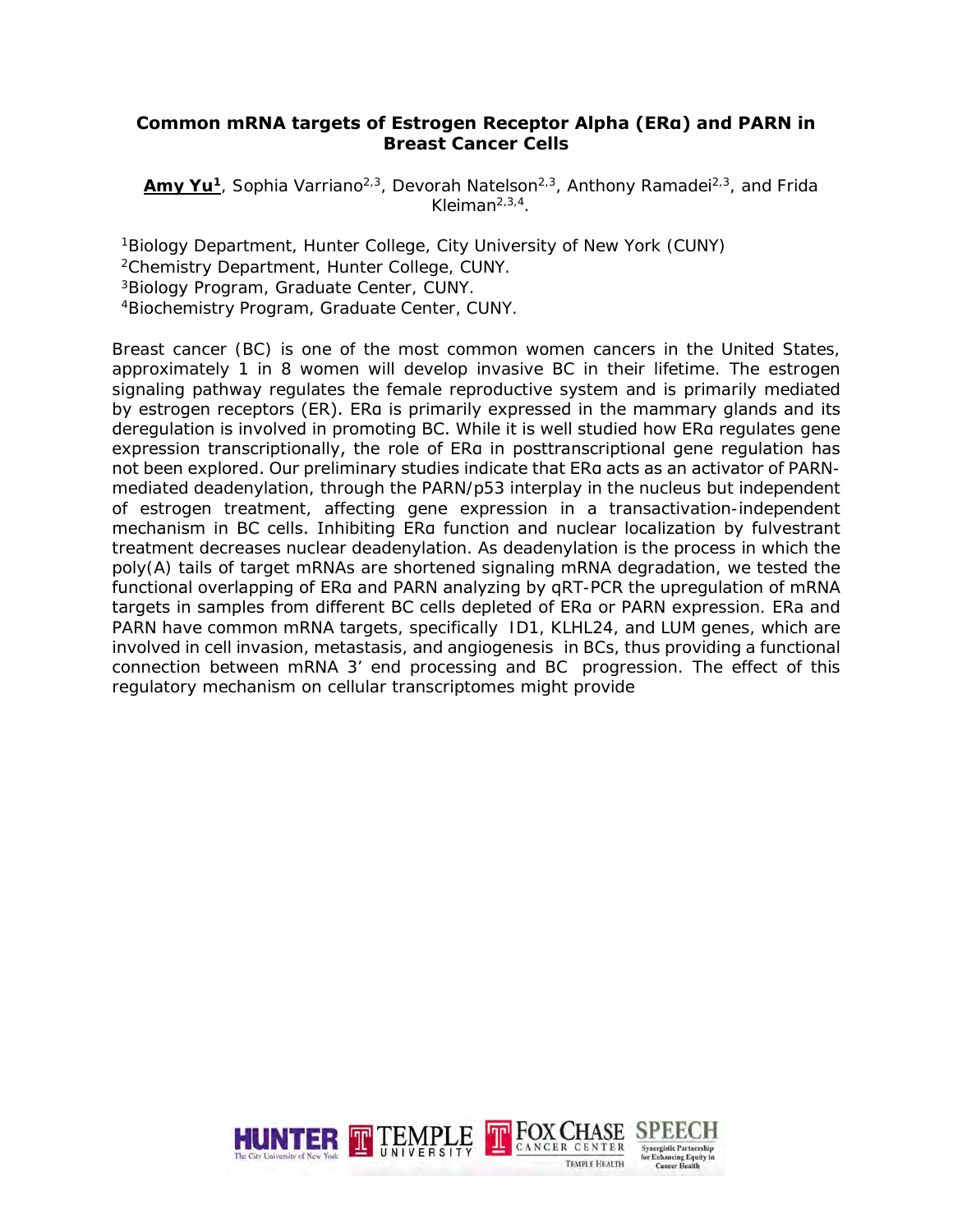#### **African ancestry-informative markers and the identification of populationspecific disease loci in cancer**

**Boudeau Samanth**a<sup>1,2</sup>; Ramakodi Meganathan P.<sup>2</sup>; Kulathinal Rob J.<sup>1</sup>; Ragin  $Camille<sup>1,2</sup>$ 

<sup>1</sup>. Temple University

2. Fox Cancer Center

Cancer health disparities remain a significant problem affecting minority populations, especially those of African ancestry. As recently as 2014, African-Americans in the US were found to have the highest rate the cancer-specific mortality rate for malignancies such as colorectal, prostate, lung, and breast<sup>1</sup>. The literature suggests that some of the disparity remains after adjusting for socioeconomic factors. Recent advances in cancer genomics have allowed researchers to generate, share, and access large amount of data creating novel opportunities for significant progress in cancer research. Using data from the 1000 Genome project, we have identified approximately 46,738 African ancestry-informative markers (AIMs) that differentiate African populations from European populations. In this work, we analyze the AIMs for functional and disease annotations to identify cancer-associated AIMs and elucidate their contribution to disease development. Of the 46,738 AIMs, less than 1% were found in coding regions of the genome and 48.54% of them are non-synonymous mutations. Of the nonsynonymous SNPs such as rs9830253, rs7645635, rs12186491, rs16891982, rs10238965, rs6601495 have been predicted to be damaging.

Certain chromosomal regions appear to be enriched for AIMs and these regions were also evaluated for disease association using cancer-associated loci identified from the literature. These AIMs were also investigated for their ability to detect population substructure within populations of high degree of African ancestry which would allow us to potentially identify population-specific disease loci. Principal component analysis shows that these AIMs effectively detect substructure within populations of African ancestry and we identified region of high Fst difference between these subpopulations. Overall, Population-specific markers can allow us to better understands population cancer health disparities.

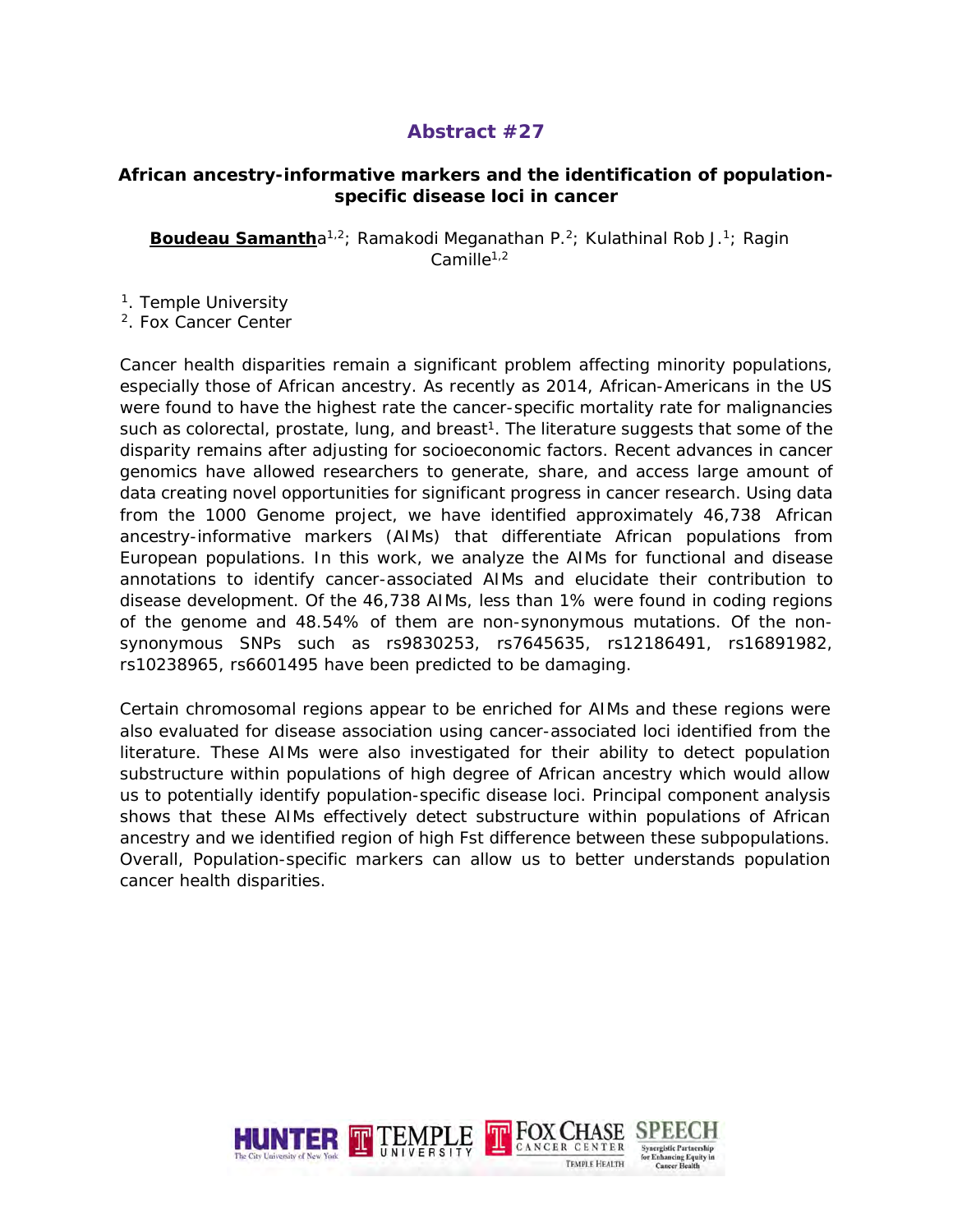#### **Understanding how Stanniocalcin-1 (STC1) affects Apolipoprotein-1 (APOL1) mediated cellular cytotoxicity**

#### Yuliya Severynenko<sup>1</sup>, Jyoti Pant<sup>1</sup>, Jayne Raper<sup>1,2</sup>

<sup>1</sup> Department of Biological Sciences, Hunter College, City University of New York, New York, USA.

<sup>2</sup> The Graduate Center of the City University of New York, New York, New York, USA.

Apolipoprotein L-1 (APOL1) is an innate immunity ion-channel forming protein that provides protection against African trypanosomes. Due to a molecular arms race, people of African lineage evolved with two APOL1 variants, namely G1 and G2. These variants, also called renal risk variants, confer a higher risk of chronic kidney diseases in homozygous individuals through increased intracellular *APOL1*  expression in podocytes and endothelial cells. APOL1 renal risk variants are also associated with some cancers. This is apparent in the African American demographic, which already faces disproportionate health burdens. Stanniocalcin-1 (STC1) is a glycoprotein hormone, which has been shown to be significantly upregulated in kidney biopsies of patients with G1 and G2 APOL1 compared to G0 genotype APOL1. To understand the function of STC1 in APOL1 renal risk variant cytotoxicity, we overexpressed *STC1* in HEK-293 derived cells with inducible *APOL1*  and measured Lactate dehydrogenase (LDH) in the culture medium. Cells overexpressing STC1 with no APOL1 induction were used as control. We found significantly lower LDH release in cells expressing STC1 and APOL1 compared to the control group at 24, but not 42 hours post APOL1 induction.

Our results suggest that STC1 has a protective effect on G2 mediated cytotoxicity. In the future, we plan to further investigate how STC1 reduces APOL1 mediated cellular cytotoxicity.

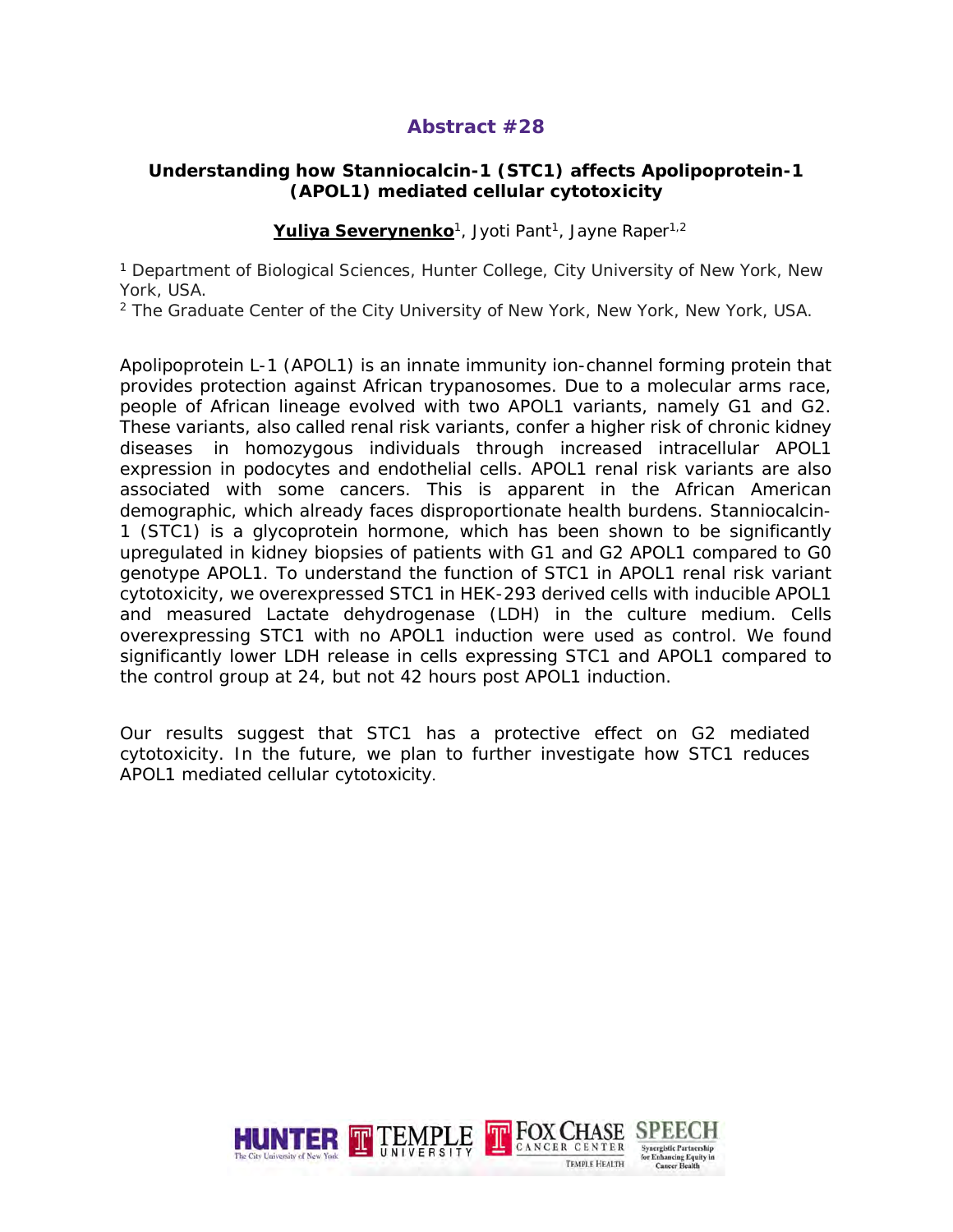#### **Ethnic enclaves and colon cancer stage at diagnosis among New Jersey Hispanics**

#### **Veronica Gomes**, Daniel Wiese, Kevin A Henry

Department of Geography & Urban Studies, Temple University

Ethnic enclaves are culturally distinct neighborhoods with high concentrations of individuals of the same ethnic origin. Study findings are inconclusive on whether living in ethnic enclaves serves as a risk or protective factor of cancer-related outcomes. This study aims to examine associations between colon cancer stage at diagnosis and living in an ethnic enclave. The study population includes adult Hispanic New Jersey residents with their first, histologically confirmed invasive colon cancer diagnosed between 2006- 2014  $(N = 1298)$ . Cases were linked to residential histories and limited to cases with at least 10 years of residential history (N=1072). Sixty-five percent of the cases were late stage (regional + distant) and 26 percent were distant stage. About 63.5 percent of the latestage cases lived in an enclave at the time of diagnosis, 22.4 percent of the late stage cases lived in an enclave for the 10-year period and 30.5 percent never lived in an enclave. We did not find significant associations between late-stage diagnosis and living in an enclave. However, when we examined the distant stage, we found residence in an enclave for the entire 10-year period resulted in lower odds of distant-stage compared to never living in an enclave (Odds Ratio 0.6 95%CI 0.42-0.85). Among Hispanics in New Jersey, enclave residence was not associated with late stage but was associated with distant stage. Additional research is needed to determine whether the length of residency is protective.

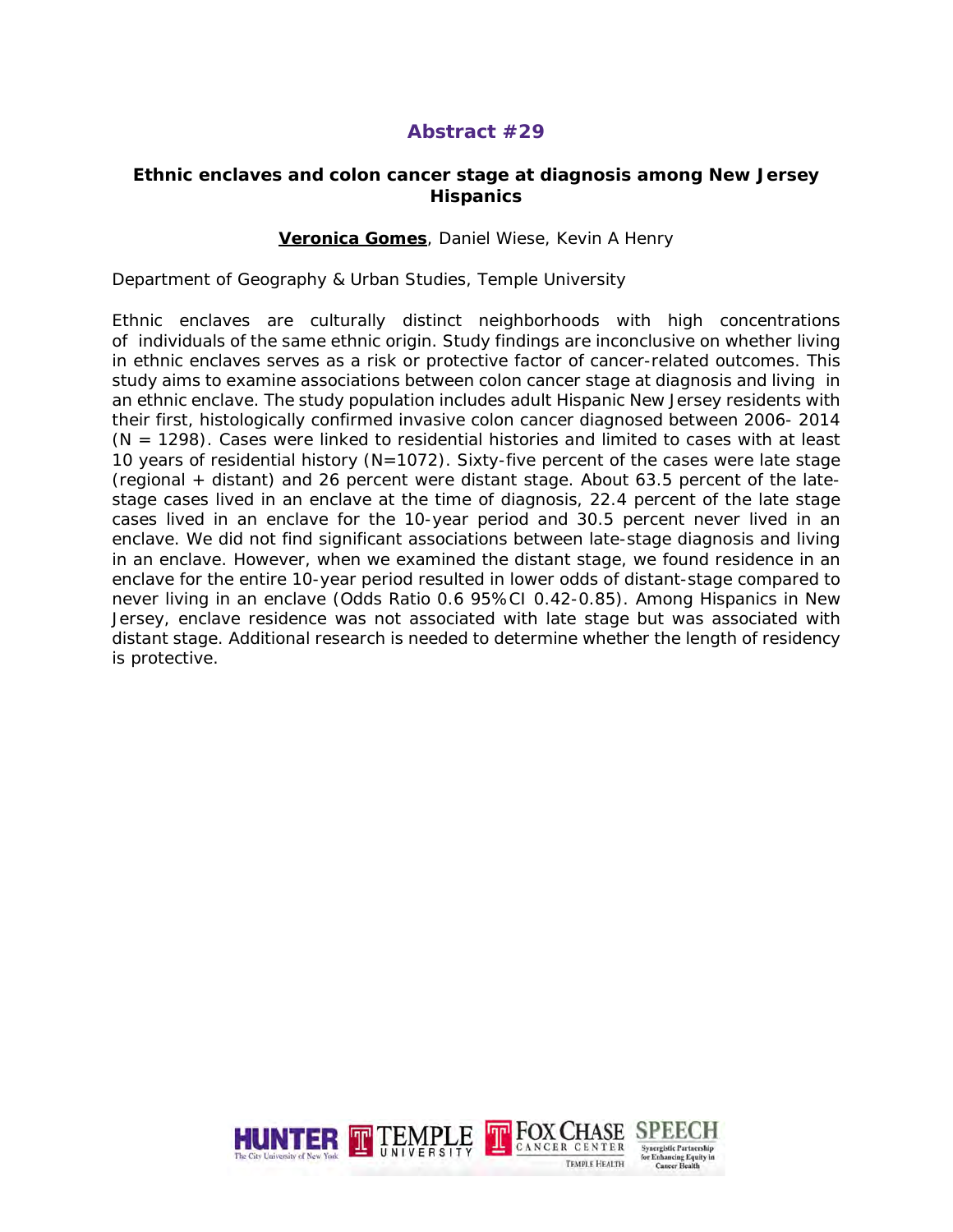#### **The RNA binding protein HuR mutation K313R suppresses ubiquitination by BRCA1/BARD1 and increases HuR accumulation**

**Devorah M. Natelson** <sup>1,2</sup>, Gamage Aruggoda <sup>1,3</sup>, Moitrayee Dasgupta <sup>1</sup>, Anthony Ramadei <sup>1,2</sup>, Amy Yu<sup>1</sup>, Frida E. Kleiman <sup>1,2,3</sup>

<sup>1</sup> Chemistry Department, Hunter College, City University of New York (CUNY) <sup>2</sup> Biology Program, Graduate Center, CUNY

<sup>3</sup> Biochemistry Program, Graduate Center, CUNY

BRCA1 mutations strongly predispose individuals to breast cancer (BC) and make them more susceptible to developing Triple Negative Breast Cancer (TNBC), a form of BC for which there is a poor prognosis. Identification of new pathways is necessary to improve BC patient outcomes. BRCA1 has roles in DNA repair as well as multiple other cellular processes. Additionally, BRCA1 together with BARD1 acts as an E3 ubiquitin ligase. We have previously shown that BRCA1/BARD1 is able to ubiquitinate the RNA binding protein HuR under non-stress conditions. HuR is a major RNA binding protein which binds to and stabilizes its target transcripts. The mRNA targets of HuR are involved in processes such as carcinogenesis, cell proliferation, and apoptosis. High levels of cytoplasmic HuR in BC correlate with poorer patient outcomes, making HuR a potential target for cancer therapy. Our previous in vitro studies showed that BRCA1/BARD1 ubiquitinates HuR primarily at K313 in the RNA Recognition Motif 3 (RRM3) of HuR. Our preliminary studies show that cells transfected with a K313R HuR mutant have increased levels of ubiquitinated HuR. We hypothesize that this increase may be due to a decrease in degradation of the K313R mutant, which is resistant to ubiquitination by BRCA1/BARD1. Importantly, HuR ubiquitination by BRCA1/BARD1 causes HuR to detach from its mRNA targets, destabilizing these transcripts.These results suggest that BRCA1 mutation in BC patients may be inhibiting normal HuR protein turnover, causing an increase in HuR accumulation and abnormal processing of mRNA transcripts involved in carcinogenesis and tumor suppression.

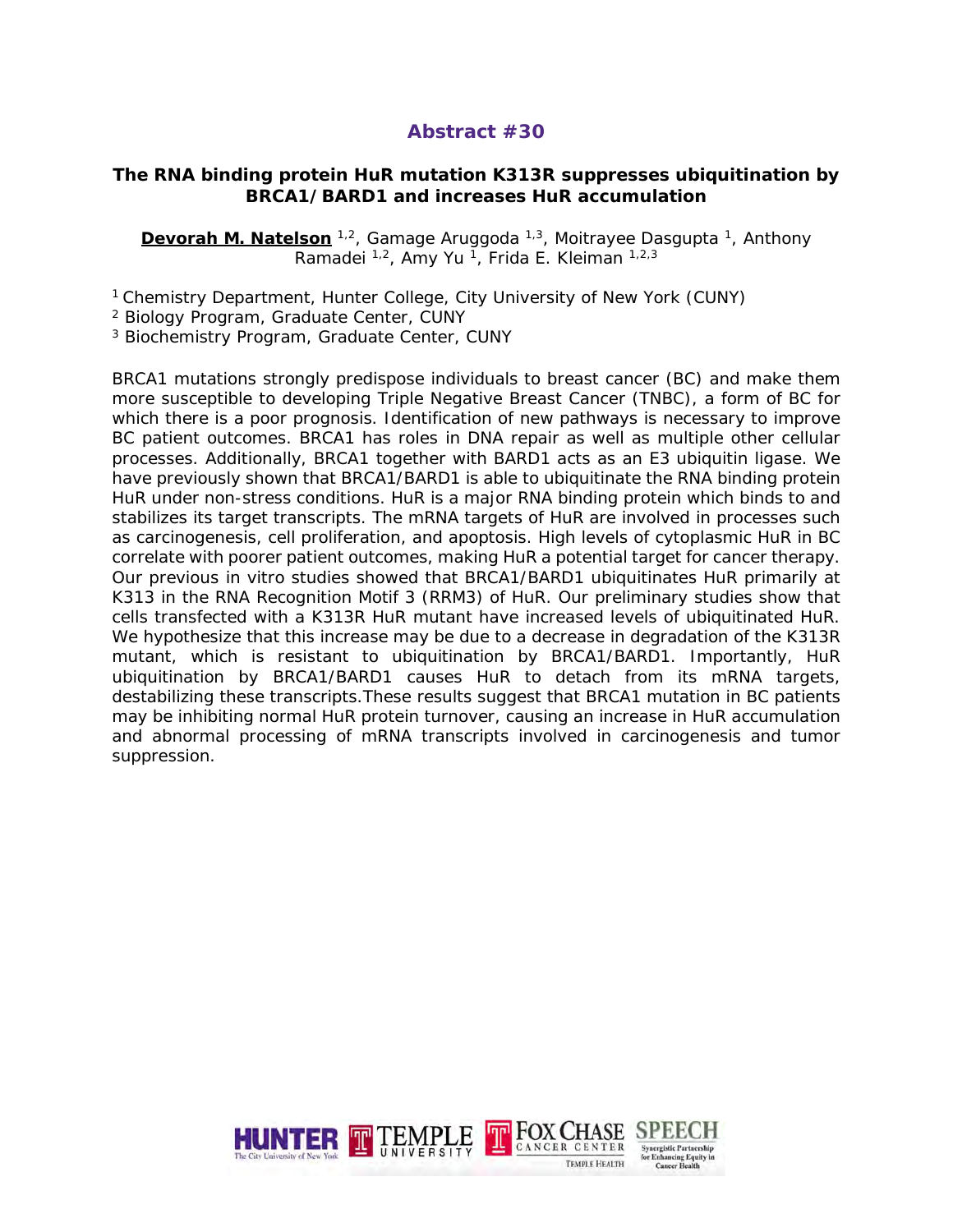#### **Regulation of p21 expression in the DNA damage response by calreticulin, CUGBP1, and a long non-coding RNA generated by alternative polyadenylation**

**Anthony Ramadei** <sup>1,2</sup>, Amy Yu <sup>1</sup>, Ahmet Doymaz <sup>1</sup>, Devorah Natelson <sup>1,2</sup>, Michael R. Murphy  $1,2$ , and Frida E. Kleiman  $1,2,3$ 

1Chemistry Department, Hunter College, City University of New York (CUNY) 2Biology Program, Graduate Center, CUNY 3Biochemistry Program, Graduate Center, CUNY

The cyclin-dependent kinase inhibitor p21 functions in cell-cycle regulation, DNA damage response (DDR), and is at the center of "Therapy-induced senescence" (TIS). While high or low levels of p21 upon chemotherapeutic treatment leads to senescence, moderate levels enable a proliferative fate. Therefore, understanding mechanisms involved in regulating p21 dynamics in TIS is relevant in improving the efficacy of treatments, especially in triple negative breast cancer (TNBC) which undergoes frequent chemoresistance relapse by TIS. There is a current gap in knowledge concerning the early mechanisms regulating expression of p21; a delay in p21 expression following cellular stress has been described despite p53 presence at the CDKN1A promoter, the gene that encodes p21. CDKN1A undergoes alternative polyadenylation (APA), a mechanism that generates alternative transcripts from the same gene. APA in CDKN1A occurs in the first intron after DNA damage generating a long non-coding RNA named APA-CDKN1A. APA-CDKN1A is expressed early in DDR before the induction of p21 expression. Interestingly, APA-CDKN1A depletion does not affect full-length CDKN1A mRNA levels, increases cell proliferation, and significantly decreases p21 protein levels, suggesting a translational regulatory role of APA-CDKN1A. Furthermore, the RNA-binding proteins (RNA-BP) and translational regulators of p21, calreticulin and CUGBP1, compete for binding to the same sequence in APA-CDKN1A and CDKN1A mRNA. My results indicate that changes in CDKN1A isoforms interaction to these RNA-BPs during DDR and in different BC will affect p21 expression levels and cellular functions, and this can be exploited for conditions where p21 levels are relevant, such as in TIS.

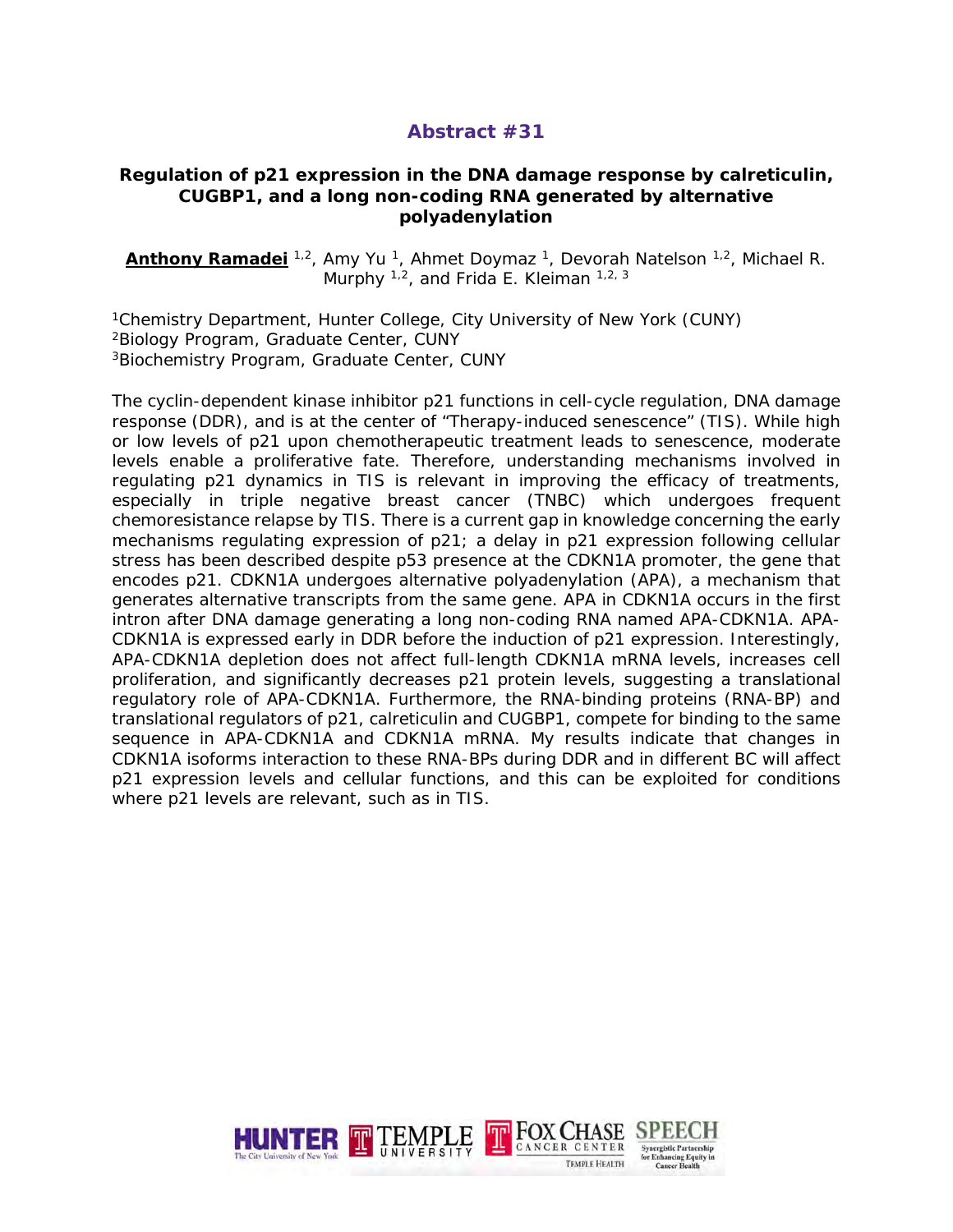#### **Depression Significantly Predicted Poor Medication Adherence Among Asian Americans Living with Chronic Hepatitis B: A Longitudinal Study**

Di Zhu, BS;<sup>1</sup> Wenyue Lu, ML; <sup>1,2</sup> Lin Zhu, PhD; <sup>1,3</sup> Elizabeth Handorf, PhD; <sup>4</sup> Yin Tan, MD, MPH;<sup>1</sup> Ming-Chin Yeh, PhD;<sup>5</sup> Minhhuyen T. Nguyen, MD;<sup>6</sup> Grace X. Ma, PhD;<sup>1,3</sup>

1 Center for Asian Health, Lewis Katz School of Medicine, Temple University, Philadelphia, PA

2 Department of Sociology, College of Liberal Arts, Temple University, Philadelphia, PA <sup>3</sup> Department of Urban Health and Population Science, Lewis Katz School of Medicine, Temple University, Philadelphia, PA

<sup>4</sup> Cancer Prevention and Control Program, Fox Chase Cancer Center, Temple University Health System, Philadelphia, PA

5 Nutrition Program, Hunter College, City University of New York, New York, NY

6 Department of Medicine, Fox Chase Cancer Center, Temple University Health System, Philadelphia, PA

**Introduction:** Asian Americans is a Hepatitis B (HBV) disparity population who only account for 6% of the US population but experience a 60% burden of having HBV, which is associated with 75% of hepatocellular carcinoma (HCC). Adherence to HBV medication is a practical approach to prevent liver cancer. However, limited studies have been conducted on the impacts of depression on HBV medication adherence among underserved Asian American HBV patients. **Methods:** This study utilized 12-m follow up data from a randomized controlled clinical trial aimed at improving long-term adherence to HBV medication adherence. Eligible Asian American HBV patients were recruited from the Greater Philadelphia Area and New York City. HBV medication adherence was assessed using the Morisky 8-Item Medication Adherence Scale (MMAS-8), and depression was measured with Patient Health Questionnaire-9 (PHQ-9).

**Results**: Among 154 participants (118 Chinese and 36 Vietnamese), 43.57% were female, and 56.49% were male. Nearly all the participants reported having health insurance (92.21%) and having a physician to visit regularly (95.21%). Bivariate analysis showed that depression was negatively significantly associated with medication adherence score (r=-0.55, *p*<0.001). Multivariable analysis revealed that medication adherence score was associated with being in intervention group (Coef. 0.58, 95% CI: 0.10-1.05), Vietnamese ethnicity (Coef. 0.55, 95% CI: -0.02-1.13), and depression severity score (Coef.-0.16, 95% CI: 4.02-6.89), respectively, controlling for demographic covariates.

**Conclusion**: The findings suggest that depression level has significant impacts on medication taking adherence, implying that targeted interventions addressing psychosocial barriers would be effective in promoting HBV medication adherence among underserved Asian Americans.

**Acknowledgement:** This project was supported by the TUFCCC/HC Regional Comprehensive Cancer Health Disparity Partnership, Award Number U54 CA221704(5) from the National Cancer Institute of National Institutes of Health (NCI/NIH). Its contents are solely the responsibility of the authors and do not necessarily represent the official views of the American Heart Association or NCI/NIH.

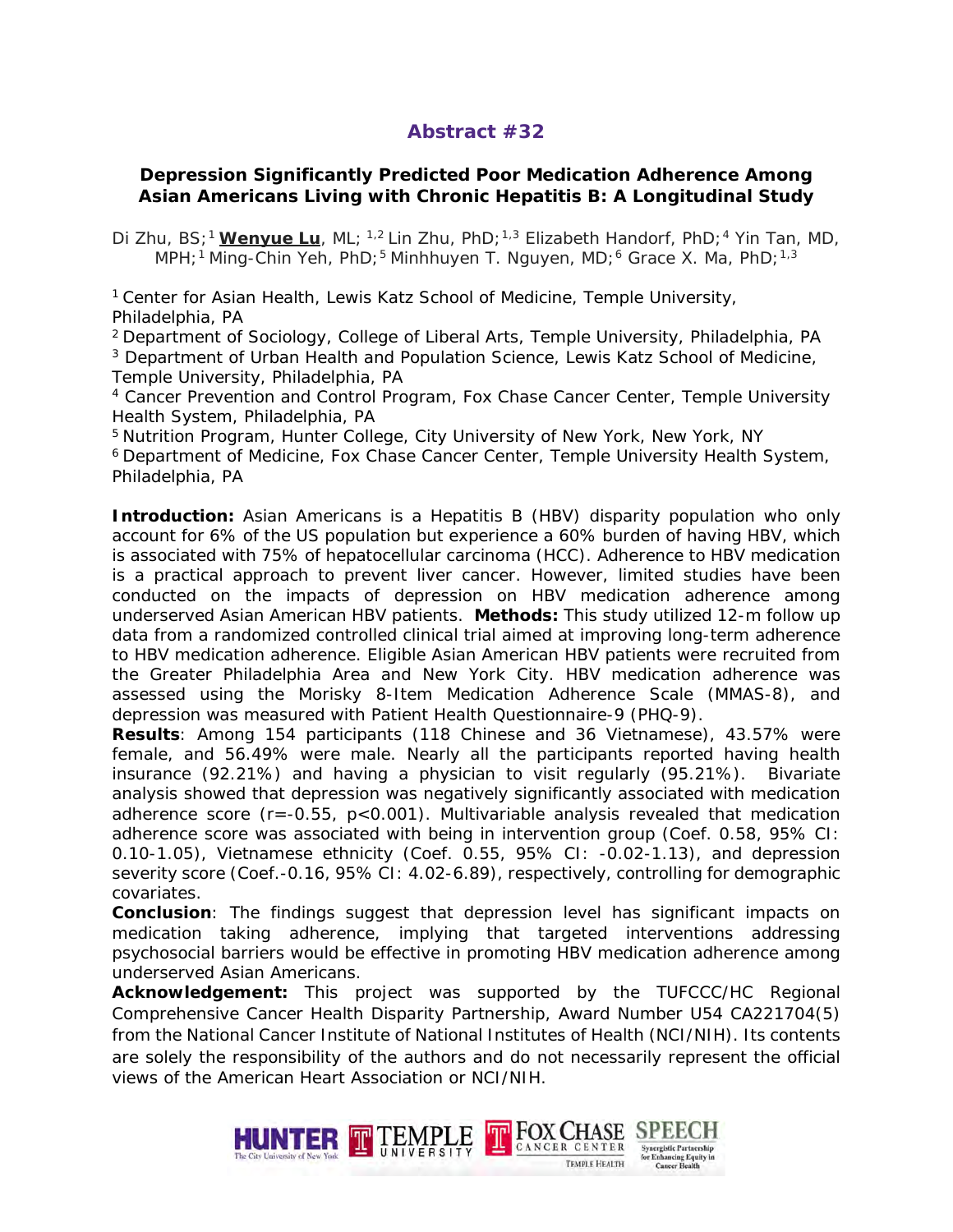#### **Single-Encounter Telemedicine (SET) Lung Cancer Screening Reveals Lower Rates Of Screening But Preserves Access to Minorities**

**Jessica Magarinos**, MD;<sup>1</sup> Lynde Lutzow, MD;<sup>1</sup> Chandra Dass, MD;<sup>2</sup> Grace X. Ma, PhD<sup>1</sup>,<sup>3</sup> Cherie P. Erkmen, MD<sup>;1,3</sup>

<sup>1</sup>Temple University, Lewis Katz School of Medicine 2Temple University Hospital, Temple Health <sup>3</sup>Center for Asian Health

**Background:** COVID-19 forced a delay of non-essential health services, including lung cancer screening. Our institution developed a single-encounter, telemedicine (SET) lung cancer screening whereby patients receive low-dose CT in-person, but counseling regarding results, coordination of follow-up care and smoking cessation is delivered using telemedicine. This study compares outcomes of SET lung cancer screening to our pre-COVID, single-visit, in-person (SIP) lung cancer screening.

**Methods:** We recorded gender, race/ethnicity, age, education attainment, and smoking status and dependent variables cancer diagnosis, stage, and treatment between March 2019 -July 2021. We compared outcomes of SIP lung cancer screening before COVID-19 and SET lung cancer screening amid COVID-19.

**Results:** There was a significant difference in number of patients screened pre- and amid COVID-19. 673 people were screened via SIP, while only 440 were screened via SET. SIP screening consisted of 52.5% African-American patients, which decreased to 37% with SET screening. There was no significant difference in gender, age, or educational attainment. There was also no significant difference in Lung–RADS score between the two methods of screening or diagnostic procedures performed. Ultimately telemedicine based screening diagnosed fewer cancers, 1.6% diagnosed via telemedicine vs 3.3% screened by in person.

**Conclusion**: We implemented SET lung cancer screening to continue lung cancer screening during a global pandemic. Our study established feasibility of telemedicinebased lung cancer screening among our predominantly African American/Black population, though fewer patients were screened. We found no difference in distribution between age, or educational attainment suggesting other factors discouraging lung cancer screening amid COVID-19.

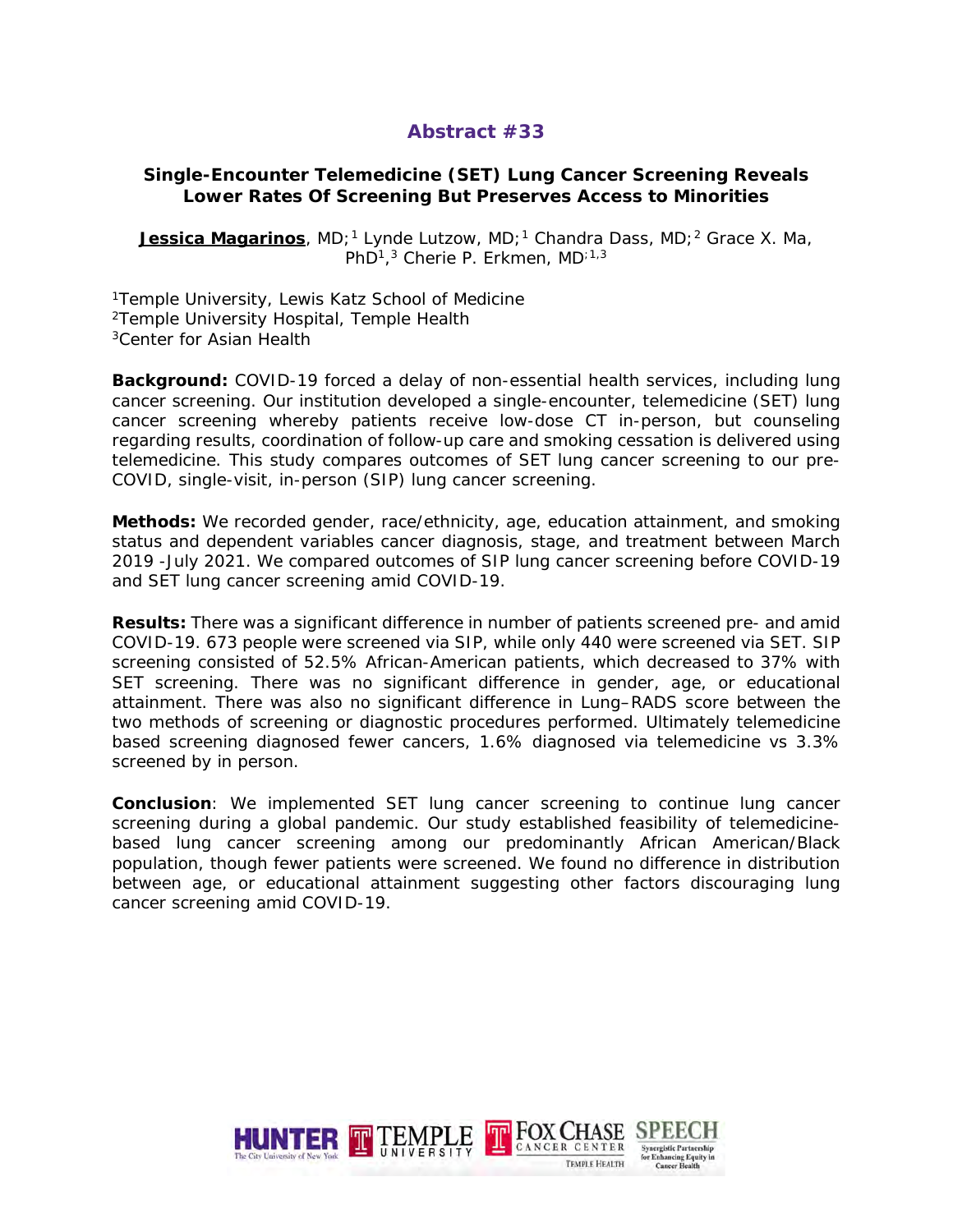#### **Investigating the cellular and molecular factors contributing to health disparities in esophageal cancer**

#### **Zachary Wilmer Reichenbach**1,2, M.D., Ph.D.

<sup>1</sup> Lewis Katz School of Medicine at Temple University

2 Center for Substance Abuse Research (CSAR), Lewis Katz School of Medicine at Temple University

Esophageal squamous cell carcinoma (ESCC) is more common in African American (AA) males while esophageal adenocarcinoma (EAC) most often occurs in Caucasian American (CA) men. Presently, our understanding of the molecular mechanisms supporting these disparities remains limited. A recent study combined RNA-Seq tissues from AAs and CAs with single cell (sc) RNA-Seq in normal esophageal mucosa to demonstrate that genes upregulated in AAs mapped primarily to two specific cell lineages, supporting the possibility of race-based differences in the cellular heterogeneity of esophageal mucosa. In the current proposal we will directly perform scRNA-Seq on esophageal biopsy specimens from AA and CA subjects with normal esophageal mucosa to explore the innovative *hypothesis that differential cellular heterogeneity in the esophageal mucosa of African American and Caucasians subjects contributes to the established race-based disparities in the incidence of esophageal cancer subtypes*. To do so, we will compare the cellular and molecular heterogeneity of normal esophageal mucosa in AA and CA individuals using scRNA-Seq. Comprehensive bioinformatics analyses will be performed on scRNA-Seq data to define cell cluster identities, cell fate trajectories, and molecular features in cell types (epithelial, immune, and endothelial cells, fibroblasts) within esophageal mucosa in relation to self-reported race. Identification of cell types and pathways displaying differential representation or expression in AA and CA subjects have great potential to inform our understanding of the biological underpinnings of established racial disparities in esophageal cancer incidence. Additionally, such findings may be used to develop novel strategies for improving diagnosis, monitoring and therapy in esophageal cancer.

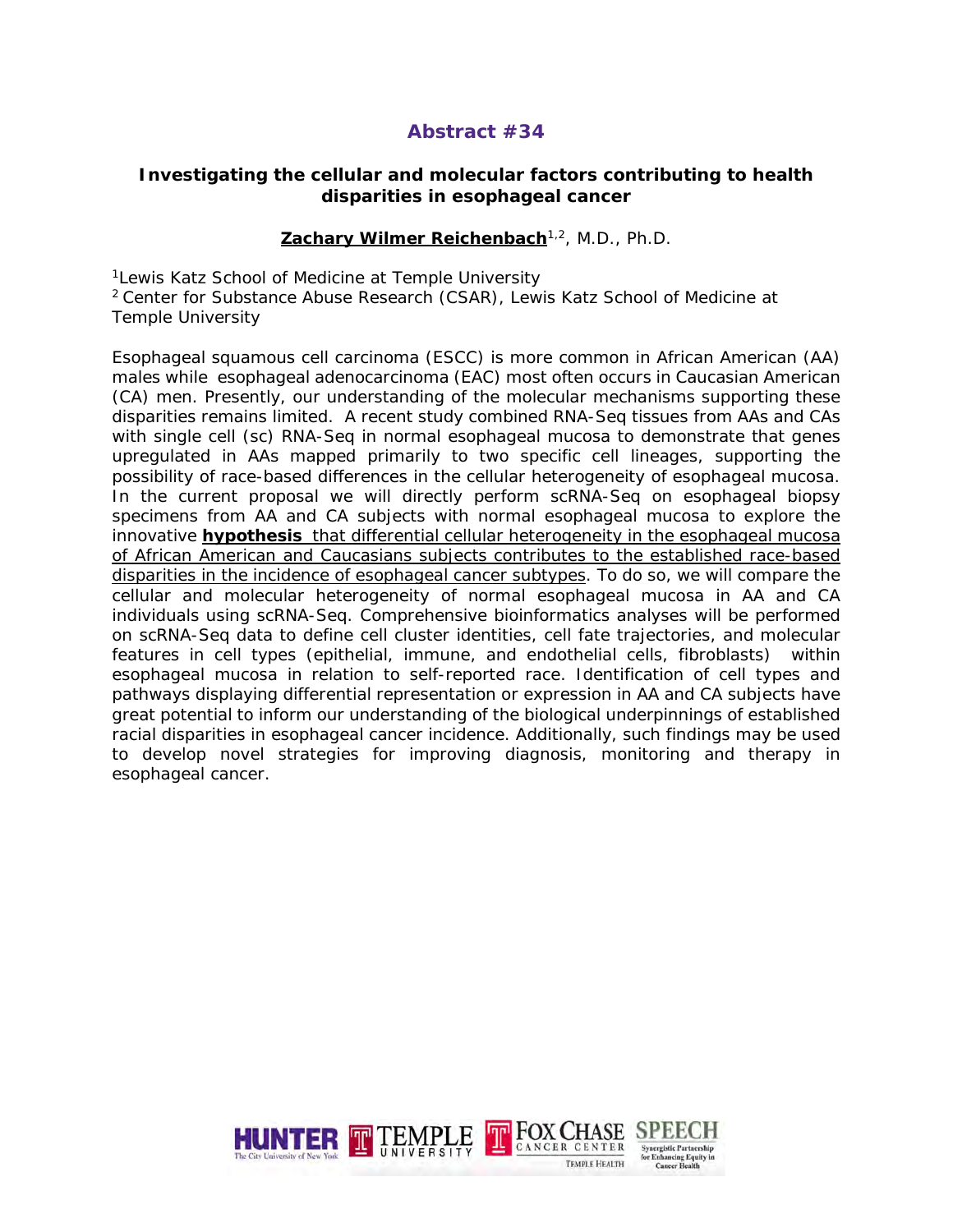#### **FAM122A is a substrate-competitive inhibitor of the B55**⍺**/PP2A phosphatase required for timely progression through the cell cycle interphase**

Jason S. Wasserman<sup>1</sup>, Kishan R. Patel<sup>1</sup>, Alison N. Kurimchak<sup>2</sup>, Holly Fowle<sup>1</sup>, Ziran Zhao<sup>1</sup>, Rebecca Page<sup>3</sup>, Arminja N. Kettenbach<sup>4</sup>, Roland L. Dunbrack Jr<sup>2</sup>, Wolfgang Peti<sup>3</sup>, James S. Duncan<sup>2</sup> and Xavier Graña<sup>1</sup>

1Fels Cancer Institute for Personalized Medicine. Temple University Lewis Katz School of Medicine, Philadelphia, United States.

2Fox Chase Cancer Center, Philadelphia, United States.

3Department Cell Biology, UConn Health, Farmington, United States.

4Norris Cotton Cancer Center, Geisel School of Medicine at Dartmouth, Medical Center Drive, Lebanon, United States

The heterotrimeric Ser/Thr protein phosphatase 2A (PP2A) is responsible for the dephosphorylation of many regulated phosphoproteins. B regulatory subunits mediate substrate recognition where substrates contain Short Linear Motifs (SLiMs) that mediate docking to holoenzyme subunits. Substrates of B55α/PP2A, the most abundant PP2A holoenzyme, are diverse, and the first consensus SLiM, [RK]-V-x-x-[VI]-R, has only recently been identified (Fowle et al. eLife 2021;10:e63181). Here we report the identification of this SLiM in FAM122A, an inhibitor of B55α/PP2A. This SLiM is necessary for FAM122A binding to B55α in vitro and in cells and the inhibition of the holoenzyme. Computational modeling predicts an interaction consistent with mutational and biophysical data supporting a mechanism whereby FAM122A uses the SLiM to dock to B55α and spatially constrains substrate access by occluding the catalytic subunit. Consistently, FAM122A functions as a competitive inhibitor as it prevents binding of substrates in in vitro competition assays and the dephosphorylation of CDK substrates by B55α/PP2A in cell lysates. Time-lapse and immunofluorescent microscopy show that FAM122A is nuclear in interphase suggesting a role in controlling B55α/PP2A nuclear function. Consistently, knockout of FAM122A in HEK293 and T98G cells results in cell cycle interphase defects. FAM122A-KO cells proliferate slowly, exhibiting an elongated Sphase characterized by severely reduced DNA synthesis. Quiescent FAM122A-KO cells also show delayed pRB phosphorylation kinetics and cyclin expression upon cell cycle reentry. Overall, these data strongly suggest that FAM122A is a SLiM-dependent, substratecompetitive inhibitor of B55α/PP2A that suppresses its activity to ensure timely progression through the cell cycle interphase.

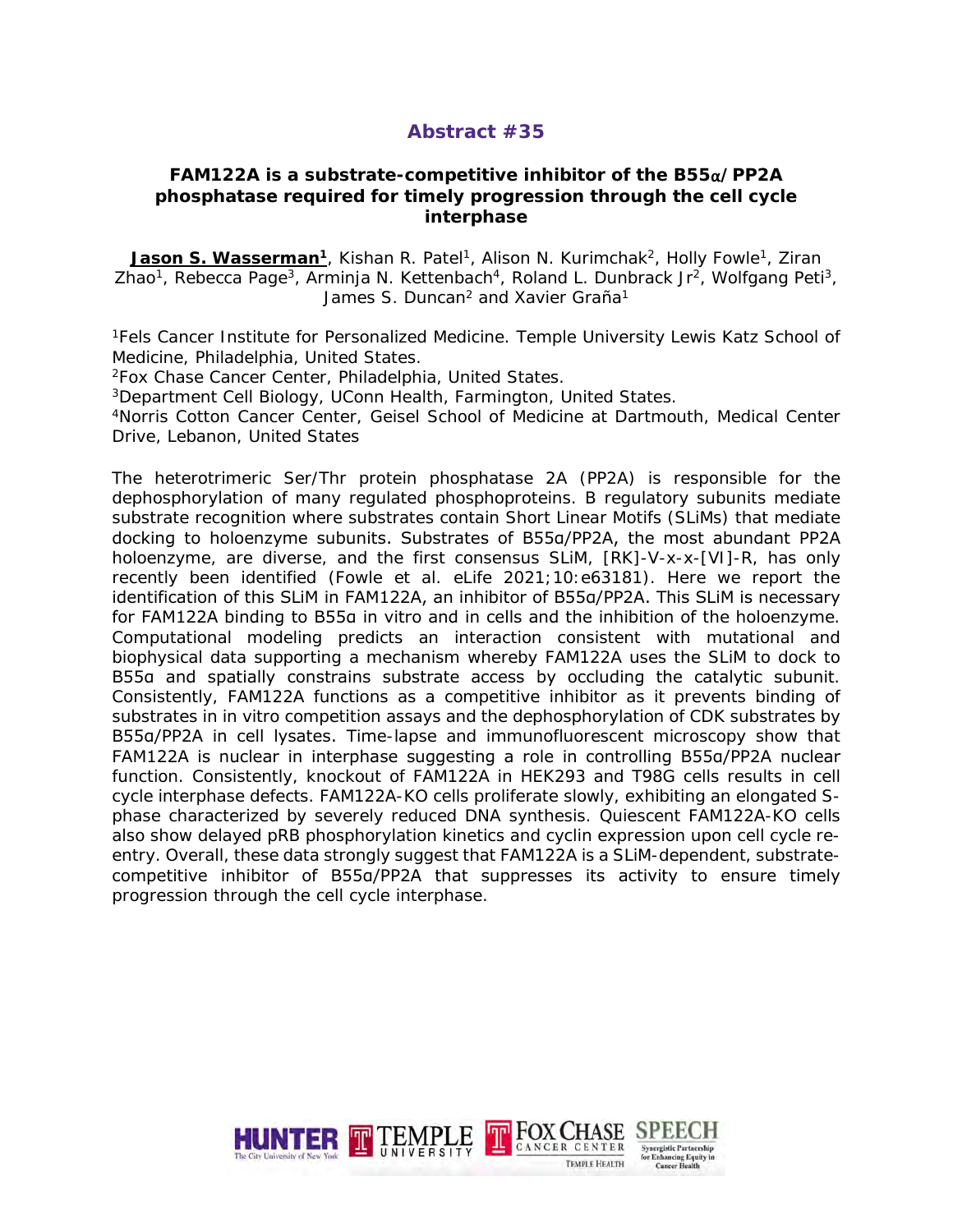#### **Measuring prevalence of psychosocial-related factors in predicting depressive symptoms of cancer patients and their primary caregivers**

**Julia N. Trout,** MPH, MSW; Dr. Anne Frankel, PhD. Temple University, Philadelphia, PA; Courtney Bresler-Nowak, MSW, LSW. Penn Medicine: Abramson Cancer Center, Philadelphia, PA

**Purpose/hypothesis**: This project will focus on measuring the relationship between social support and depressive symptoms among cancer patients and their caregivers receiving care at Penn Medicine: Abramson Cancer Center (PMACC). Additionally, an evaluation of the social support resources provided by PMACC will be conducted to examine the social support and mental health needs and expectations of their oncology population.

**Number of participants**: 23 dyads (cancer patients and caregivers) receiving oncology care through PMACC engaged in the survey. Seven individuals engaged in the optional semi-structured interviews.

**Methods/materials**: Cancer patients and caregivers will be administered a 40-item survey that measures basic demographics, social support (Multidimensional Scale of Perceived Social Support), and depression (Center for Epidemiologic Studies Depression Scale). The semi-structured interviews contained themes to measure awareness of the social work department and the impact the social support and mental health services had on the patients and caregivers.

**Results**: In measuring the relationship between total perceived social support score and the total depression score, the two variables were negatively correlated  $(r(444), -343)$ *p*=.02). While there was a lack of initial awareness between the oncology community and the social work department, once they became aware of the department and services, positive experiences and met needs were expressed.

**Conclusions**: Oncology patients and primary caregivers at PMACC documented a negative association between depressive symptoms and perceived social support. While there was an initial lack of awareness of the social work department, once the population became aware, positive experiences and met needs were expressed.

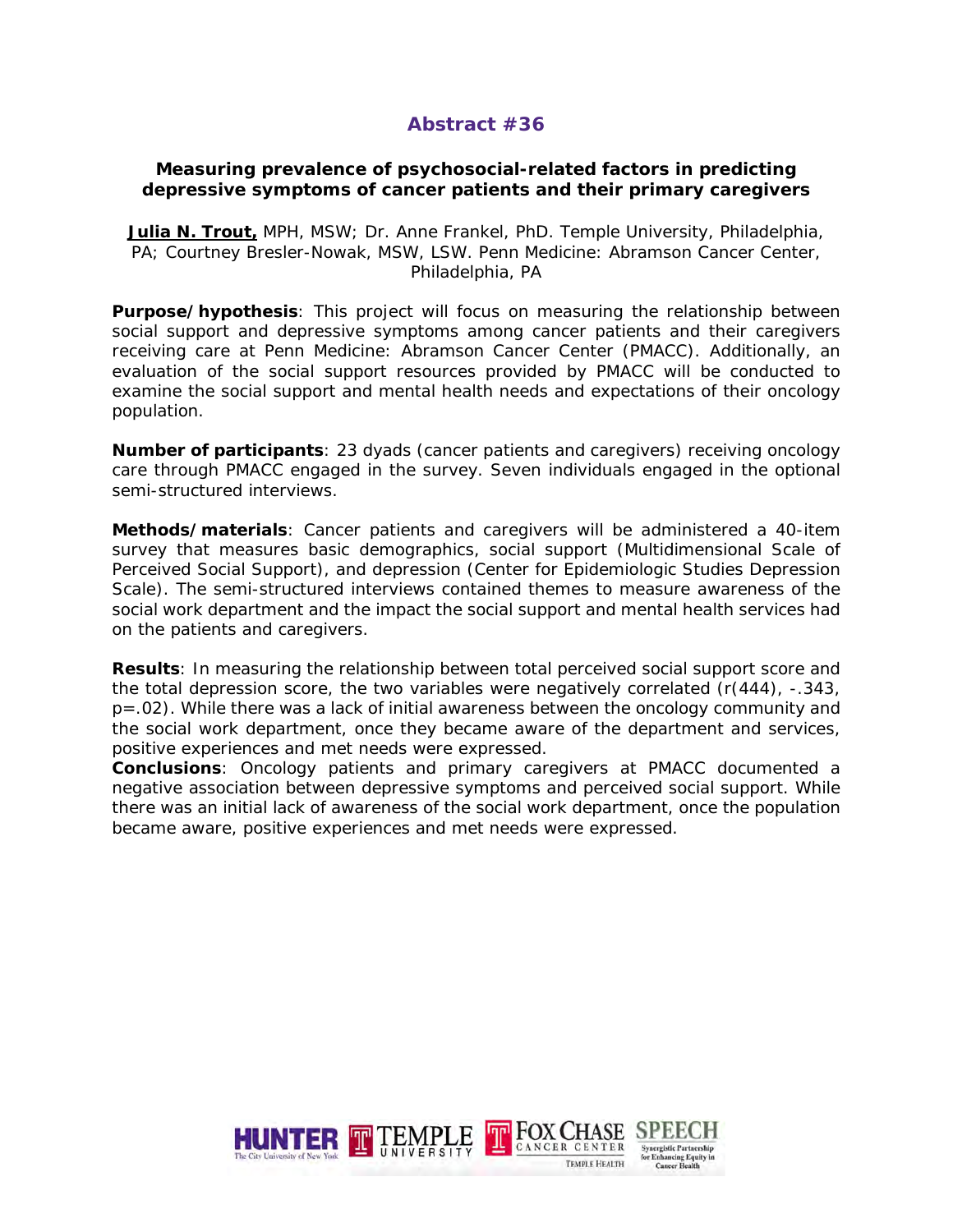#### **The Relationship Between Medical Mistrust and Compliancy with Follow-Up Care in Black and Latinx Breast Cancer Survivors**

**Zobaida Maria<sup>1</sup>**, Megan R. Wirtz<sup>1,2</sup>, B.A., Maiya E. Hotchkiss<sup>1</sup>, B.A., Zeba N. Ahmad $1,2$ , Ed.M., M.A., & Jennifer S. Ford<sup>1</sup>, Ph.D.

<sup>1</sup>Hunter College, City University of New York<br><sup>2</sup>The Graduate Center, City University of New York

**Introduction**: There are over 633,000 young adult (YA) cancer survivors in the US, a number that is expected to grow exponentially over the next few years. Follow-up care is critical to a successful transition post-treatment as it regulates tests and treatments that survivors will have to undergo to maintain their health. Medical mistrust may be one reason for follow-up non-adherence. By understanding the relationship, researchers and clinicians alike can work to reduce racial disparities in cancer survival rates.

**Methods**: This sub-analysis stems from a larger study wherein twenty-six female breast cancer survivors, aged 26-41, participated in an online survey assessing familybuilding practices. Participants included ten Latina women, nine Black women, and seven multiracial women, who all completed the Medical Mistrust Index. Correlation tests were conducted to assess the relationship between medical mistrust and followup care.

**Results**: Most patients reported seeking general follow-up care annually (46.2%) and cancer-specific care when needed (42.3%). Researchers found a significant positive correlation between medical mistrust and general follow-up care  $(r(23) =$ 0.480,  $p = 0.015$ ), indicating that higher levels of medical mistrust were associated with increased compliance with general follow-up care.

**Conclusion**: Participants with greater medical mistrust reported greater compliance with general follow-up care. This finding contradicts previous research that has indicated that greater mistrust would result in greater non-compliance. Future studies should explore the source of medical mistrust, any confounding variables, and the race/ethnicity of providers to better understand the impact on survivors of different backgrounds.

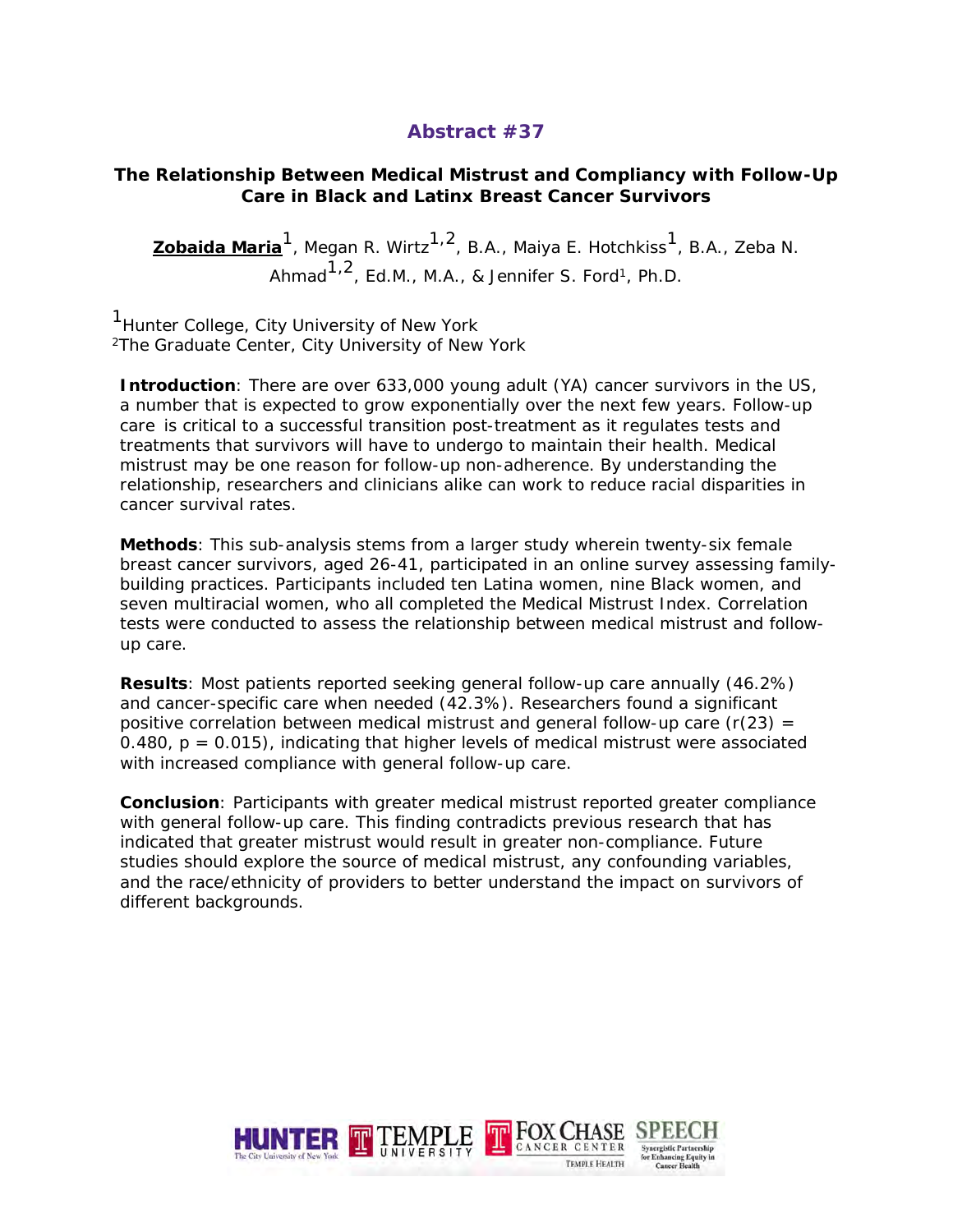#### **STAT2 Signaling Reprograms Lipid Metabolism in Colorectal Cancer**

Amy Alvarado<sup>1</sup>, Nataliya Pryimych<sup>1</sup> and Ana M. Gamero<sup>1</sup>

<sup>1</sup>Department of Medical Genetics and Molecular Biochemistry, Lewis Katz School of Medicine at Temple University

Our study aims to elucidate molecular mechanisms by which the transcription factor STAT2 promotes colorectal carcinogenesis. Colorectal cancer (CRC) is the third deadliest cancer affecting both men and women. Health disparities in CRC incidence are attributed to a myriad of factors that range from genetics to unhealthy lifestyle and poor access to medical care in communities of low socio-economic status. Therefore, increased knowledge on the signaling networks involved in disease initiation and progression are imperative to combat CRC. We have collected data employing different animal models of CRC that reproducibly show STAT2 contributes to tumor growth. Transcriptomic profiling of colon tumor xenografts revealed a subset of genes involved in cholesterol metabolism to be downregulated in the absence of STAT2. We identified LIPG as the top hit gene that is involved in lipid uptake and recently shown to promote the growth and metastasis of breast cancer. Lipidomic analysis of tumor xenografts showed that STAT2 reprogrammed the composition of tumor lipids. To determine a relationship between STAT2 and LIPG, we found that treatment with pharmacological inhibitors of LIPG decreased viability of tumor cells expressing STAT2 with mild effect in STAT2 deficient cells. We also found that a deficiency in STAT2 impaired lipid uptake as measured by the accumulation of lipid droplets following incubation with phosphatidylcholine-oleic acid, a LIPG substrate. Altogether, our preliminary findings indicate a novel uncharacterized function of STAT2 that promotes CRC by rewiring lipid metabolism.

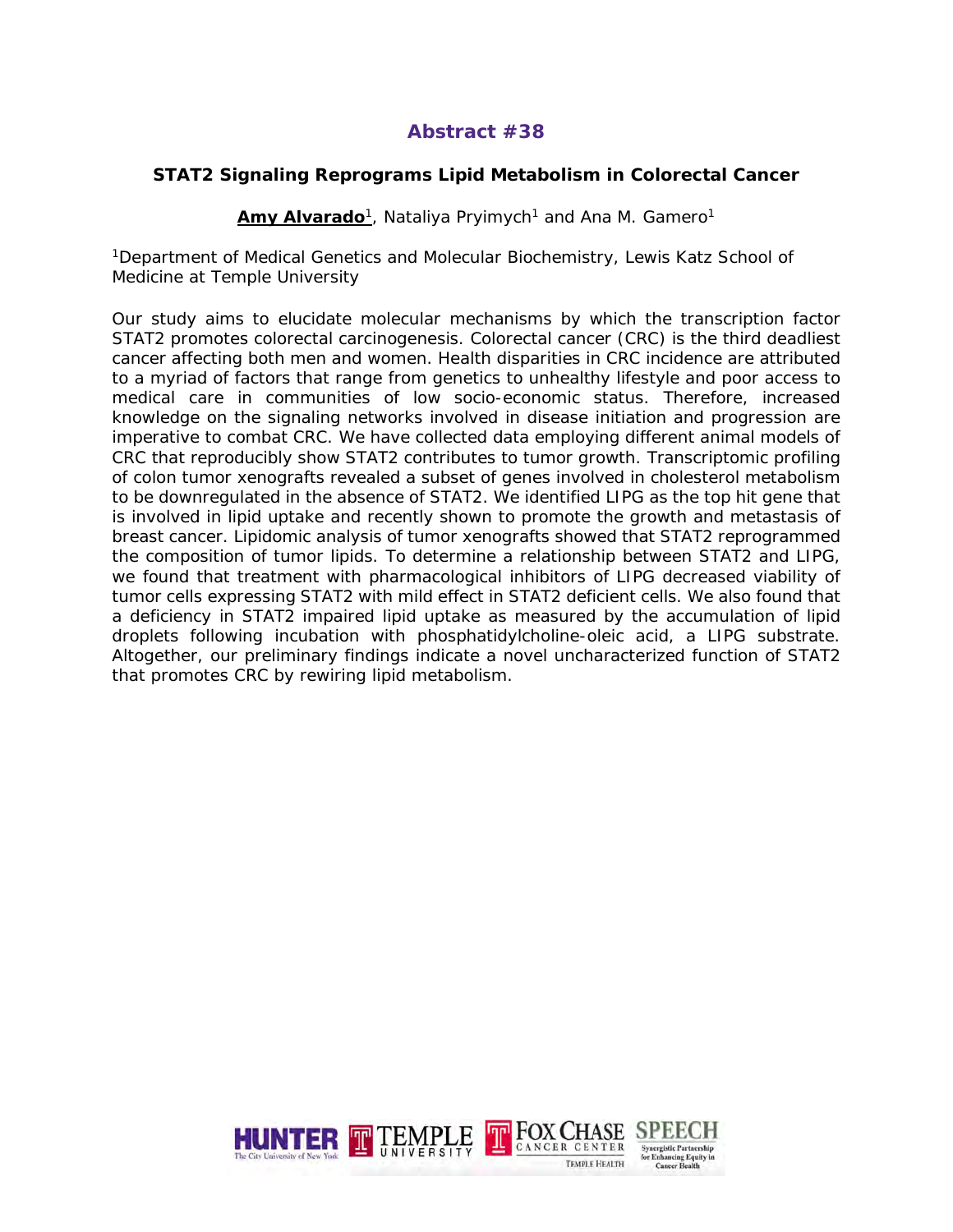#### **Investigating the clinical relevance in prostate cancer of the serum biomarkers PVT1 exons 4A, 4B and 9 across risk levels and ethnicity/race**

<sup>1, 2</sup>Fayola Levine, Emmanuel Asante-Asamani, <sup>1, 2</sup>Gargi Pal, <sup>3</sup>Michael Liss, <sup>3</sup>Robin Leach and 1, 2Olorunseun O. Ogunwobi

1Department of Biological Sciences, Hunter College of the City University of New York, New York, NY

2Hunter College Center for Cancer Health Disparities Research (CCHDR), New York, NY 3University of Texas at San Antonio

Chromosome 8q24 is of particular importance for cancer susceptibility. Located in this region is the Plasmacytoma Variant Translocation 1 (PVT1) gene, a long noncoding RNA that has been implicated in multiple cancers including prostate cancer. Amplification of the PVT1 gene locus is a common event in many malignant diseases and is associated with poor clinical outcomes. The pioneering role of PVT1, and its alternatively spliced transcripts, as a cancer biomarker is progressively becoming established. We have demonstrated that copy numbers of PVT1 exons 4A, 4B and 9 is quantifiable in cancer cells, tissue, and serum from cancer patients. In this study, we assessed clinically annotated serum samples from 40 prostate cancer patients to investigate the clinical relevance of PVT1 exons 4A, 4B, and 9 as a biomarker across cancer risk levels and ethnicity/race. Explorative data analysis for the development of composite score for prostate cancer was performed using Kruskal-Wallis Rank Sum Test. We observed significantly higher copy numbers of PVT1 exons 4B and 9 across all races (White, Black and Hispanic) and Blacks and Hispanics when compared to the control. Additionally, using a 3-level cancer risk rating assessment in which  $0 =$  healthy,  $1 =$  low risk and  $2 =$  high risk, we observed that PVT1 exon 9 may distinguish between cancerous and noncancerous cases across all races, but may not help distinguish between indolent and aggressive cancer cases. Notably, PVT1 exon 4B may help distinguish between indolent and aggressive cancer cases for Blacks and Hispanics. The results of this study suggest that using PVT1 exon 4B or 9 may identify cancer regardless of ethnicity/race, and that utilization of serum PVT1 exon 4B copy number may help distinguish between indolent and aggressive prostate cancer in Blacks and Hispanics.

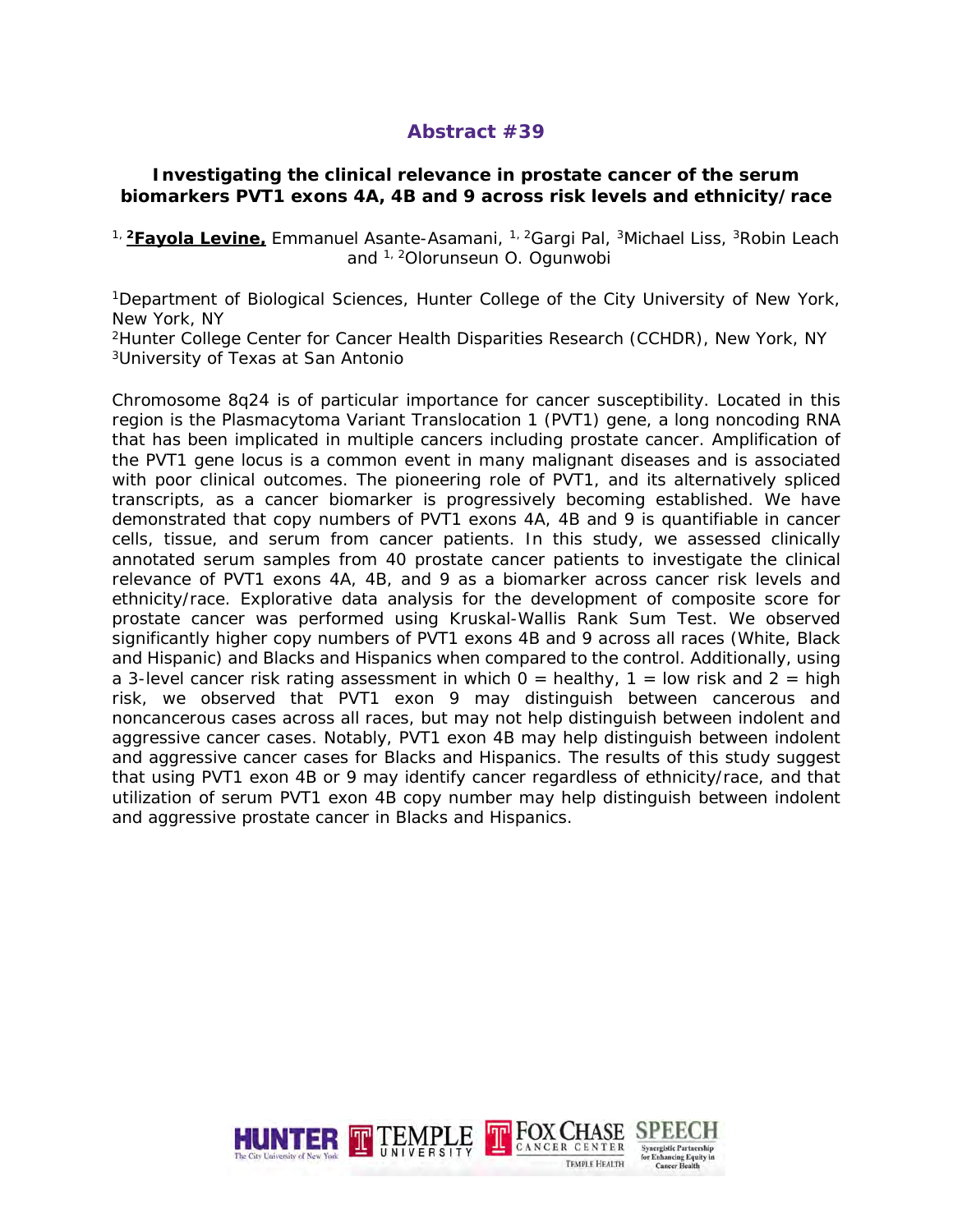#### **FGraph convolutional neural networks applications to cancer cellular network analysis**

#### Nora Kimbrough-Perry<sup>1</sup>, Konstantinos Krampis<sup>1,2</sup>

1Mathematics and Statistics – Hunter College 2Biological Sciences – Hunter College, Weill Cornell Medicine

Graph neural networks (GNNs) and graph convolutional neural networks (GCNNs) have the potential to solve and improve solutions to problems in natural language processing, computational chemistry, the computational biology of cancer research, and other fields. A graph is a mathematical object consisting of nodes connected by edges. This type of structure can be used to model, among other things, networks of cells—including proteinprotein interactions, gene-protein interactions, and epigenetic interactions. Once nodes are represented in an embedding space, GNNs can begin to make predictions about graphs. Graph-level tasks may be performed; these include graph classification and various types of graph comparison. GCNs and GCNNs may also be used to predict the position of a node in a graph, the label of a node, relationships between nodes, and whole graph labels. GCNs employ key characteristics of ordinary convolutional neural networks such as the creation of feature maps and graph pooling, as well as other graph-specific characteristics. This work draws on data from The Cancer Genome Atlas to expand the scope of what machine learning and GNNs can address, specifically graphs pertaining to the computational biology of cancer and gene networks.

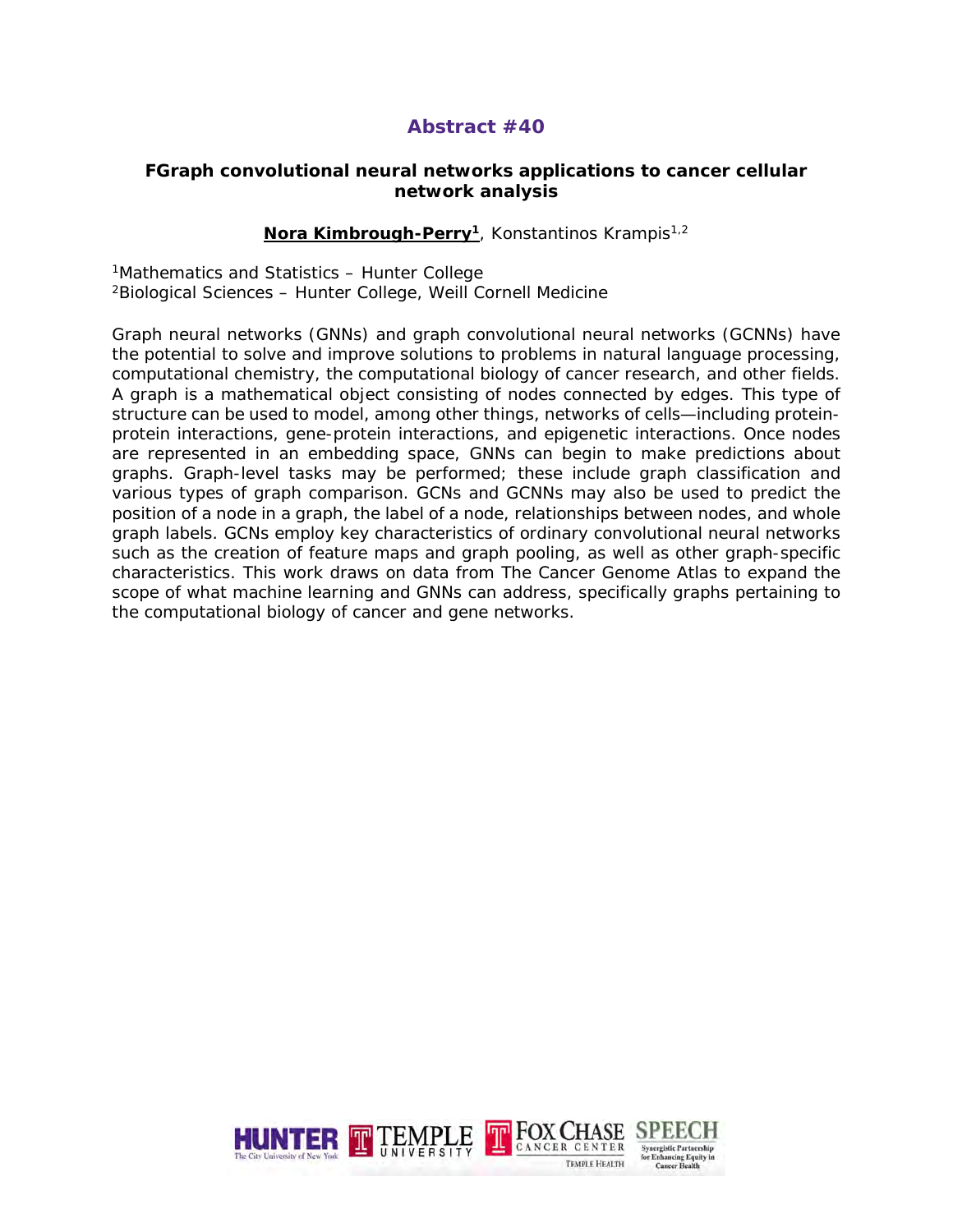#### **Lung Cancer Screening in the COVID-19 Era: Understanding Program-Level Impact**

Lynde Lutzow, MD<sup>1</sup>, Andrew Ciupek, PhD<sup>2</sup>, Angela Criswell, MA<sup>2</sup>, Leah Fine, MBA<sup>2</sup>, Jennifer C. King PhD<sup>2</sup>, Grace X. Ma, PhD<sup>3</sup>, Cherie P. Erkmen, MD<sup>1</sup>

1Temple University Hospital 2GO2 Foundation for Lung Cancer <sup>3</sup>Lewis Katz School of Medicine

**Introduction**: Lung Cancer Screening (LCS) reduces lung cancer mortality, yet utilization remains low. COVID-19 impact on LCS program components and uptake is unknown. Understanding program-level barriers in the context of COVID-19 will help guide resource allocation and inform optimization of LCS in the future.

**Methods**: The GO2 Foundation for Lung Cancer conducts an annual, retrospective survey of United States (US) LCS programs. We partnered with the GO2 Foundation to add additional questions related to delivering LCS in the context of COVID-19. We conducted descriptive statistical analysis of 2021 survey results to understand program demographics and LCS program components most affected by COVID-19.

**Results**: Ninety-nine programs completed the survey. Nationally, the Southern, Northern, Midwestern, and Western regions represented33%, 28%, 25%, and 13% of respondents, respectively. Community programs represented 67% of respondents while academic centers represented 10%. Programs screened a median of 868 patients (Range 0 – 7,930; SD 1267) in 2020. Program components most significantly compromised by the COVID-19 pandemic were patient recruitment (85%), in-person consultation (79%), patient education (71%), access to radiology services (67%), and smoking cessation (60%). Sixty-two percent of respondents reported improved use of telemedicine.

**Conclusion**: Our findings suggest some of the most critical LCS components were most vulnerable to compromise. These findings underscore the importance of telemedicine in the delivery of LCS within the context of COVID-19. The importance of this survey effort cannot be overstated as it establishes understanding of real-world LCS challenges and helps guide targeted solutions to optimize the future of LCS.

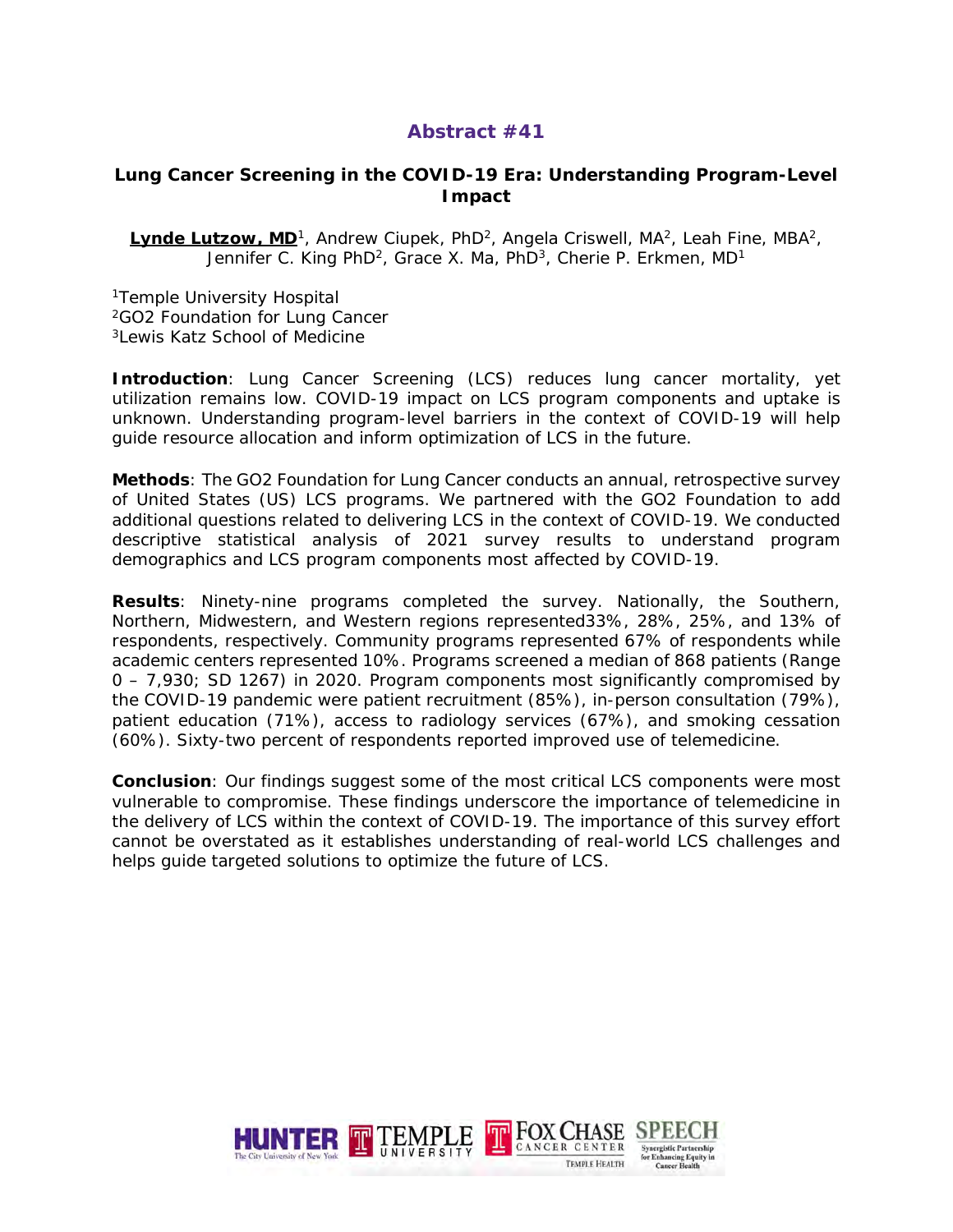#### **Developing and Utilizing a Smart Phone Based App to Educate and Engage At Risk Patient Population in Lung Cancer Screening**

**Kenneth Bonett**, Cherie Erkmen, MD, Grace X. Ma, Ph.D, Joel Erblich Ph.D, MPH, Jessica Magarinos, MD, Kristine Chin

1. Department of Surgery, Temple University; Department of Thoracic Medicine and Surgery, Temple University

2. Center for Asian Health, Lewis Katz School of Medicine, Temple University, Philadelphia, PA

3. Hunter College of The City University of New York, New York, NY

In the United States, there are immense disparities in Lung Cancer outcomes among different ethnic and racial groups. These disparities are primarily due to differences in social determinants of health and patient education between groups. One of the biggest factors that have the potential to ameliorate these disparities and decrease deaths from Lung Cancer is Lung Cancer Screening (LCS) by using Low Dose Computed Tomography (LDCT). Adherence to LCS among underserved populations with risk factors and/or have been diagnosed with Lung Cancer is low. **Given the importance of LCS, our intervention is focused on increasing accessibility, adherence, and education to this process.** 

**The intervention in this study is to utilize Opti-Health, a customizable phone application which has the potential to increase patient adherence to their LCS appointments and educate patients on Lung Cancer and LCS.** Knowledge gaps that have been found in this field of research include how medical compliance and appointment attendance increases when patients receive reminders via phone and how patient education resources are above the average patient's comprehension level of medical topics. **The impact of this intervention has the potential to be long lasting as patients can trust in their health care providers to give them optimal care through engagement and education by this innovative mode of connection.**